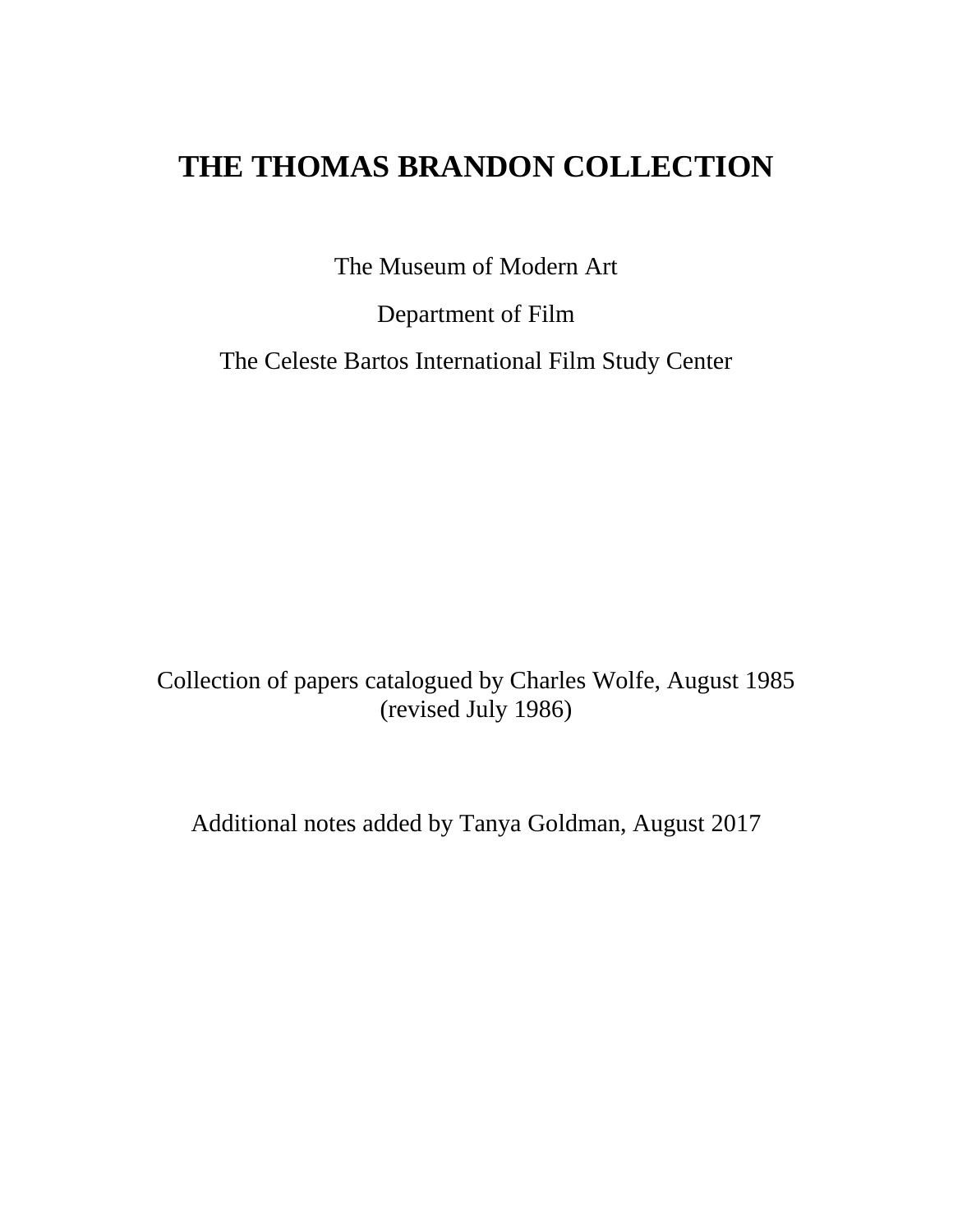#### **Scope and Content**

The heart of the Thomas Brandon Collection of papers consists of documents, correspondence, interviews, essays and clippings assembled by Mr. Brandon during the course of his research on several projects during the 1970s. The collection has been divided into five sections: Section I contains materials pertaining directly to Mr. Brandon's activities from the 1930s through the 1970s, including his work on two unpublished books. Sections II, III, and IV contain Film Title, Personality, and Subject Files, respectively. Section V contains miscellaneous oversized items. Sections II, III, and IV are organized alphabetically and thus serve as indexes to the topics they survey. Related materials from Section I and Section V are cross-index in the Film Title, Personality, and Subject File sections to facilitate use of this catalogue. The left-hand column of letters and numbers indicates the Box and Folder Number for each file in the collection.

#### **Biographical Note**

Thomas J. Brandon (born in 1908 in New York City) was an early member of the New York Workers Film and Photo League, a group of radical filmmakers who documented the era's labor unrest during the first half of the 1930s. In 1933, Brandon co-founded (with Pulitzer Prizewinning playwright Sidney Howard) the short-lived Film Forum, one of the earliest film societies in the United States. He later worked for New York-based nontheatrical company Garrison Films, which distributed Soviet works and landmark documentaries including Joris Ivens' *The Spanish Earth* (1937) and Frontier Films' *People of the Cumberland* (1938). In November 1940, Brandon absorbed Garrison's holdings and formed Brandon Films. By the following decade, his company laid claim to one of the largest and most diverse collections of films available to American audiences in 16mm. In 1968, Brandon sold his company to MacMillan and its holdings were later merged with nontheatrical company Audio Films. Brandon spent much of the 1970s recovering and preserving the efforts of the League and other progressive, activist nonfiction works of the 1930s. Brandon's speaking tours were integral in bringing scholarly attention to the period and preserving a considerable body of leftist, nonfiction works now housed at several archives including the Museum of Modern Art and the Library of Congress. Brandon also consulted with the Office of War Information's Motion Picture Bureau during World War II and served as the first president of the New York Film Council in 1946. He died in 1982.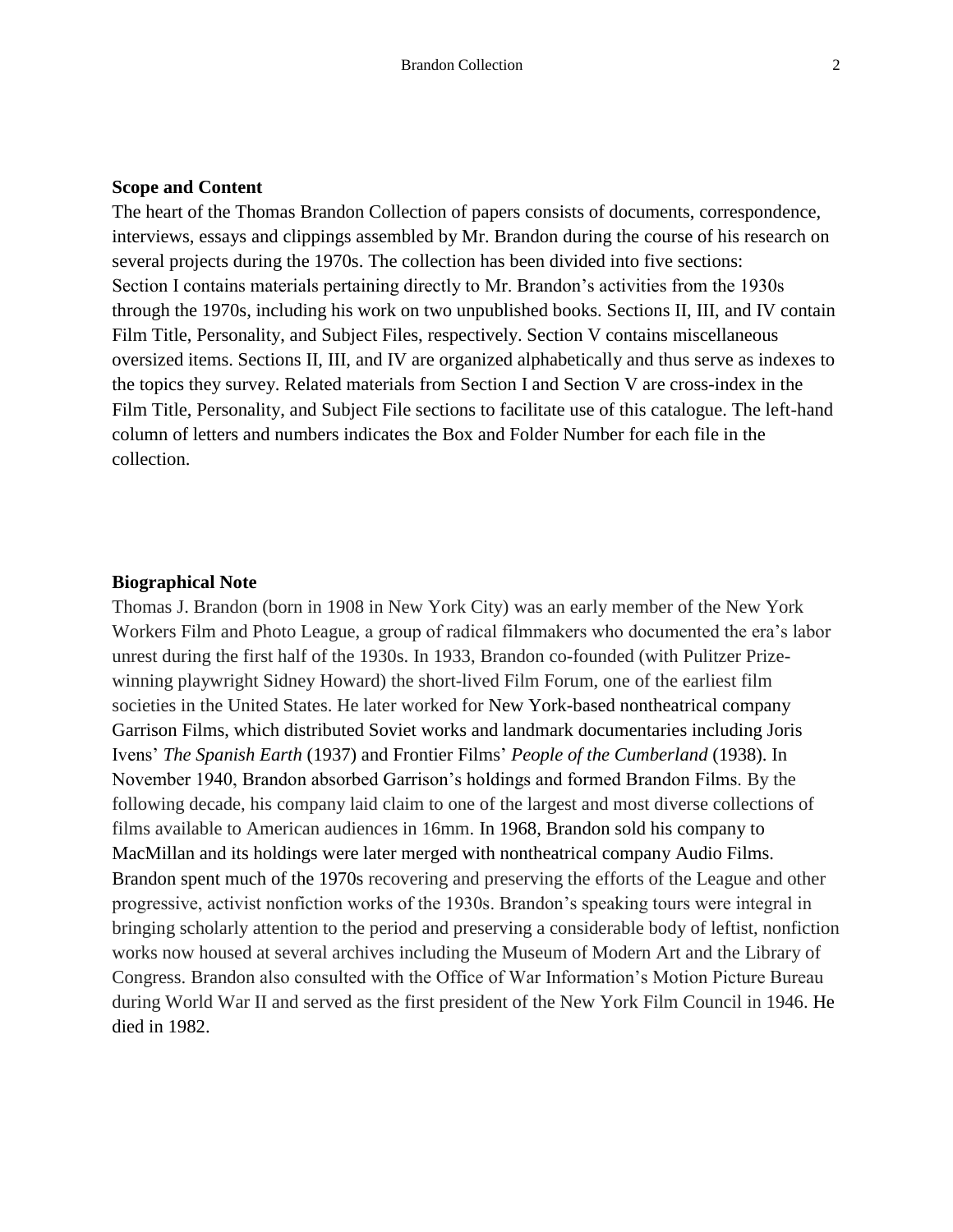## **I. THOMAS BRANDON FILES**

#### A1 WRITING ON FILM, 1930s

- "Workers Study The Film," *New Theatre*, January1934, pp. 14-15.
- "Epic of an Era," *New Masses*, Jan 26, 1934 (with Sam Brody)
- "Who are the Forces Behind the 'Legion of Decency' Drive?," *Daily Worker* series: Part I: 8/17/34, pp. 5,7; Part II: 8/20/34, p. 5; Part III: 8/21/34, p. 5
- Review of *The Cat's Paw* and *Bulldog Drummond Strikes Back*, *Daily Worker*, August 28, 1934, p. 15
- "What Doing in the Film and Photo League Branches,' *Daily Worker*, 9/14/34, p. 5
- Review of *Petersburg Night*, *Daily Worker*, 9/12/35, p. 5

[Note: several Xerox copies are hard to read]

#### A2 BRANDON FILMS, INC., 1940-1968

- Clips
- Press releases, posters, brochures
- Documentary Film catalogue (compiled by Ruth M. Goldstein)
- Information concerns the film negatives for: *Modesto Case, Workers Newsreel, White Flood, Frontier Highlander School [People of the Cumberland?], Heart of Spain, Assembly Line, To Heart Your Banjo Play, A Place to Live, House Under the Rocks*
- Letters of introduction from the Film Council of America,  $9/14/50$
- Correspondence with Movielab Film Laboratories, Inc. concerning negatives and other orders for:

*Assembly Line*: 8/30/61, 8/31/61, 9/5/61 *Calligraphie Japonaise/Japanese Calligraphy*: 9/15/59, 10/19/59, 10/20/59, 11/11/59 *Christmas Slippers*: 5/22/59 *D for Design*: 5/22/59 *Die Dreigroschenoper/The Three Penny Opera* [1931]: 6/15/59, 6/18/59 *The Flesh is Weak*: 10/22/59 *The Girl in the Painting*: 7/24/59 *Gwendolina*: 7/24/59 *Gycklarnas Afton/The Naked Night*: 12/14/59 *Der Hauptman Von Köpenick/Captain from Köpenick:* 2/25/59 *Her First Affair*: 10/29/59 *Ivan Grozny/Ivan the Terrible, Part II*: 5/13/59, 5/28/59 Japanese features, 7/24/59 *Les Jeux de L'Amour/Love Game*: 3/29/61, 6/5/61, 6/12/61 *Jofroi*, 10/28/59 *Lost Continent*, 7/24/59 *The Magic Horse*, 1/5/59, 1/29/59, 2/2/59, 7/24/59 *Maigret Tend un Piege/Inspector Maigret*, 7/24/59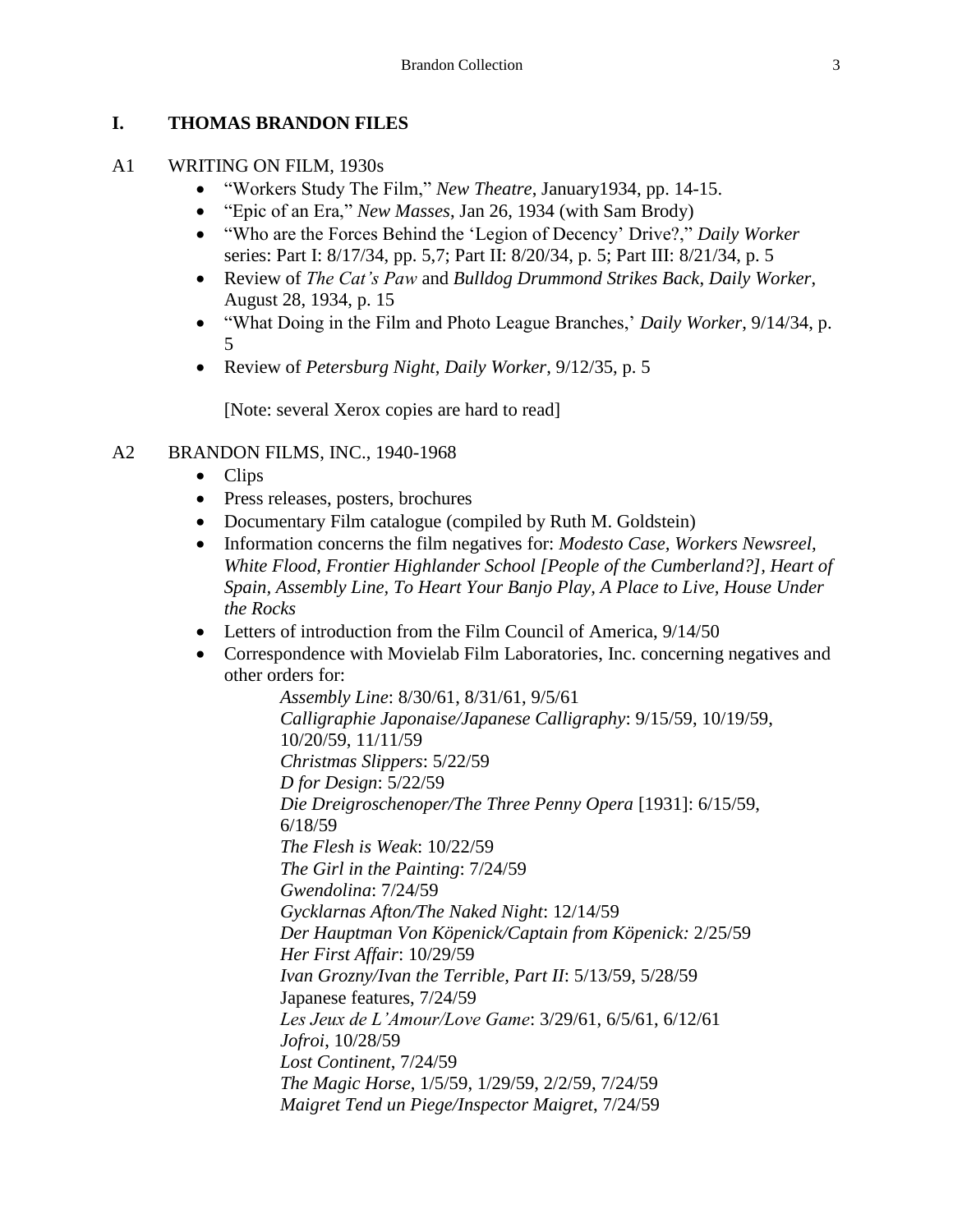Marcel Marceau subjects, 5/29/59 (*The Marriage of Figaro*): 2/15/61, 5/25/61 (*Merry Wives of Windsor*): 10/20/59 *Monsieur Vincent*: 3/11/59 *Nana*: 10/24/60 *Le Notti di Cabiria/The Nights of Cabiria*: 7/24/59 (*On the Twelfth Day*): 2/16/59, 11/30/59 *Richard III*: 7/24/59 (*The Secret*): 6/9/59 Simplex Co., Inc. (Izzy Rosenfeld): 7/29/59 (*Strange Ones/Thirst*): 4/17/59 *Three Men in a Boat*: 6/30/59 *Topaz*: 10/19/59, 10/29/59 Unidentified films: 10/15/59 United Artist features: 7/24/59 (*Wonderful Times*): 8/31/61

[see also G111, G112a, G122a, H145]

#### A3 NON-THEATRICAL DISTRIBUTION: LECTURES, ARTICLES, INTERVIEWS, 1953-1971

- "The Future of the Continental Film in America," Venice, 1953 "Foreign Film Distribution in the USA," interviewed by Edouard L. Delaurot and Jonas Mekas, *Film Culture*, 1956, pp. 15-17
- "Towards a Free Screen" (1960s), multiple copies; related press; release/statement by TB, speaking as president of the IFIDA's [Independent Film Importers and Distributors of America] Freedom of the Screen Committee
- "The 16mm and Nontheatrical Market," NYU, 1969
- Clips from *Film Daily, Motion Picture Daily*, and *The Hartford Times,* July-August 1966 (films on campuses and repertory programs)
- "New York Film Council—Twenty-Five Years Old," *Sightlines*, March-April 1971, pp. 3-4

## A4 "FILM AND THE PUBLIC LIBRARY" (1972)

- Two copies of *Film Library Quarterly*, Fall 1972, in which the article (written by Brandon) appeared (pp. 9-13)
- Survey data used in writing the article

## A5 HOUSE UN-AMERICAN ACTIVITIES COMMITTEE/BLACKLISTING (HUAC), 1950s-1960s

- HUAC testimony on TB by Nicholas Bela, 12/14/54
- *New York Times* article on Bela's testimony, response by TB, 12/15/54
- HUAC testimony by TB,  $3/8/59$
- Clips and correspondence concerning an attempt by member of the Farmingdale, Long Island [NY] Library Board (Carl E. Gordon) to drop TB as a supplier of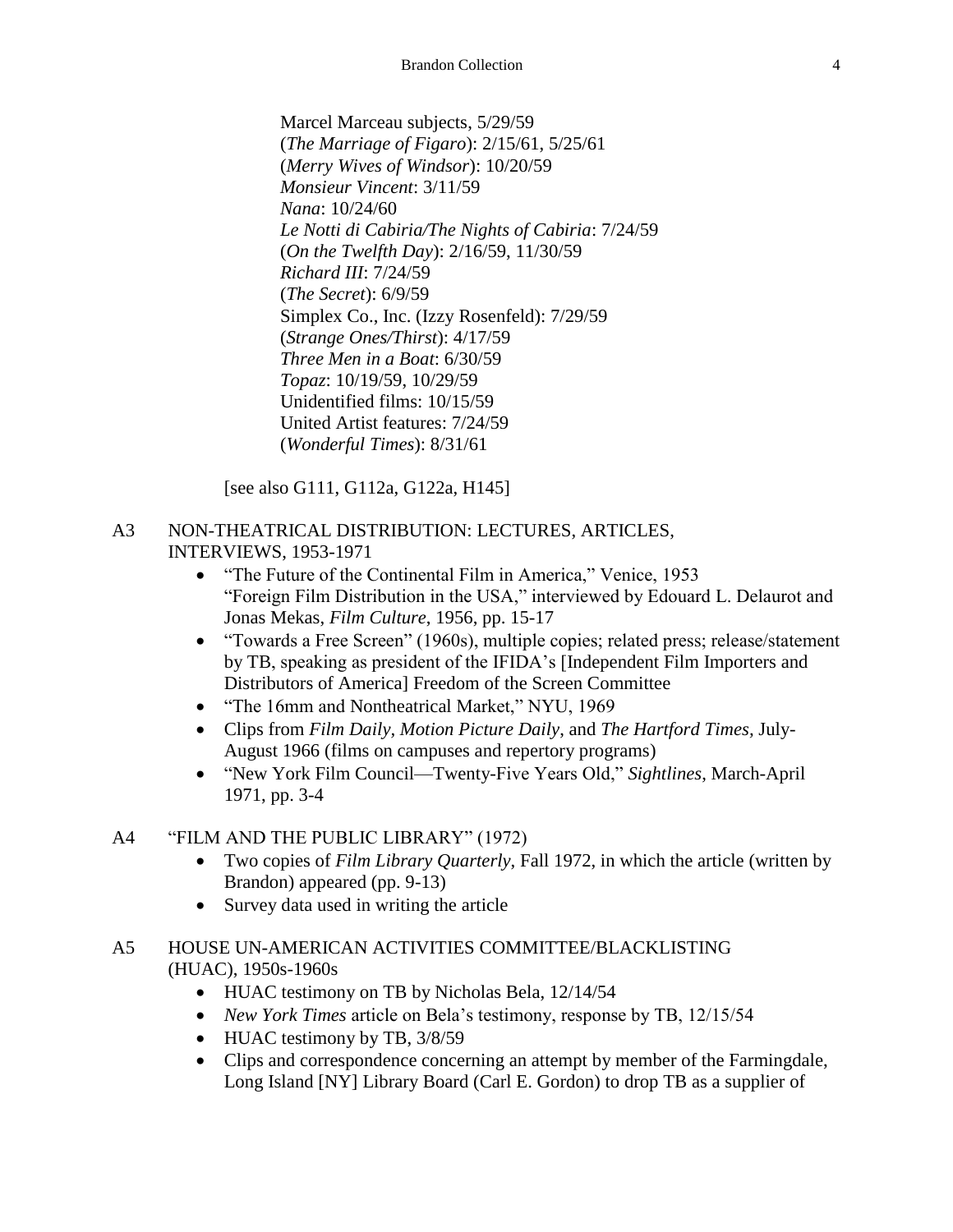films on political grounds, August 1967

[see also R351]

- A6 FILM SEARCH CORRESPONDENCE, 1973-79
	- Includes both silent titles and survival list titles
- A7 SEARCH LIST OF FILM TITLES NOTES, 1975

## A8 SILENT FILMS – SEARCH LISTS OF TITLES/PRODUCTION COMPANIES, 1976

- Indexes of "Representative Photoplays"
- Library of Congress copyright numbers and dates
- Photocopies of index cards under the following categories: labor problems, mining, military, propaganda
- Final search list by year and production company (multiple copies)
- A9 CLASSIC FILM EXCHANGE
	- Photocopies of information concerning available silent films
- A10 "SURVIVAL LISTS," 1975-77
	- Lists of selected social and political films of the 1930s, 40s, and 50s

# A10a SOUTHERN CALIFORNIA LIBRARY FOR SOCIAL STUDIES AND RESEARCH

- Correspondence from Emil Freed in reference to holdings,  $9/14/75$ , 4 pp.
- Script II for *Conditions in Los Angeles*, California #6 (1936), 14 pp.
- Script II for *Towards Unity*, 8 pp.
- Synopses of holdings, including: *Battle for Pagoda Hill, Bridge to Yinshi, The Chicago Memorial Day Massacre, Chinese Military '34, Country Cotton Strike, Memorial Day Rally, Mexico Tomorrow, Mooney Reception in Los Angeles, Progress in Chicago, San Pedro, Scrap Iron, Those Who Fought, Towards Unity,* Untitled.

# A11 FILMS AND PHOTOGRAPHS – PURCHASE INVOICES, 1975-77

# A12 FILM LAB AND EQUIPMENT BILLS, 1973-78

- Includes information on the following titles: *America Today, Bonus March, China, Deadline, For the Record, Ford Massacre, Halstead Street, Kentucky, Lincoln Brigade, Men and Dust, National Hunger March, Passaic Textile Strike, Spain: Fight for Freedom, Scottsboro Demonstration, Today, Unemployment Special, Veterans Parade, The Wave, Workers Report, Workers Topical News, No. 2.*
- Correspondence with Leo Seltzer concerning lab work, 1975-78
- A13 MOTION PICTURE CENTER, INC., 1970s [venture established by Brandon to distribute labor films]
	- Correspondence concerning rights to Frontier Films, 1972-4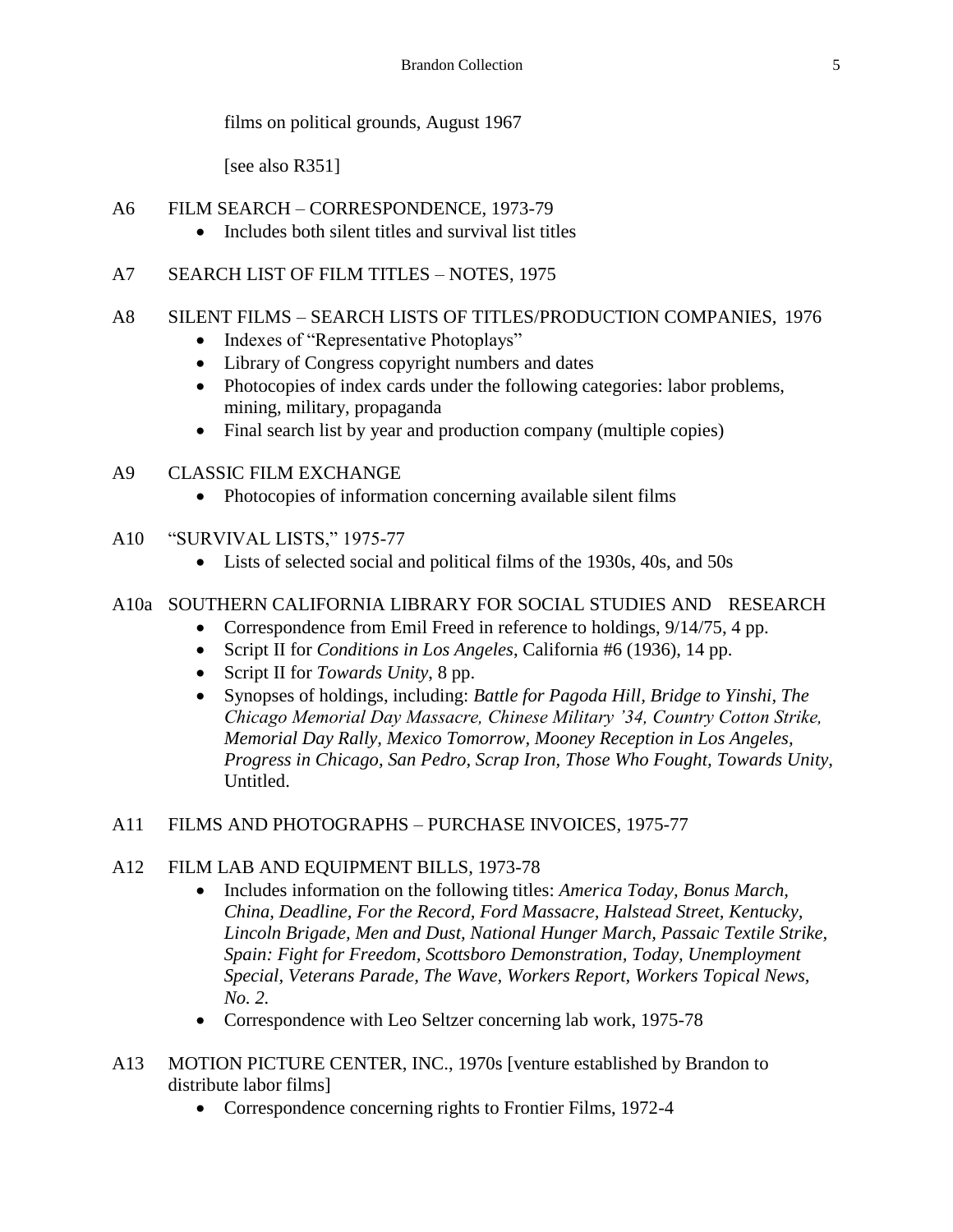- Correspondence with Eileen Bowser, Margareta Ackermak, and Ted Perry of MoMA concerning possible affiliation with the museum, Jan-Aug 1977
- Information concerning distribution of 1930s documentaries through the Motion Picture Center

#### "MISSING CHAPTER IN AMERICAN FILM HISTORY:" LECTURE/SCREENING SERIES," (1970s)

- A14 CORRESPONDENCE, 1973-78
- A15 LECTURE NOTES
- A16 PUBLICITY AND PROGRAM NOTES
- A17 MUSEUM OF MODERN ART EVENT (May 1974)

#### MANUSCRIPT RESEARCH (1970s)

- B18 RESEARCH INFORMATION LIBRARIES AND ARCHIVES
	- Brochures and catalogues from various institutions
- B19 RESEARCH INFORMATION BIBLIOGRAPHIES
- B20 RESEARCH NOTES
	- Loose notes in TB's hand [note: difficult to decipher]
- B21 PERIODICAL SEARCH LISTS
- B22 PERIODICAL ACQUISITION CORRESPONDENCE, 1974
- B23 CORRESPONDENCE WITH RESEARCHERS
	- Lucie Arbuthnot, 1971-72
	- Carolyn Fabriquant, 1969-74
	- Ruth M. Goldstein, 1975-78 [see also D40, D54]
	- Jayne Loader, 1976 [see also C33, D40]
	- Eric Nash, 1975
	- Jay Rubenstein, 1975
	- Barry Sabath, 1976-77
	- Lenore Veltfort, 1975-76 (translations)
	- Other researchers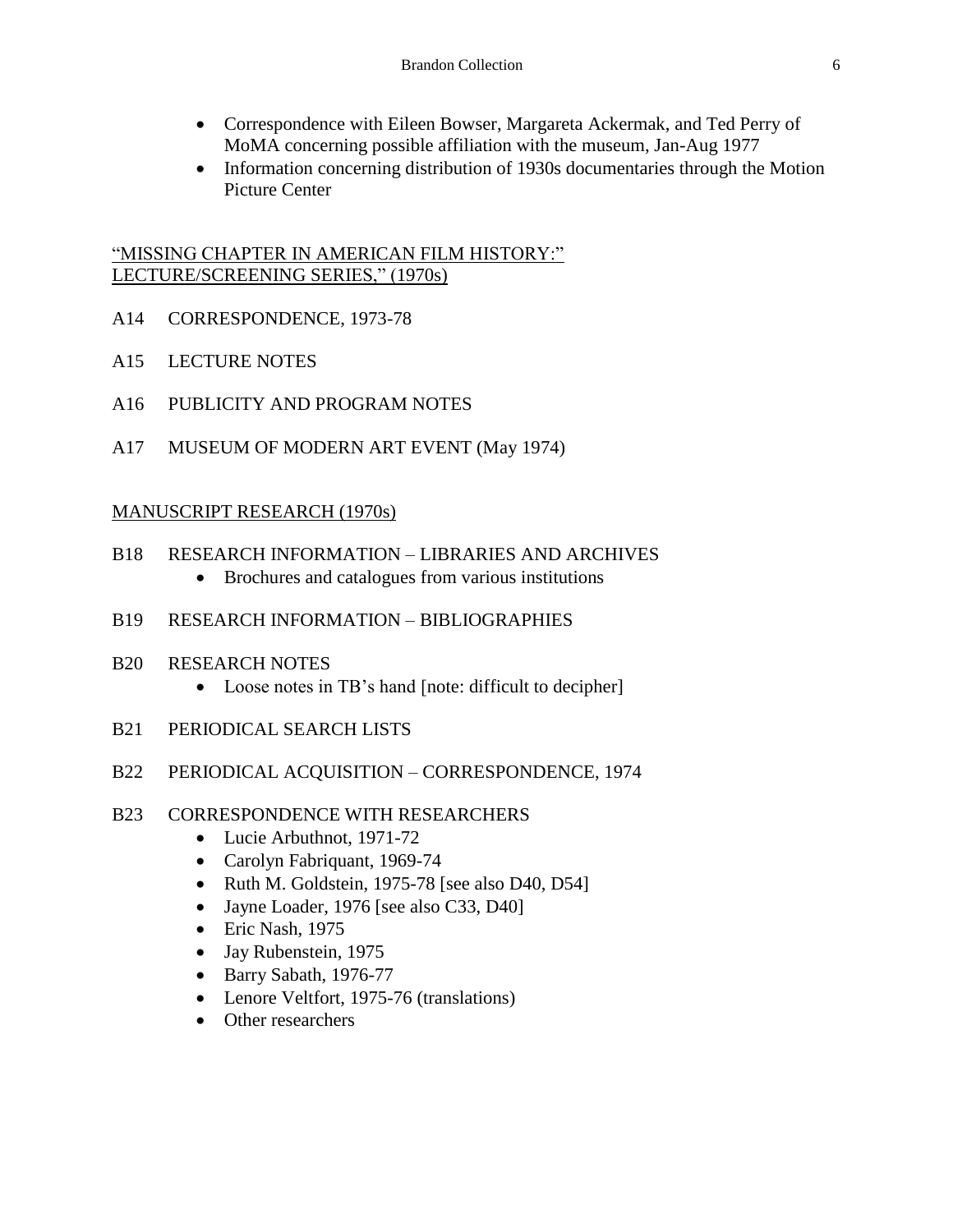## EXCHANGES WITH SCHOLARS WORKING IN THE FIELD

#### B24 WILLIAM ALEXANDER

Includes draft for chapters 1 and 2 of Alexander's *Film on the Left*

## B25 PETER V. BAGH

Correspondence, October-December 1975

## B26 RUSSELL CAMPBELL

- Correspondence concerning research for TB, 1976-77
- Transcript of Campbell's interview with TB, 11/4/76, heavily edited by TB
- Campbell's article on the Film and Photo League in *Jump Cut* 14, follow-up in *Jump Cut* 15, reply to David Platt in *Jump Cut* 16
- Correspondence concerning Campbell's published writing on the Film and Photo League, and his doctoral dissertation, December 1976-July 1978
- Draft of a response to Campbell by TB, perhaps a letter to *Jump Cut*
- TB correspondence with David Armstrong concerning his use of information from Campbell's article, 7/11/78
- TB correspondence with former Film and Photo League members concerning analysis of the FPL, 8/25/78

[see also C33, E60, Box U #7]

#### B27 BERT HOGENKAMP

Correspondence, January 1975-September 1976

#### B28 BARBARA LEAMING

- Correspondence, 1974
- Draft and revised version of article on the FPL

## B29 PETER ROFFMAN AND JAMES PURDY

- Draft of introduction from *The Hollywood Social Problem Film* with a cover letter from the authors
- B30 PETER C. ROLLINS
	- Correspondence, 1976
	- Copies of several articles by Rollin on American culture and film/television history
- B31 ANNE TUCKER
	- Correspondence, 1974, 1977
	- Visual Workshop publicity concerning their publication of Film Front/Photo Notes, 1977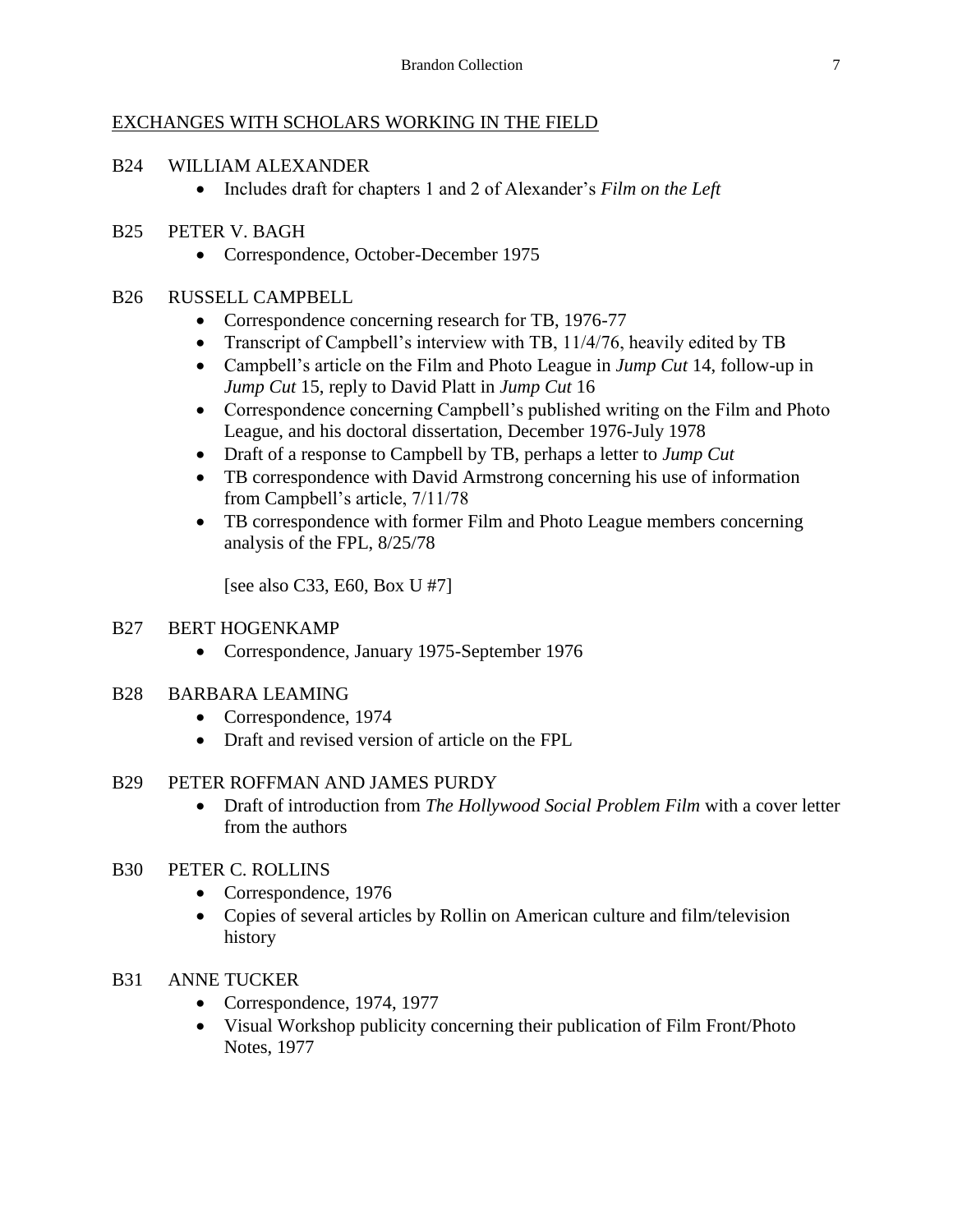TB correspondence with former FPL members concerning Tucker's project, 4/19/77

[see also E60]

#### B32 CORRESPONDENCE WITH OTHER HISTORIANS AND FILMMAKERS

- David Brody,  $11/21/79$ ; reply  $1/7/80$
- Gerald Cross, 5/3/79
- Douglas Brooker, 8/11/79
- Peter Gessner,  $4/15/80$ ; reply  $1/17/80$
- Alan Goodman, 9/12/74, 1/31/75; reply 9/18/74
- $\bullet$  William Hughes, 6/19/74
- Jonathan Lewis,  $6/4/76$ ; reply  $5/25/77$
- David Johnson,  $4/16/80$
- Nicholas Pasquerielle,  $9/1/73$ ; reply  $9/7/73$
- Lawrence Suid, 7/16/79
- Anne Timpson,  $2/17/75$ ; TB to AT,  $8/7/73$ ,  $8/7/73$
- Gregg Schiffner,  $8/3/74$ ,  $9/3/74$ ,  $9/10/74$ ,  $10/20/74$ ; replies to all
- Anna E. Shepherd,  $1/9/78$ ; reply  $3/7/77$
- Steven Stillwell,  $10/15/74$  and reply;  $2/3/75$ ; copy of paper
- Victoria Wegg-Prosser,  $7/6/77$ ,  $5/10/78$ ; replies to both

#### UNPUBLISHED MANUSCRIPTS

#### Book One

- C33 RESEARCH
- C34 CHAPTER I, SECTION A (Untitled)
- C35 CHAPTER I, SECTION B ("In the Beginning: From Invention to Monopoly: The Squeeze and Freeze")
	- Draft (handwritten), 18 pp.
	- Revised draft (typed), 22 pp.; three copies, one incomplete
	- Focuses on Thomas Edison and the Patents Trust
- C36 "FILMS AND THE FIRST WORLD WAR"
	- Typed draft, 109 pp.; two copies, one with renumbered footnotes
	- Covers the Creel Committee, censorship, the Community Motion Picture Bureau, labor films, and pro-war films
- C37 FOOTNOTES no. 1-218 (for the above three sections)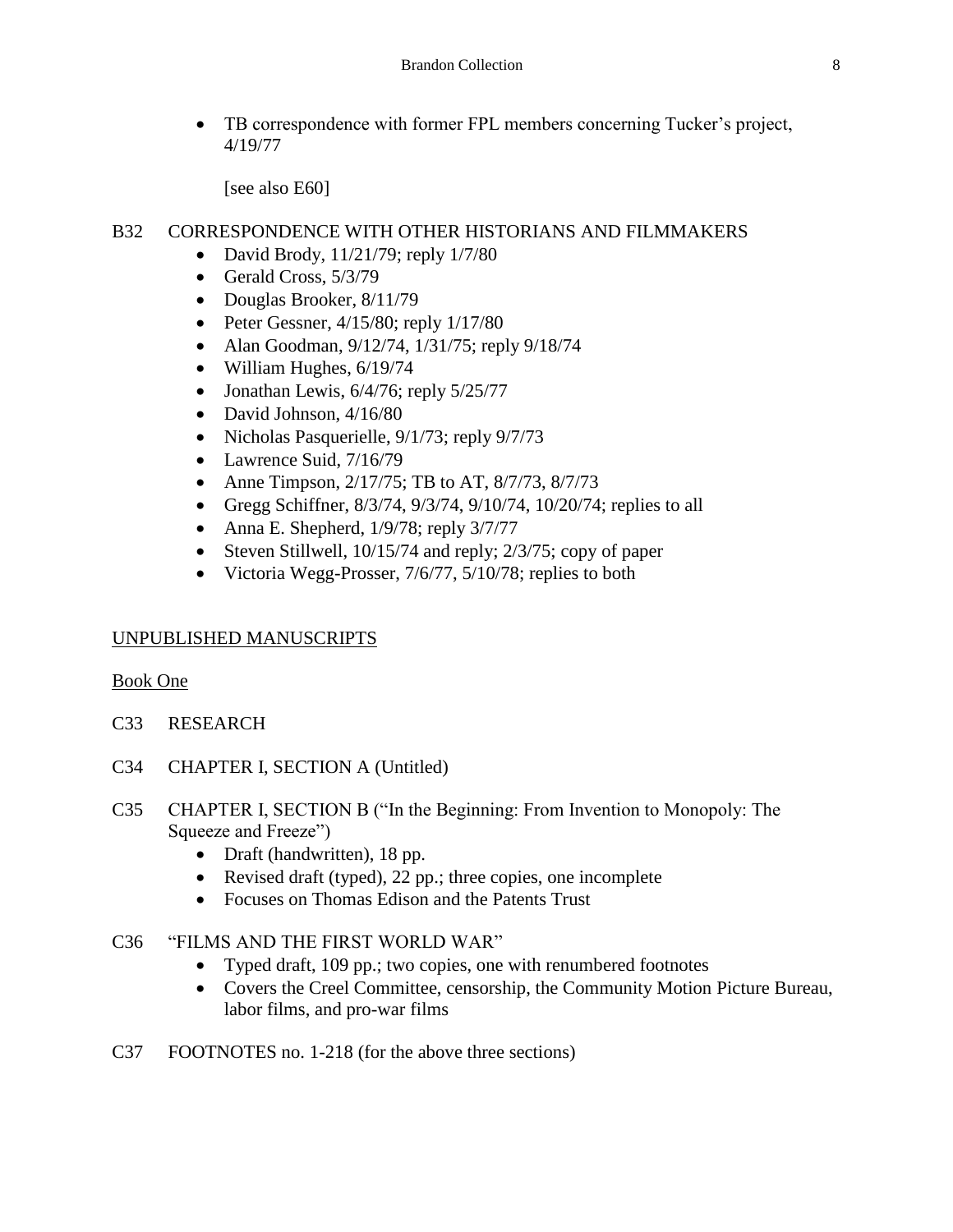#### C38 "POPULIST FILM"/DRAFT 1

Typed draft, part I: 132 pp., part II: 93 pp.

#### C39 "POPULIST FILM"/DRAFT 2

• Typed, with extensive revisions; dated 11/9/76

#### Book Two

#### D40 CORRESPONDENCE, 1975-76

- In search of former FPL members
- With Ruth M. Goldstein (June-September 1976) and Harold J. Salemson (November-April 1975) concerning their contributions to the book
- From Jayne Loader,  $9/1/76$
- D41 OUTLINES AND NOTES
- D42 ANNOTATION RESEARCH
- D43 CHAPTER I (UNTITLED)
- D44 ROUGH DRAFT AND NOTES

#### D45 CHAPTER II (UNTITLED)

- Typed, with extensive handwritten revisions; 106pp.
- Duplicate copy of pp. 59-73, from earlier draft
- Subheadings: Some Background: Germany, the USSR, and the USA; Film and Photo League, 1930-1; In the Beginning: the League in Alabama, Tennessee, and Kentucky; Height of Growth, 1931-34; The Decisive Years, 1930-33; Film Criticism, Reviews, Polemics: Looking Back on the League's Films and its Spinoffs; Esthetics of Film (Cannons or Tractors, montage, Leo Hurwitz); Film Culture Nurtured by the Left; Formation of Nykino; Garrison Films; Organization of the Audience; Documentary Film Producers, Photo Section; Censorship

#### D46 CHAPTER II, REVISED

- Added introduction on TB's recollection of the National Hunger March in Washington, 12/6/32; the need for a new history of the working class and working class films; need for a survival list and filmography (singed and dated, 1/15/78)
- Added filmography of the FPL, 23 pp.

#### D47 EXTENSIONS OF CHAPTER II

- Authorship uncertain
- "Nykino,  $1934-35"$  typed, 20 pp. with handwritten revisions by TB
- "Frontier Films,  $1937-42$ ) typed, 28 pp. with handwritten revisions by Jayne Loader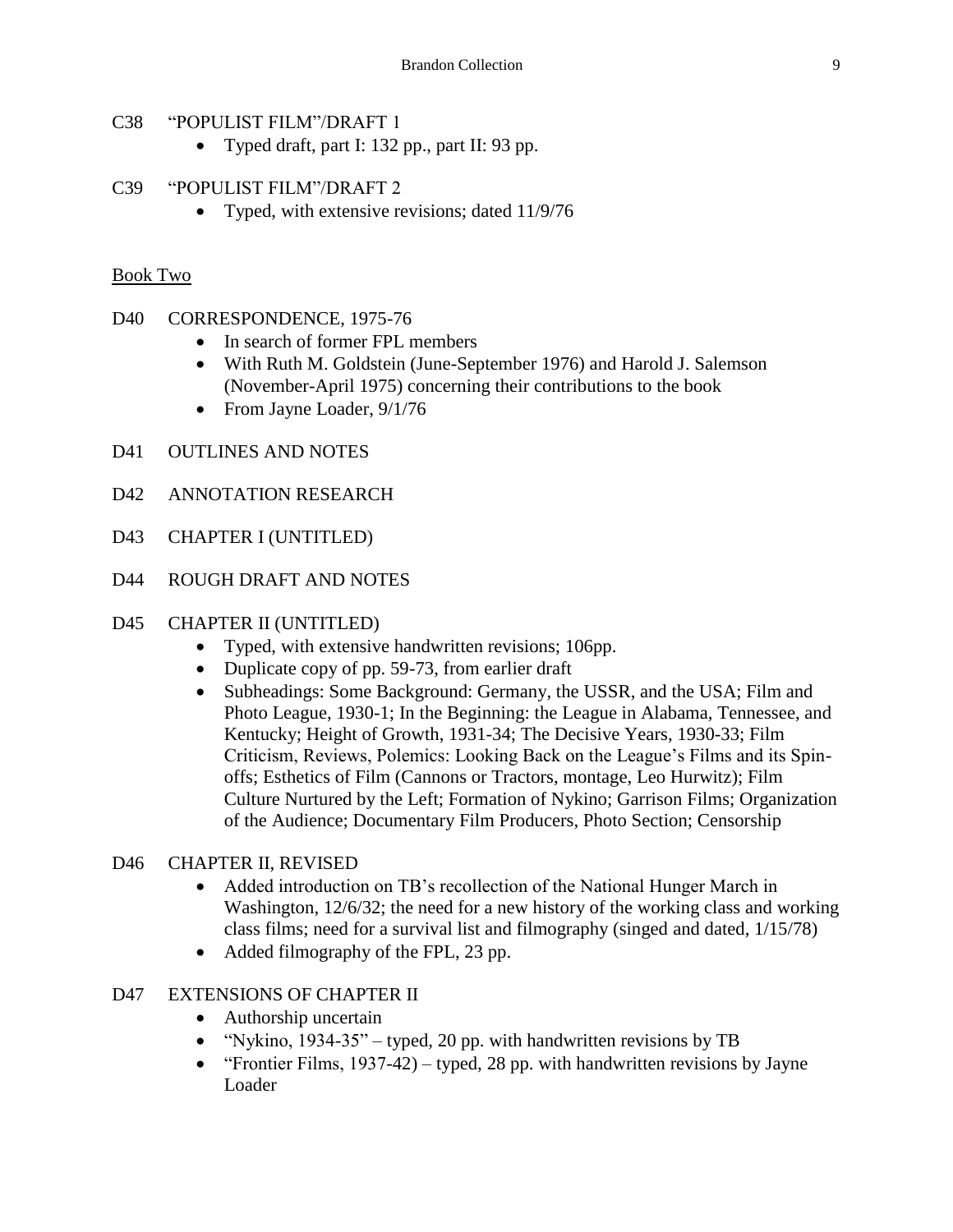#### D48 CHAPTER III (UNTITLED)

- Authorship uncertain
- Typed,  $45$  pp.
- Focuses on audience organizations

#### D49 CHAPTER IV (UNTITLED)

- Outline for chapter on film criticism in the 1930s by TB
- Manuscript by Harold Salemson typed, 53 pp.; three copies
- 1 photocopy of original, 2 revised photocopy of original, 3 photocopy of revised version
- D50 "SPAIN IN FILMS/CENSORSHIP"
	- Typed, 23 pp.; original and photocopy; authorship uncertain
	- Revisions to second copy, not in TB's hand
- D51 "THE BETTER FILMS MOVEMENT"
	- Typed, 8 pp.; original and one carbon, written by Ruth M. Goldstein, 9/28/75
- D52 "THE LITTLE CINEMA-THEATRE MOVEMENT"
	- Typed, 13 pp.; original and one carbon, written by Ruth M. Goldstein, 1/6/76
	- Correspondence by Goldstein with Eric Bentley and Martin Walsh concerning a quotation attributed to Brecht in the manuscript

#### D53 "THE EXCEPTIONAL PHOTOPLAYS OF THE NATIONAL BOARD OF REVIEW"

- Typed, 8 pp. original and one carbon, written by Ruth M. Goldstein, 1/7/76
- D54 "JORIS IVENS"
	- Typed, 12 pp.; written by Ruth M. Goldstein, 12/5/75
	- Credits and detailed *annotations for The Spanish Earth, Power and the Land, The 400 Million*, and brief annotations for films made by Ivens in other countries
	- Correspondence with TB concerning her revisions of first version,  $12/11/75$

#### D55 "HERBERT KLINE"

- Typed, 6 pp.; written by Ruth M. Goldstein, 12/19/75
- Credits and detailed annotations for *Crisis* and *Lights Out in Europe*

## D56 ANNOTATED BIBLIOGRAPHY, DRAFTS

## D57 ANNOTATED FILMOGRAPHY, SECTION A

- Compiled and written by Ruth M. Goldstein
- Includes the following titles: *America's Disinherited, America Today, The Bonus March, China Strikes Back, Conditions in Los Angeles, Ford Massacre, Getting Your Money's Worth, The Great Depression, Halstead Street, Heart of Spain, Men and Dust, Millions of Us,*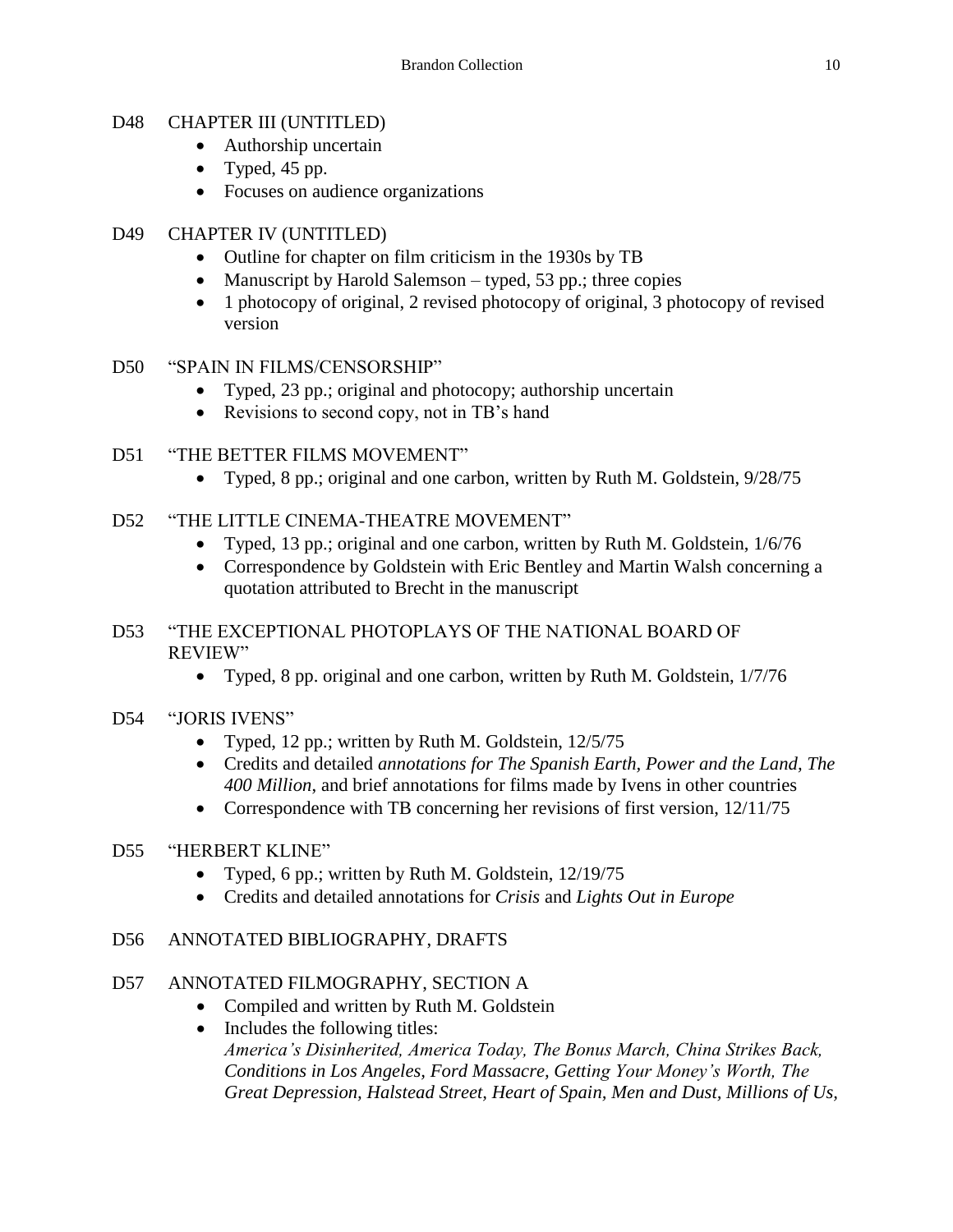*The National Hunger March, Native Land, People of the Cumberland, Return to Life, Sheriffed, The Spanish Earth, The Strange Case of Tom Mooney, United Action, Taxi, The Wave, Worker's Newsreel—Unemployment Special, The World Today*

[Note: see Film Title section below]

## D58 ANNOTATED FILMOGRAPHY, SECTION B

- Compiled and written by Ruth M. Goldstein
- Briefer annotations for numerous other social and political documentaries

# E59 FILM AND PHOTO LEAGUE #1

Drafts and revisions, for publication in *Cineaste*, dated 5/16/77

# E60 FILM AND PHOTO LEAGUE #2

- Chapter II of Book II [see D46], with revisions for publication in Cineaste, dated January-March 1978; two copies
- Includes additional material on the Photo Section
- Hand-written draft for a post-script, responding to recent writing on the FPL by Bill Nichols, Russell Campbell, and Anne Tucker

[Note: Much of this chapter overlaps with book two manuscript series]

## E61 BRITISH DOCUMENTARY

- Two copies, one with handwritten corrections (not by TB; authorship uncertain)
- Includes: introduction to British Documentary in the 1930s; a series of quotations pointing to the "class nature of British documentary;" credits, synopses, and annotations for major films; appendices of film titles

# E62 GERMAN CLASS STRUGGLE FILMS

- Authorship uncertain
- Includes credits and synopses for German films from the 20s and early 30s that dealt with proletarian struggles

# FILM IN THE THIRTIES: PUBLISHED ARTICLES BY THOMAS BRANDON

E63 "PIONEERS: An Interview with Tom Brandon" (1973)

- *Film Quarterly* interview with Fred Sweet, Eugene Rostow, Allan Frankovich, v. 27, no. 1 (Fall 1973): pp. 12-24.
- German translation in program notes for the 1978 Berlin Film Festival

E64 "The Advanced Guard of a New Motion Picture Art: Experimental Cinema, 1930-33" (1978)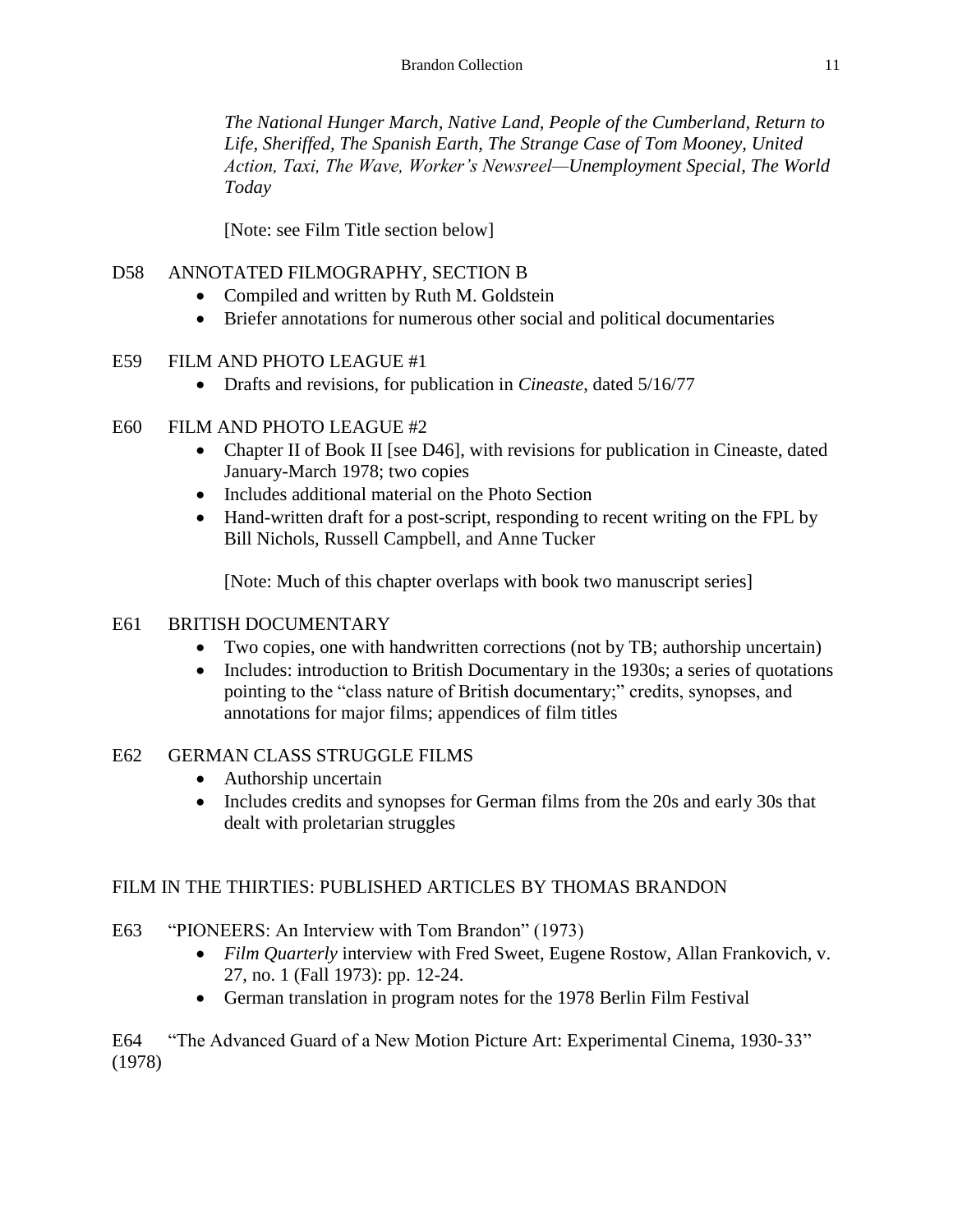Final draft for article published in the Journal of the University Film Association, v. 30, no. 1, 1978, pp. 27-35; excerpt from Book II, Chapter II [see d46) with an annotated bibliography appended

## GUEST EDITOR, SPECIAL ISSUE OF *FILM LIBRARY QUARTERLY* (v. 12, nos. 2-3, 1979)

E65 CORRESPONDENCE

#### E66 MANUSCRIPT SUBMISSIONS

#### E67 EDITORIAL MATERIALS

- Drafts and galleys for articles by TB: "Guest Editor's Intro," "Survival List-Film of the Great Depression, and "Epilogue- What's Next?"
- Draft lists of film titles
- Music: lists of labor-related folk songs
- Memos from William Sloan, General Editor of *FLQ*
- Survey questionnaire
- Clip: review of the issue, *The Daily World*, 12/13/79

## UNREALIZED PROJECTS, 1970s

#### E68 H.V. KALTENBORN PROJECT (1975)

• Investigation of the radio newscasters coverage of major news events in the 1930s, based on material held at State Historical Society of Wisconsin; included project proposal (draft and final version) and photocopies of articles and commentaries by Kaltenborn

#### E69 BRITISH DOCUMENTARY PROJECTS (1975, 1977)

• Correspondence concern: (1) the possibility of producing a television program on British Radical Filmmaking in the 1930s (November-December 1975): (2) the possibility of organizing a visit of British documentary filmmakers to America (April-June, 1977)

## E70 STRAND/POTAMKIN PROJECT (1977)

• Correspondence with Walter Rosenblum concerning the possibility of establishing annual awards in memory of photographer Paul Strand and film critic Harry Alan Potamkin, 5/22/77

#### E70a FLINT/DETROIT PROJECT (1980-81)

- Correspondence
- Resumes
- Production schedules

#### E70b GREAT DEPRESSION PROJECT (1981)

• Correspondence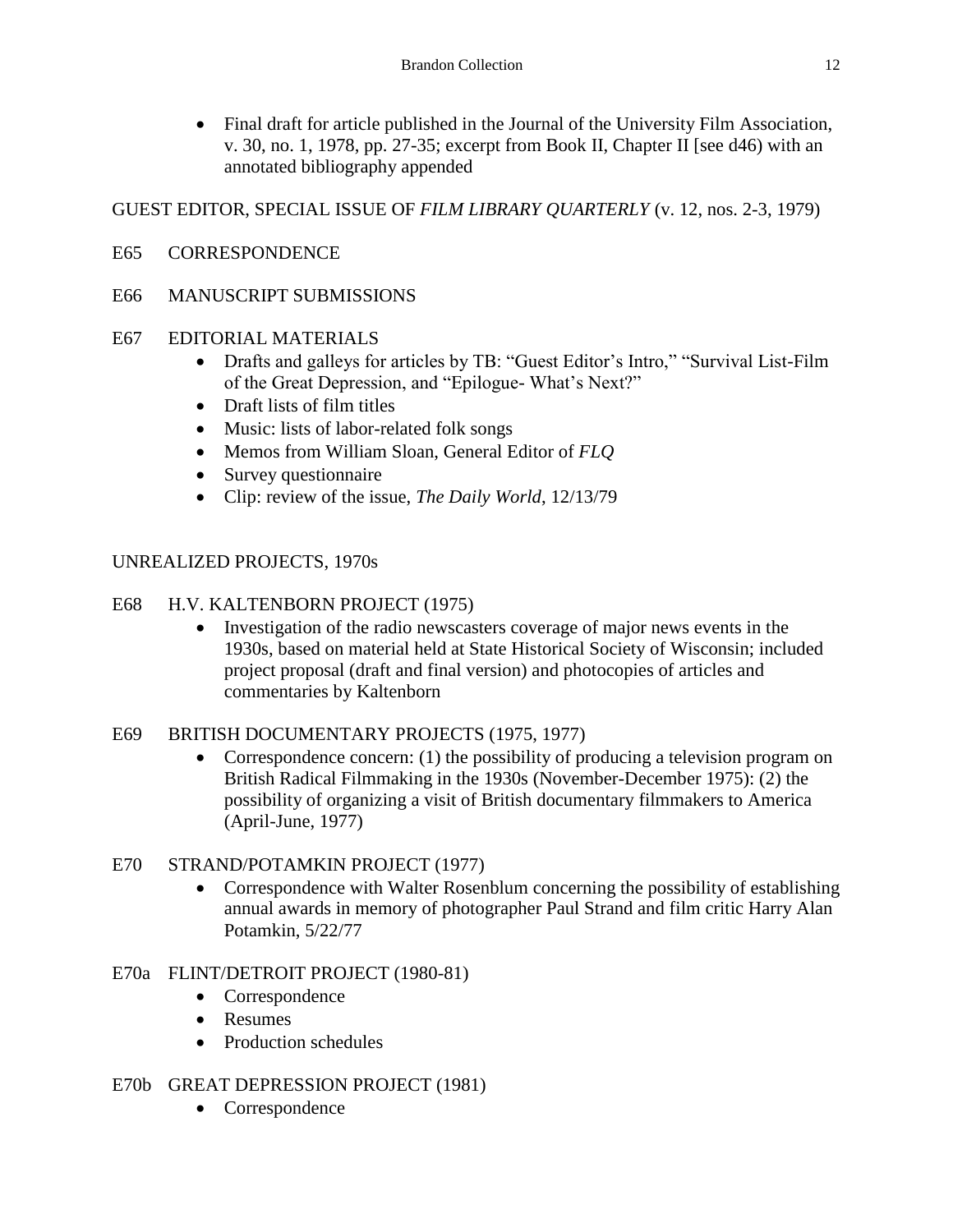- Film lists
- Draft list of interview questions
- Release forms signed by individuals interviewed for project
- Invoices and lab orders for films copied

# E71 MISCELLANEOUS CORRESPONDENCE, 1936-1980

- Archibald MacLeish concerning Joris Ivens, 12/24/36
- William K. Everson concerning films from the 1920s that should be reissued; 10/12/53, reply 5/16/65
- Jean Renoir, with brief piece on Crime of M. Lange by Renoir for possible use in conjunction with release of the film
- Undecipherable signature; accompany a copy of the author's book, /10/61
- Miriam Friedlander, thanking TB for his contribution to tribute to Dr. Willard Uphaus, 3/17/64
- Deac Rossell, Film Editor, Boston After Dark, with thanks for assistance on accompanying article on foreign film distribution in the US; reply 7/8/70 (from 7/1/70)
- Ken Stein, Executive Producer, Public Broadcasting Authority, re: film Work, Work, Work, 4/3/75
- Wayne Baron, San Francisco Coordinator of the United Farm Workers of America, inviting TB to see new film, 8/5/75
- Andreas Kettelhack, re: "Fuaste Vor de Kanone", 10/10/75
- "Norval," re: current projects, Chinese film,  $5/16/79$
- John Hanson, inviting TB to screening of Northern Lights, 6/19/79
- $\bullet$  Indecipherable signature, personal friend in Finland,  $3/14/80$
- George Stoney, in response to suggestions by TB concerning the "Film Council"

# UNDATED CORRESPONDENCE

- Tom Luddy concerning a new Soviet Cinema series and other current evens at the pacific Film Archive and other current events at Pacific Film Archive (9/9/7?)
- Thank you note for TB's contribution to "Save George Eastman House!"

# E72 TRIBUTES TO THOMAS BRANDON

- Clips concerning IFIDA's special citation to TB, January 1965
- Acknowledgement of TB's influence by Edith Zornow in the Channel 13 Program Guide, November 1966
- Letter of gratitude from Alain Resnais [in French], 3/8/67
- Autographed copy of Kemp R. River's "In the Beginning," inscribed; "to my bloody benefactor, Tom Brandon," [Brandon Books imprint]
- World Cinema: The Brandon Story" by Rohama Lee, *Film News*, v. 28, no. 3, 1971, pp. 18-21, 27.

[Note: see also *New York Times* obituary: "Thomas Brandon, Movie Distributor," February 20, 1982, by Alfred E. Clark]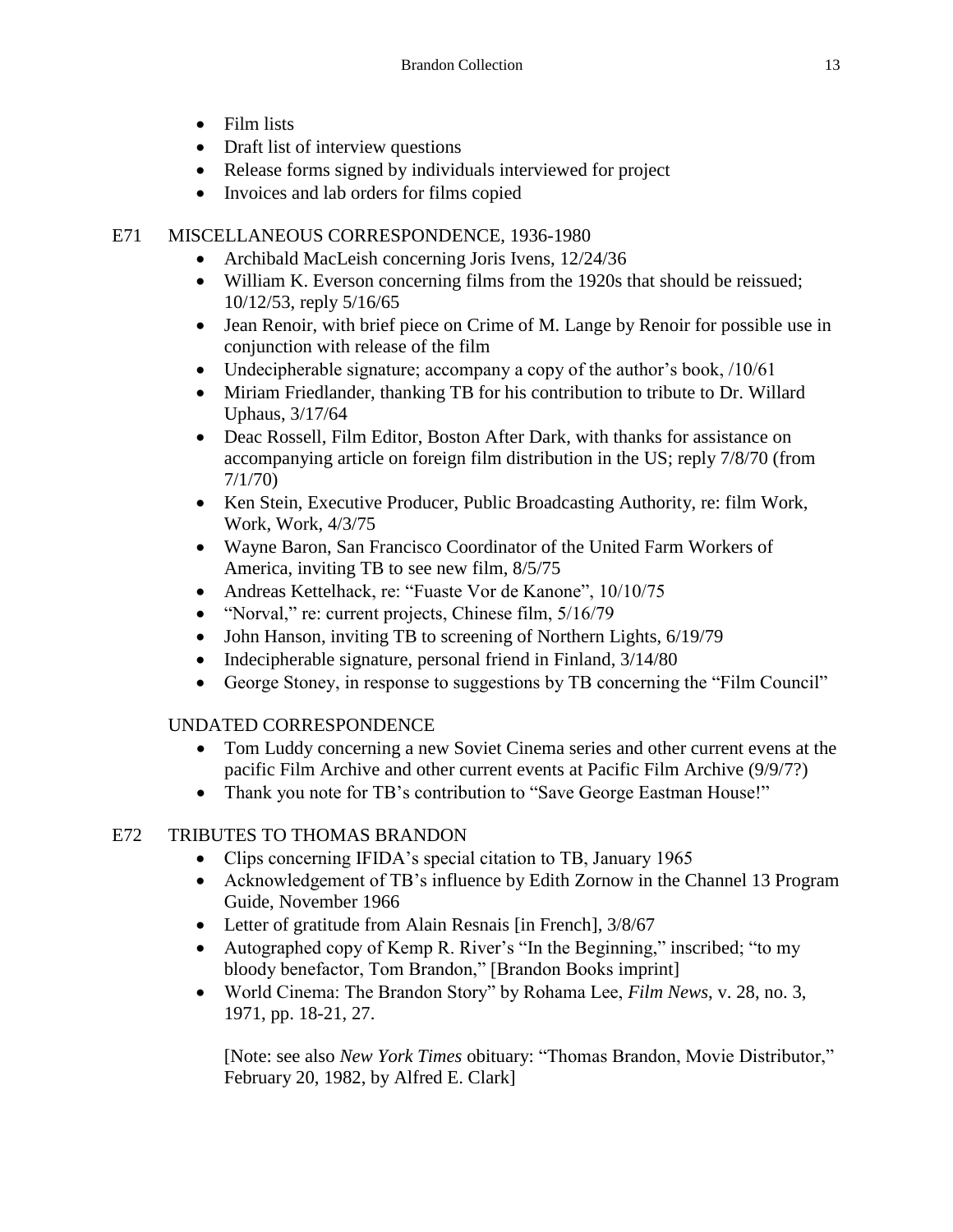## **II. FILM TITLE FILES**

#### F73 AMERICA TODAY [c. 1934]

- Credits, titles, and text of narration
- Memo to Movielab

#### F73a AMERICA'S DISINHERITED (1936)

- Original synopsis by Lee Hays, script, shot breakdown, musical score
- Correspondence with Garrison Films concerning distribution and credits
- Clips: reviews
- TB annotation and credits [see D57]
- F74 AND SO THEY LIVE (Roffman/Ferno, 1940
	- New York University Film Library Study Guide (with *Children Must Learn* [see J194])
	- TB annotation and credits
- F74a AVEC LE SOURIRE [WITH A SMILE] (Maurice Tourneur, 1936)
	- Program for American premiere at  $5<sup>th</sup>$  Avenue Playhouse
	- Synopsis,  $4$  pp.,  $2$  copies
- F74b LA BATAILLE DU RAIL [The Battle of the Rails] (Clement, 1946)
	- Cast, credits, and synopsis,  $4$  pp.,  $5$  copies;  $3$  pp.,  $1$  copy
- F74c BONUS MARCH (Film and Photo League, 1930s)
	- Credits, titles, and text for narration
- F75 BROTHERHOOD OF MAN (United Productions, 1947), UAW
	- Press clips
	- Brandon Films press release, distribution information, and program notes
	- Classroom discussion guide
	- Detailed documentation concerning efforts to ban the film; responses by United Auto Workers, Educational Film Library Association, etc.

#### F76 A CHILD WENT FORTH (Losey/Ferno, 1941)

- Transcript of commentary, written by Munro Leaf
- TB annotation and credits

#### F77 THE CHILDREN NEXT DOOR (Van Dyke, 1941)

- Brochure
- TB annotation and credits (two versions, with research query from Ruth M. Goldstein)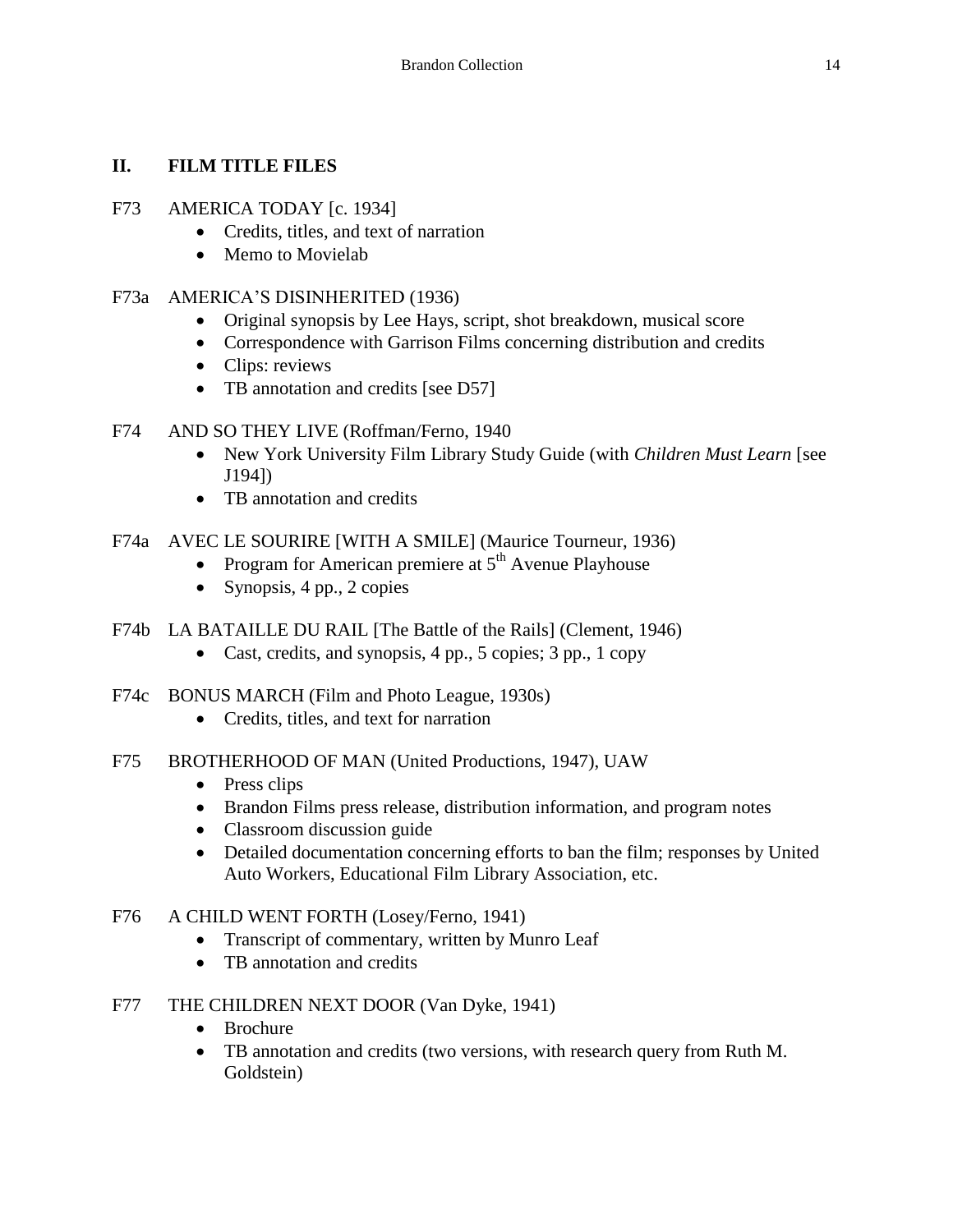## F78 CHINA INVADED (1937)

- Transcript of introduction; scene breakdown; translation of songs
- Note: also referred to in the file as "Japan's Invasion of China," "China Speakers," and "Nanking Atrocity Films"
- F79 CHINA STRIKES BACK (Frontier Films, 1937)
	- Dialogue script, score credits, translation of Red Army songs sung in film
	- Press releases and publicity posters
	- London Film Society Programme (3/13/38)
	- Clips: reviews and news coverage
	- TB annotation and credits [see D57]
- F80 THE CITY (Van Dyke/Steiner, 1939)
	- Clips: reviews
	- TB annotation and credits

# F81 CRISIS (Kline, 1939)

- Transcript of commentary, written by Vincent Sheehan, translation of Czech and German spoken in the film
- Correspondence from Arthur Mayer and Joseph Burstyn to Garrison re: distribution
- Publicity poster (three copies)

[see also M247]

# DARKNESS AT NOON – see Makiru no aukoku

- F81a DEADLINE FOR ACTION (Union Film Productions, 1946) Carl Manzani
	- $\bullet$  Script II, 19 pp.
	- Text of narration for animated excerpt
	- Clips, reviews
- F81b DETROIT WORKERS NEWS SPECIAL (Detroit and NY FPL, 1932)
	- Credits and text of narration
	- Memo to Movielab
- F82 THE DISINHERITED (Paul F. Husserl and the American Film Center, 1939)
	- Catalogue listing
	- TB annotations and credits [see D58]
- F83 DIE DREIGROSCHENOPER [The Three Penny Opera] (Pabst, 1931)
- F84 ENEMIGOS (Chano Ureta, Mexico) year?
	- English translation of commentary
	- Program, in Spanish (four copies)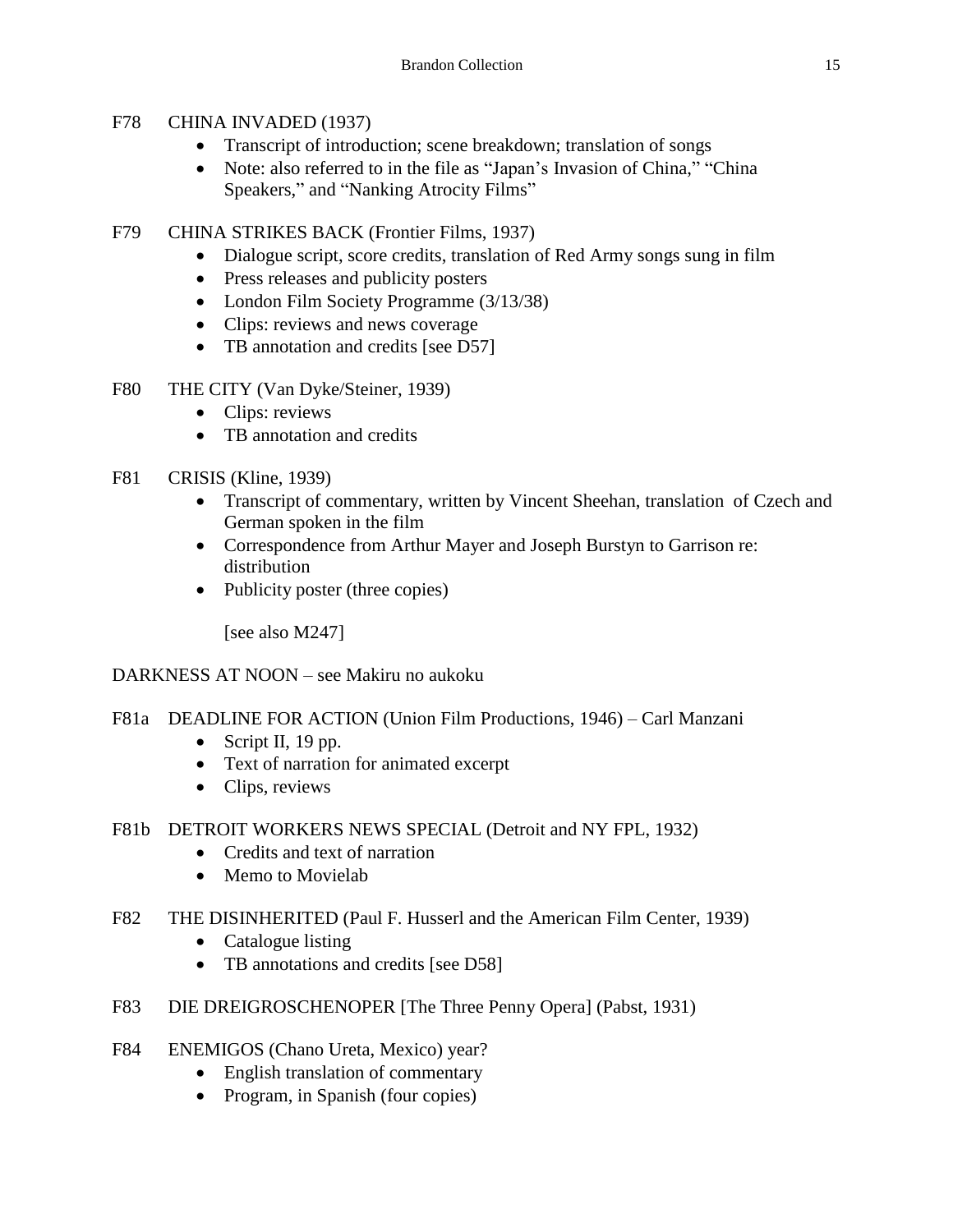## ERNST THAELMANN – FIGHT AGAINST FASCISM – see FREE THAELMAN! [F90]

#### F84a LA GEMME DU BOULANGER [THE BAKER'S WIFE] (Pagnol, 1931)

• Certificate of censorship, Pennsylvania State Board of Censors, 8/5/40

## F85 FIGHT TO THE LAST (Chinese Film Corp., 1930s)

- English translations of titles; title list
- 35mm frames from print of the film
- press releases on war and the Chinese film industry, war and Chinese arts, and cartoons in Japan
- publicity flyer for *Fight to the Last* and *Stop Japan*
- brochures on creative arts in wartime and the Chinese newsreel

## F85a LA FILLE DU PUISATIER (THE WELL-DIGGER'S DAUGHTER) (Pagnol, 1940)

- Censorship licenses: list for 6 states
- Correspondence, including certificates and misc. forms concerning censorship licensing between Siritsky International Pictures Corp. and the following: Kansas State Board of Review, 10/2/46, 10/8/46; Maryland State Board of Motion Pictures Censors, 10/2/46, 10/3/46, 12/13/26, 12/13/46, 12/20/46, 3/14/52, 3/19/52, 3/20/52; "Maryland Board of Motion Pictures Censors, Act of 1922, Chapter 390;" The Commonwealth of Massachusetts, Dept. of Public Safety, 10/2/46, 9/23/46, 11/12/46, 11/14/46, 12/13/46, 12/17/46, 9/2/47, 9/4/47, 9/8/47; State of New York, Education Department, Motion Picture Section, 8/14/46, 8/15/46, 10/18/46, 10/28/46, 10/16/47, 10/23/47, 11/12/48; State of Ohio Department of Education, Division of Film Censorship, 10/2/46, 10/4/46, 5/12/47, 5/22/47, 6/16/47, 6/19,47, 9/19/47; Pennsylvania State Board of Censors of Motion Pictures, 11/26/46, 12/4/46, 12/5/46, 12/6/46, 12/9/46, 12/11/46; Commonwealth of Virginia, Dept. of Law, Division of Motion Picture, 10/2/46, 10/10/46, 5/6/47, 5/21/47, 10/14/47, 10/15/47, 10/15/47, 10/17/47, 10/20/47, 11/6/47; Virginia Censorship Laws, 1930
- National Legion of Decency list,  $11/21/46$

## F86 FOR THE RECORD (Brandon/Roffman, 1946)

- Continuity outline, shot breakdown (handwritten and typed copies) marked with subsequent changes in the commentary
- Correspondence between Julian Roffman and TB
- TB annotations and credits

[see also A12]

#### F86a THE FORD MASSACRE (Detroit and NY FPL, 1932)

- Credits and titles
- F87 FORGOTTEN VILLAGE (Kline, 1941)
	- Transcript of commentary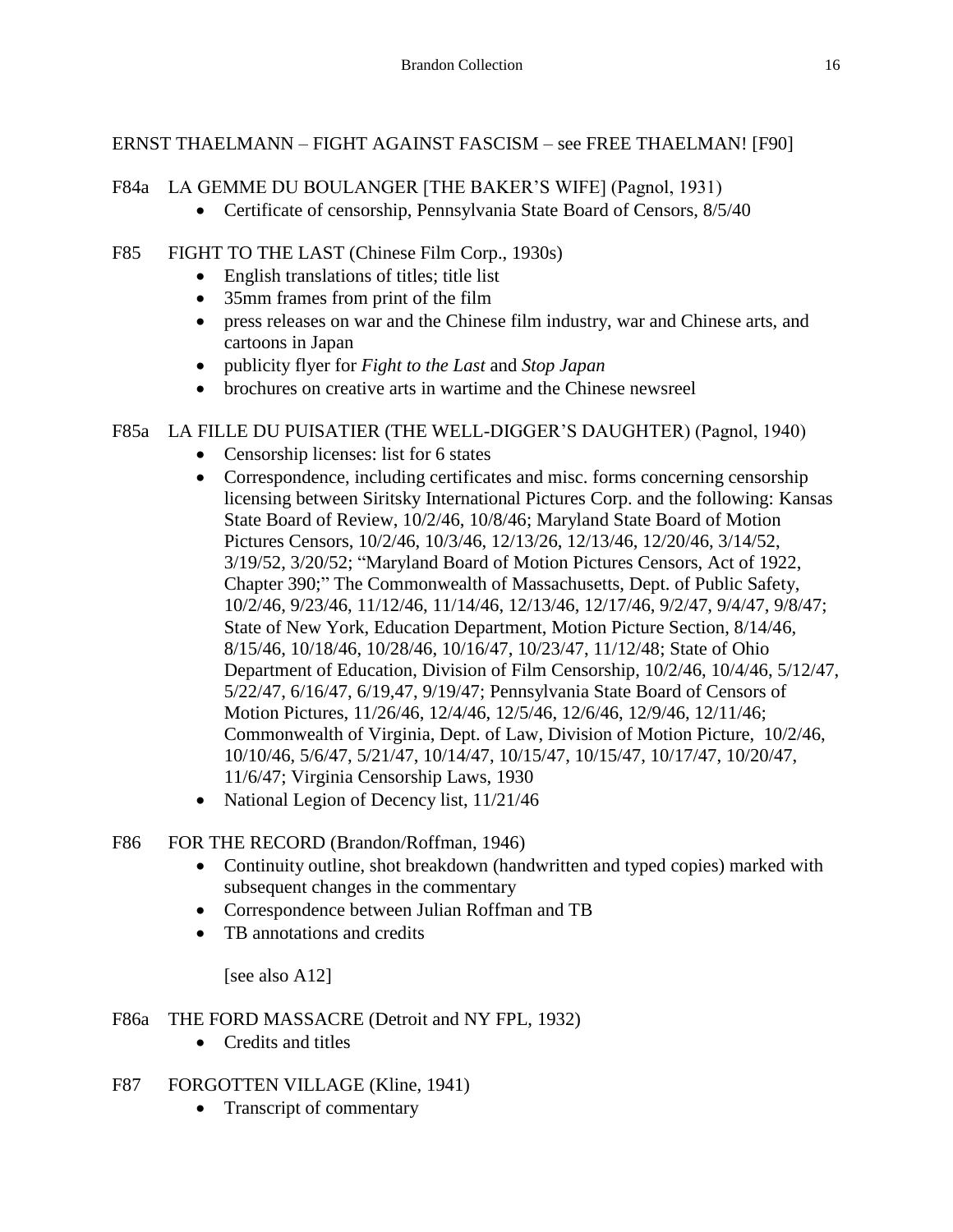## F88 FORGOTTEN MEN (Cummins, 1933)

- Clips: reviews (*Variety*)
- TB annotation and credits, two versions

## F89 THE 400 MILLION (Ivens/Ferno, 1939)

- Transcript of commentary; Spanish translation of commentary
- Credits: outline
- Scenario for trailer
- Copies of Ivens' articles, interviews, and public statements about the film
- Press release
- Cameo Theatre (New York) program
- Clips: reviews
- TB annotation and credits [see D54]

## F90 FREE THAELMAN! (Los Angeles Film and Photo League/Brandon?, 1934)

- Continuity, title list
- Clips concerning exhibition in 1934
- Garrison Film report on "theatrical" and "nontheatrical" earnings through period ending 12/31/34
- TB correspondence with Ivor Montagu and Bert Hogenkamp concerning American and British versions of the film (1979)
- Motion Picture Center press release concerning the film, 1979
- Clip: Ivor Montagu letter to editor, Sight and Sound, Spring 1980

[Note: While the American version is commonly listed as *Ernst Thaelman: Fighter Against Fascism*, as opposed to the British *Free Thaelmann!,* this is not true of the Garrison financial return sheets]

#### F91 FROM HAND TO MOUTH (Works Progress Administration, 1939)

- Clips: reviews
- TB annotations and credits

#### F92 THE GREAT RIGHTS (Brandon, 1963) – SCRIPTS

- Story outline
- First draft of screenplay
- Revised draft of screenplay  $(9/11/63)$
- Revised shooting script  $(9/29/63, 10/3/63)$

#### F93 THE GREAT RIGHTS – PRODUCTION

- Correspondence
- Contracts
- Budgets
- 35mm strips from the film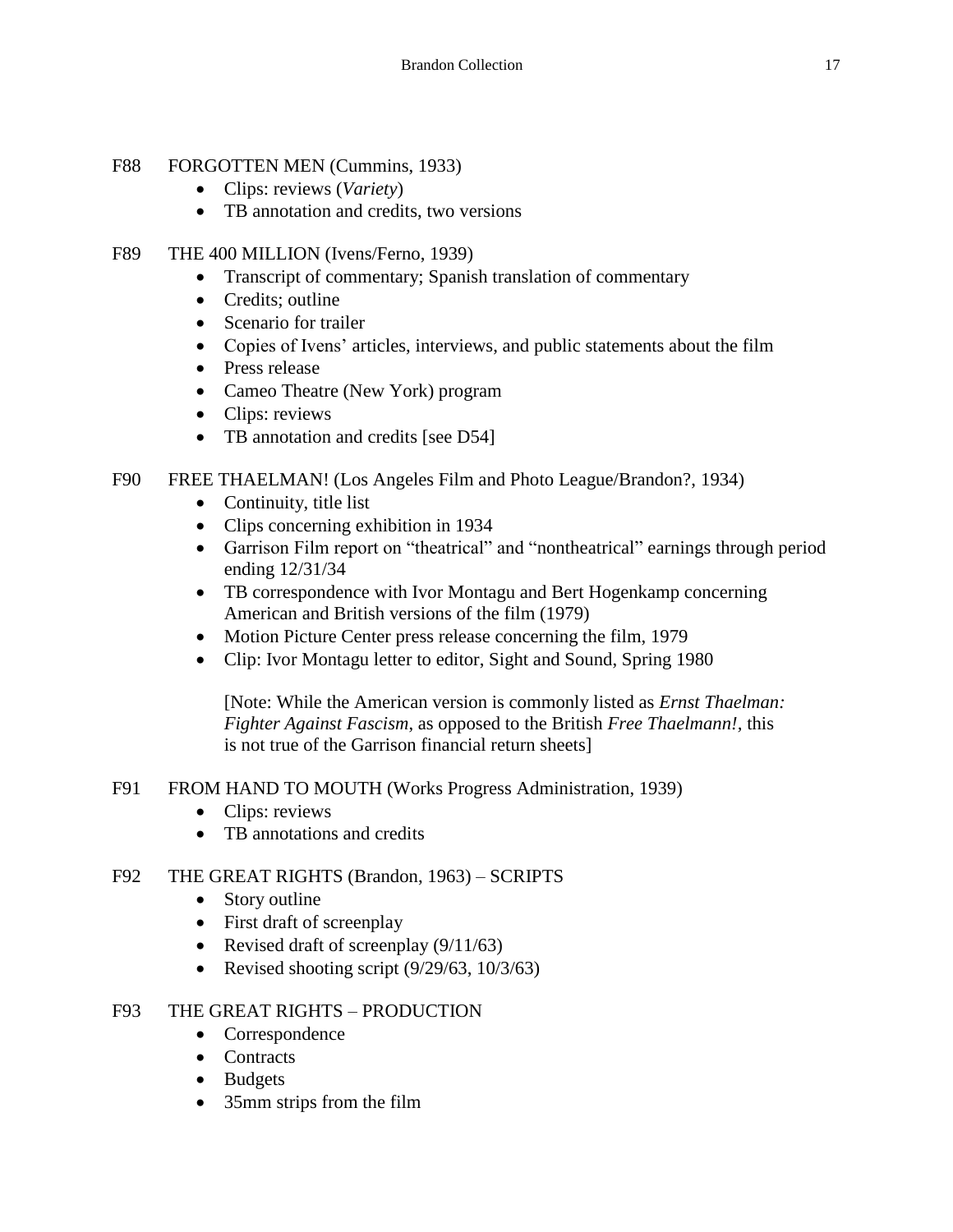## F94 THE GREAT RIGHTS – PRESS/PUBLICITY

- Press kit and brochures
- Clips: notices

## F95 THE GREAT RIGHTS – DISTRIBUTION CORRESPONDENCE

#### F96 THE GREAT RIGHTS – AWARDS/HONORS

- Letters of commendation
- Formal awards from the American Law Association and other groups
- F97 HARLAN COUNTY, USA (Kopple, 1976)
	- Proposal for funding, including outline, budget, and letters of support
	- Report on the use of the film for fundraising by the United Mine Workers
- F98 HEART OF SPAIN (Kline, 1937)
	- Garrison Films distribution contract
	- **•** Press releases; publicity; program for screening at  $55<sup>th</sup>$  Street Playhouse (New York City) with Lower Depths []; tickets for lecture/screening at Labor Stage (NYC), 10/29/37; poster for lecture/screening at Columbia Univ., 12/10/37
	- Garrison Release Sheet 1937-38 (includes *Heart of Spain*)
	- Correspondence re: censorship in Galveston, Texas, 12/18/37
	- Clips: background information on Spain; reviews of the film

[see also A2, D57]

- F99 HELL BENT FOR ELECTION (Industrial Films/Charles M. Jones, 1944)
	- Dialogue transcript and credits
- F100 HITLER EIN FILM AUS DEUTSCHLAND/OUR HITLER (Syberberg, 1978)
	- Clips
- F101 HITLER'S REIGN OF TERROR (Cummins, 1934)
	- Summary of news items concerning
	- Transcript of censor's report (Chicago?)

[see also M247, M248]

#### F101a HUNGER (FPL, 1932)

- Credits and text of narration
- Titles
- F102 INDONESIA CALLING (Ivens, 1946)
	- Correspondence between TB and Ivens re: the film, 1946-48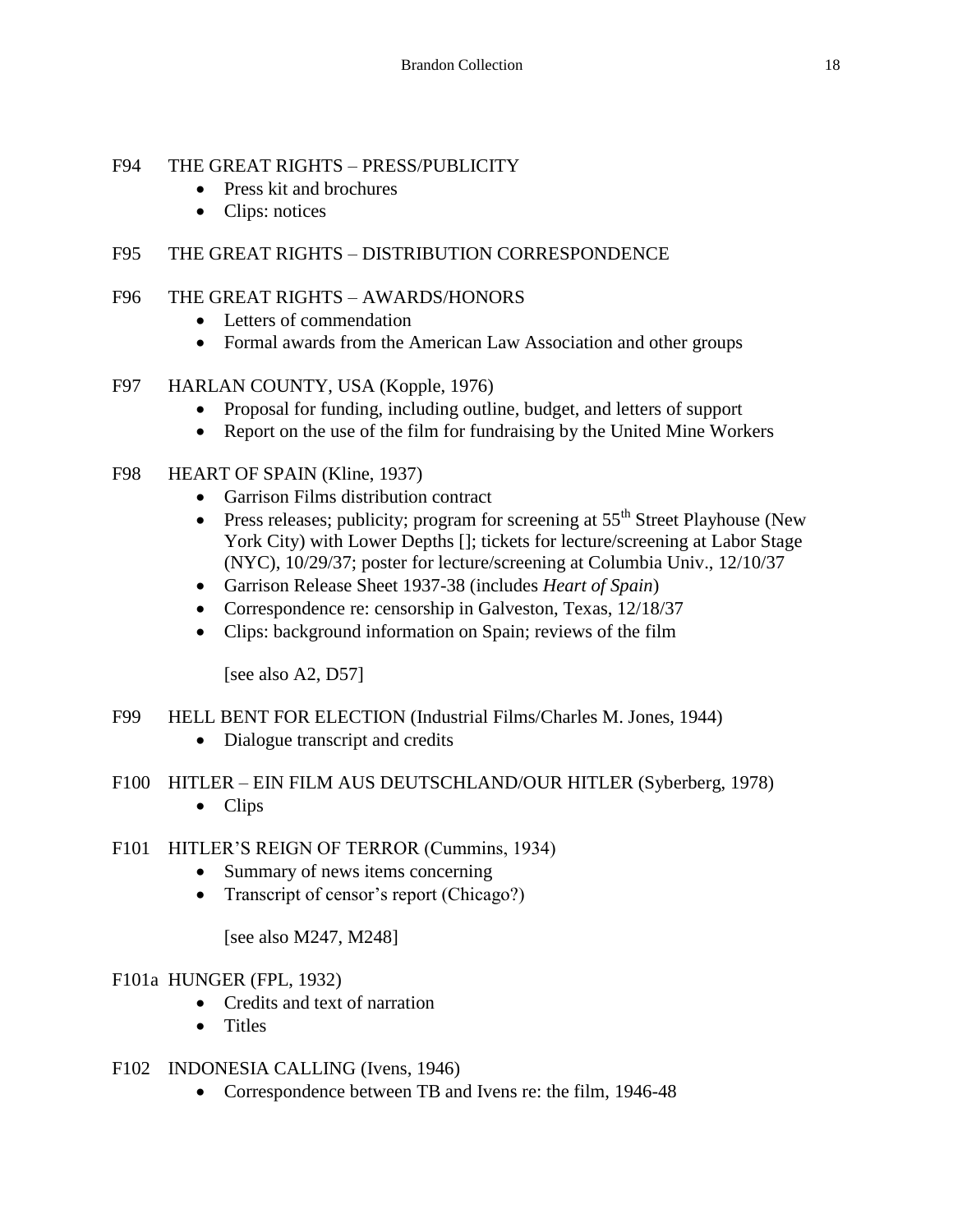- Correspondence between Brandon Films and the Australasia Film Syndicate re: problems with customs
- Correspondence between Brandon Films and Classic Films re: U.S. distribution

## F103 JOE DOE: CITIZEN (Unit Film Co., 1939)

- Study guide
- TB annotation and credits

#### F103a KNOCK, OU LE TRIOMPHE DE LA MEDECINE (DR. KNOCK) (Jouvet/Goupillieres, 1933)

- Cast and synopsis, 2 pp.
- G104 KUHLE WAMPE (Brecht/Dudow, 1932)
	- Scenario (in German); dialogue and title sheets (in English)
	- New York State censors transcript of German dialogue and translations, list of cuts
	- Garrison contract with Cameo Theatre (NYC); daily box office statements
	- Press release, advertising
	- Endorsement of Elmer Rice; draft of speech concerning the film by Malcolm Cowley
	- Clips: reviews
	- Later comments by Brecht; German program notes
- G105 LABOR'S REWARD (American Federation of Labor, 1925)

## G106 LIGHTS OUT IN EUROPE (Kline, 1939-40)

- Transcript of commentary, written by James Hilton
- Clips: reviews
- TB annotation and credits [see D55]

# G107 MACHINE: MASTER OR SLAVE (Niebuhr, 1941)

- NYU Film Library study guide; brochure description
- TB annotation and credits (two versions)

## G108 MAIDSTONE (Mailer, 1971)

• Clips

## G109 MAKIRU NO AUKOKU/DARKNESS AT NOON (Tadeshi Imai, 1956)

- English title sheet
- Brandon Film subtitles sheet for 1959 U.S. release
- G109a LA MATERNELLE (Benoit-Levy, 1933)
	- Scrapbook of press material compiled by the French Motion Picture Corp., New York, 33 pp.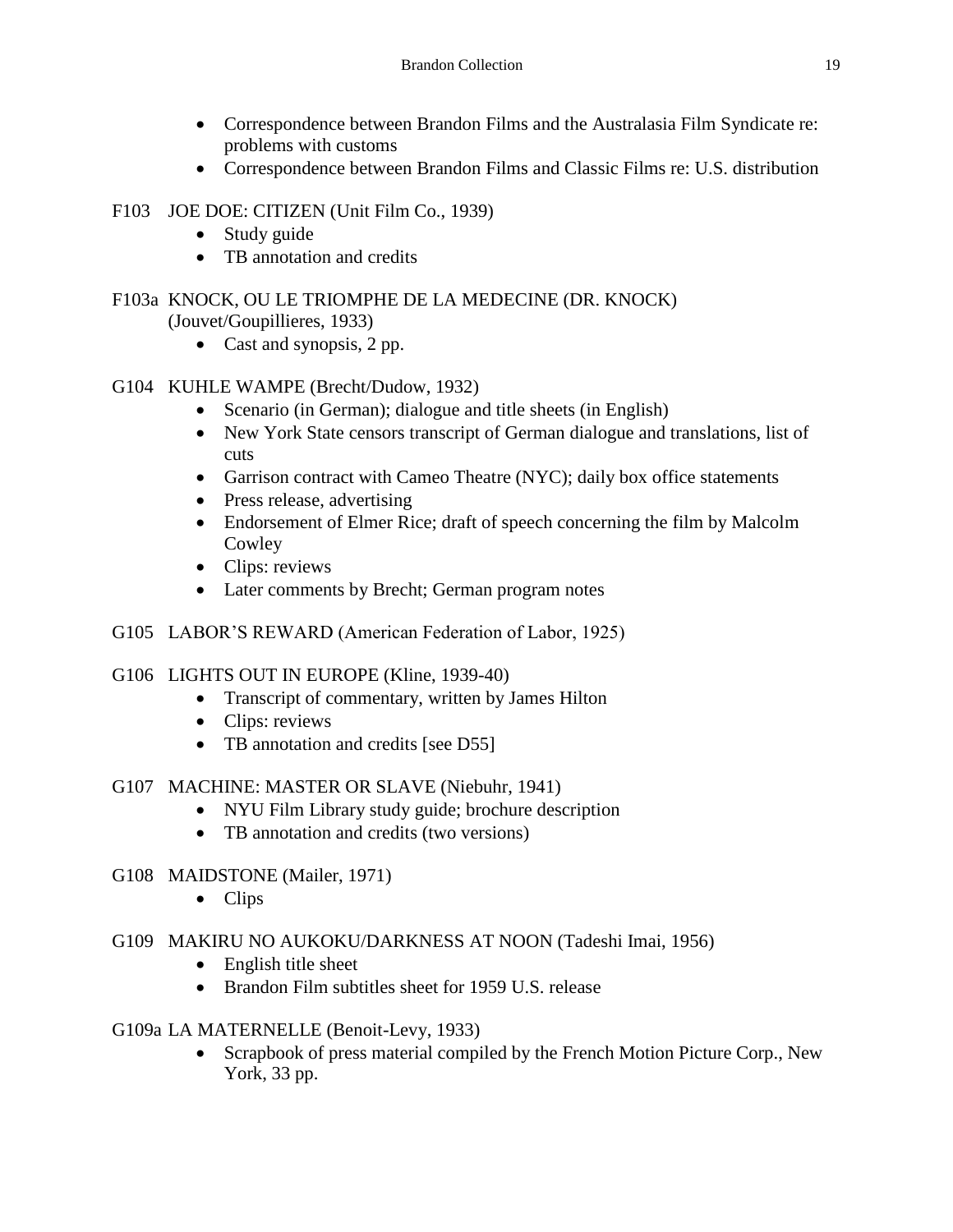## G110 MEN AGAINST MONEY

• Transcript of commentary

## G111 MEN AND DUST (Lee and Sheldon Dick, 1940)

- Transcript of commentary, written by Lee Dick; cue sheets
- Photocopy of registration of copyright at Library of Congress
- Press release copy by Sheldon Dick; Garrison press information
- Garrison Films distribution contract with National Committee for People's Rights
- Garrison/Brandon Films monthly statement of earnings from rentals and sales, 2/10/40-1/31/42, including dates and locations of screenings
- Clips: news coverage and reviews (including photo essay in Friday, 5/30/40)
- Letters of commendation from UERNW of American and U.S. Public Health Service
- TB annotations and credits [see D57]

[NOTE: Much of the material in this material is damaged and very fragile]

[see also Plan File B, drawer 4 for OVS clippings collage removed from G111]

G112 MILLIONS OF US (American Labor Films, Inc., Hollywood, 1934-35)

- Clips: reviews, 1936-7
- TB annotations and credits [see D57]

## G112a THE MODESTO CASE (Haas, 1945)

- Garrison Films contract with Haas for distribution
- G112b THE NATIONAL HUNGER MARCH (FPL, 1931)
	- Credits and text of narration
	- Titles
	- Program additions

# G113 NATIVE LAND (Hurwitz/Strand, 1942) - PRODUCTION

- Complete schedule
- Budgets (May 1941); list of outstanding bills (undated)
- Transcript of commentary and dialogue; dialogue sheet in Spanish
- "The Story of Production  $#5$ ," a screen treatment used for fundraising
- Frontier Film program for premiere showing

# G114 NATIVE LAND – 1942 RELEASE

- Clips: reviews
- G115 NATIVE LAND ADVERTISING/GRAPHICS
	- Original sketches and still; unclear whether for 1942 or 1947 release

## G116 NATIVE LAND – 1947 RELEASE

• Several version of script for trailer (3/27/47), one hand-corrected by TB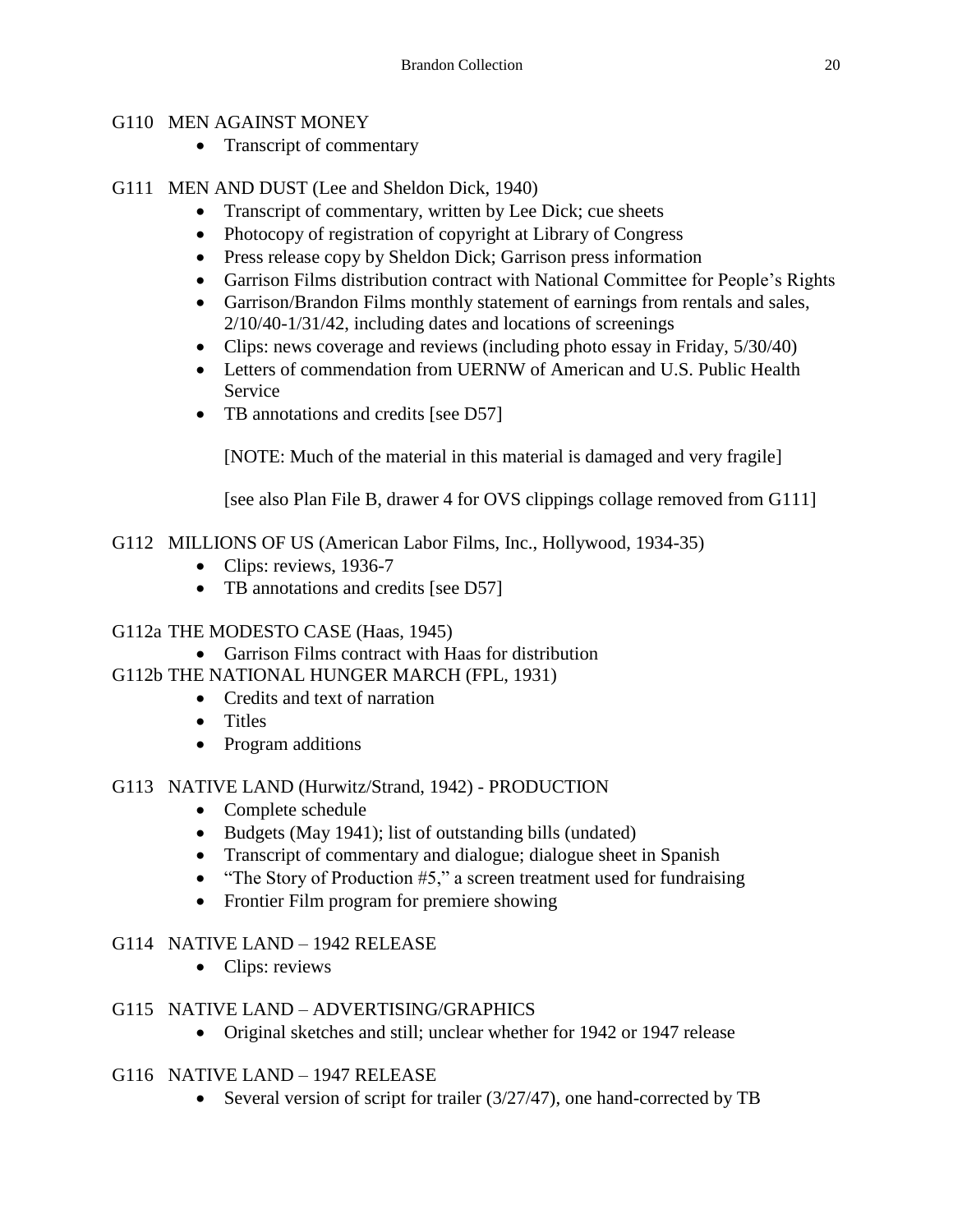- Brandon Films press kit for preview,  $3/13/47$
- Correspondence concerning the censorship of the film in Atlanta, March 1947

# G117 NATIVE LAND – 1973 RELEASE

- Correspondence between TB and Hurwitz concerning the film, June 1968-April 1974
- Correspondence with Tom Luddy, Pacific Film Archive
- Program and lecture notes for PFA screening
- Memo from TB to "Leo, Paul, Stanley, and Art" (9/2/73) re: possible reasons for resistance to the film at the PFA screening
- Detroit Institute of Art program, 1973
- Program notes for MoMA screening ("An Evening with Leo Hurwitz"), 10/8/74
- Clips: reviews, copy of Hurwitz interview in Cineaste, v. 6, no. 3., 1974
- Letter from Joe Goodwin defining his right to publish his recollections of the film in *Take One*
- Correspondence between TB and Impact and Radim Films re: distribution

[see also D57]

# G118 NO GREATER GLORY (Borzage, 1934)

• Clips: reviews

# G119 NORMA RAE (Ritt, 1979)

- Draft of a letter by TB to New York Times urging support for the film
- Clips: reviews, articles on Crystal Lee Jordan (on whom Norma Rae was based)

# OUR HITLER – SEE HITLER – EIN FILM AUS DEUTSCHLAND

- G120 OUR RUSSIA FRONT (Milestone, Ivens, 1941)
	- Clips: reviews
	- TB annotation and credits
- G121 PARTNERS IN PRODUCTION (National Film Board of Canada, 1940s)
	- Transcript of commentary

# G122 PASSAIC TEXTILE STRIKE (Russack, 1926)

- Correspondence with Jay Leyda, Barry Sabath, and others re: rediscovered footage
- 35mm and 8mm frames and strips of footage, including titles frames
- photocopies of background information on the strike: The Passaic Textile Strike by Mary Heaton Vorse; Passaic by Albert Weisbrod (1926); Hell in New Jersey: The Story of the Textile Strike Told in Pictures; article in The Christian Century (1926), The New Masses (1930-31), and Worker's Monthly (1926);l clips from The Daily Worker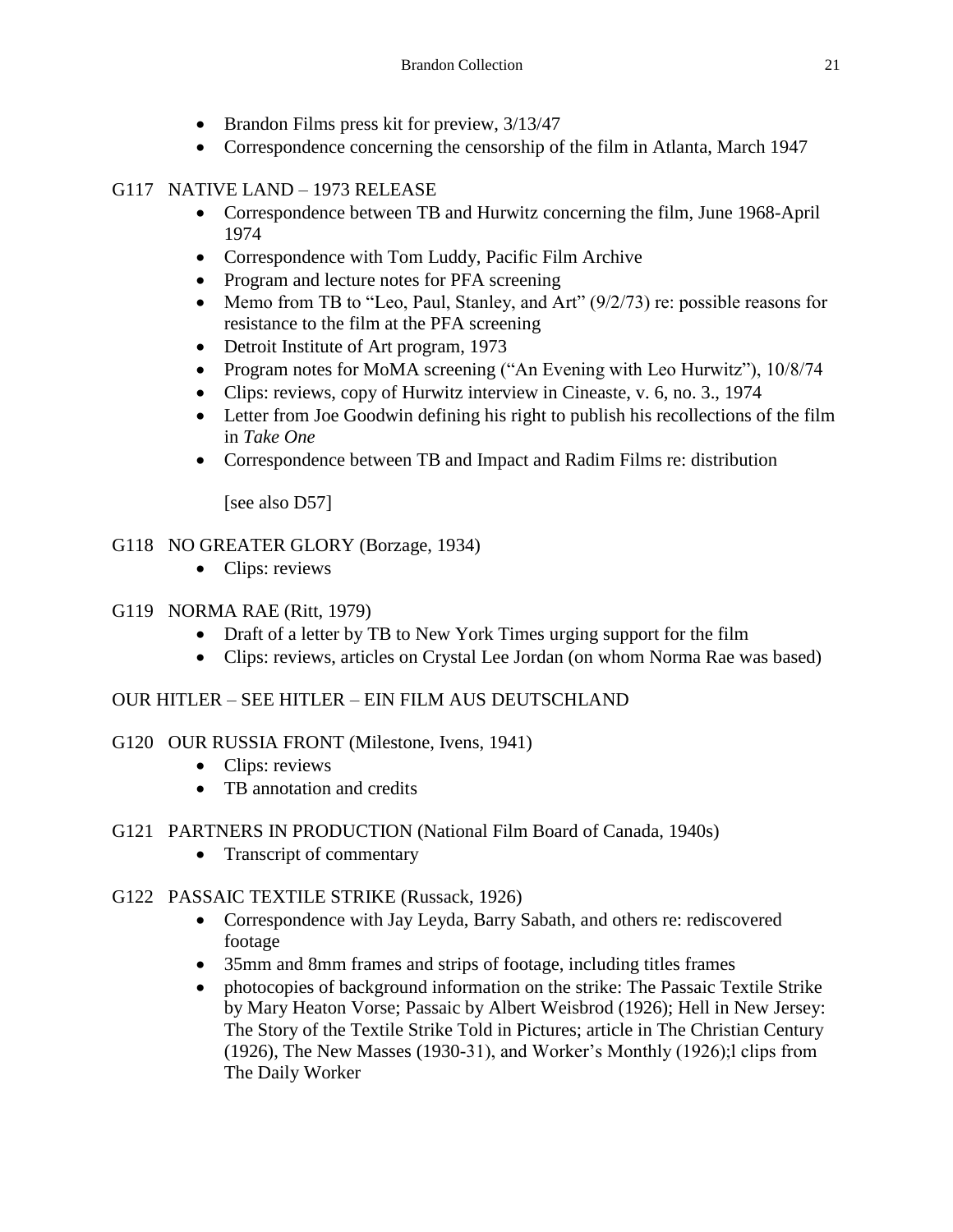- copy: "The Passaic Textile strikes Comes to the Screen," by Barry Sabath, January 1976
- TB annotation and credits

[see also A12, M247]

## G122a THE PEACE BUILDERS (National Film Board of Canada, 1945)

• Brandon Films contract with NFB for distribution

## G123 PEOPLE OF THE CUMBERLAND (Sidney Meyers, Jay Leyda, 1938)

- Transcript of commentary
- Garrison Films contract with Frontier for distribution
- Correspondence from Arnold Perl of Frontier to Garrison Films re: promotion, 5/4/39
- Clips from original promotion campaign book
- Clips: reviews
- TB annotations and credits [see D57]

[see also A2]

## G124 PEOPLE'S PROGRAM (Klein, 1940s)

- Brandon Films information sheet
- Brochure by Pictures, Ltd., west coast distributor

#### G125 PIE IN THE SKY (Ralph Steiner, Irving Lerner, 1934)

- Shot breakdown
- Credits and titles
- Program for Nykino screenings
- Clips: notices concerning production, reviews
- Copy of article by Joel Zuker on the film

## G126 A PLACE TO LIVE (Irving Lerner, 1939)

- Transcript of commentary and dialogue
- Brochures: Housing in Philadelphia (1939-40); Brandon Films
- Clips: reviews, 1941
- Letters of commendation: Donald Gledhill, Ex. Secretary of the AMPAS, for Walter Wanger, 10/15/41; NYS Department of Health, 10/21/41

[see also A2]

#### G127 THE PLOW THAT BROKE THE PLAINS (Lorentz, 1936)

Clips: exhibitors balk at showing; Hays Office ban; reviews

## G127a PRENEZ GARDE A LA PEINTURE (Chomette, 1932)

• Cast, synopsis, and foreign press quotes, 5 pp. (4 copies)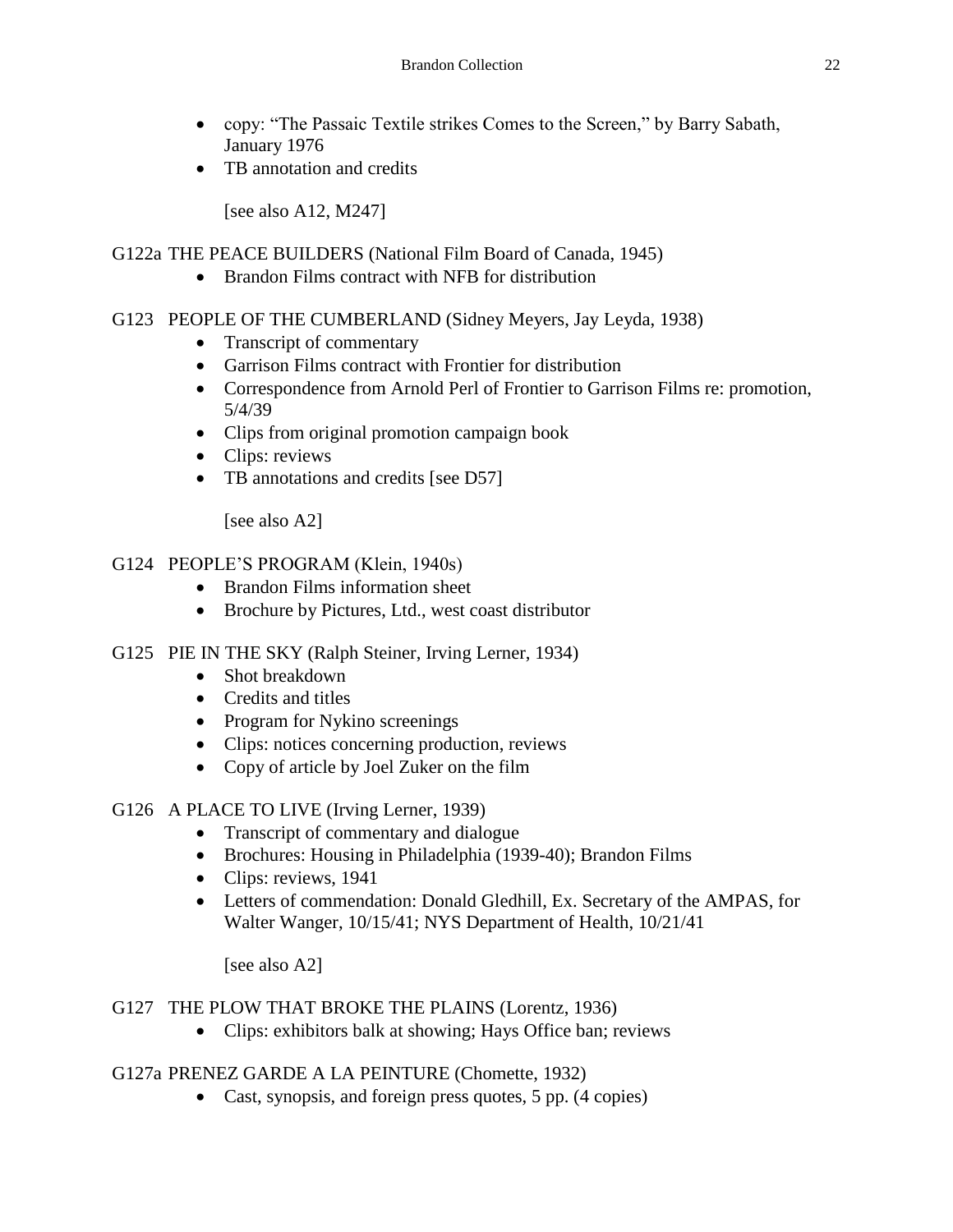- Cast and to synopsis, 1 pp.  $(4 \text{ copies})$
- $\bullet$  Pressbook, 4 pp.

#### G128 PURSUIT OF HAPPINESS

• Transcript of commentary

## QUE VIVA MEXICO! – See TIME IN THE SUN

#### G129 REDES [THE WAVE] (Strand, 1933-4) – PRODUCTION/DISTRIBUTION

- Credits: main title and subtitle sheets with hand-written corrections; subtitle numbers; dialogue transcript in Spanish and English; script for trailer
- "Biographical Declaration" by Silvestre Revueltas, composer
- correspondence and contracts between Garrison Films and Augustine Velasquez Chavez concerning distribution rights in the U.S.

## G130 REDES – RECEPTION

- Press information
- Invitation list for premiere and record of who appeared; program from the premiere
- Letters of commendation (respondents include: Frank Tuttle, John Howard Lawson, Waldo Frank, Clifford Odetts, George Seldes, and Max Lerner)
- Clips: reviews, Life photo-essay
- Contemporary assessment; University of California Bureau of A-V Instruction Film Study Guide

[see also A12, D57]

## G131 RETURN TO LIFE (Cartier, 1938)

- Transcript of commentary
- Garrison Films distribution contract with Frontier, 7/9/38
- Publicity photos; Cameo Theatre (NYC) flyer for premiere
- TB memo to Leo Hurwitz concerning distribution,  $6/24/74$

[see also D57, M247]

#### G132 THE RIVER (Lorentz, 1937)

- Clips: reviews
- TB annotation and credits

#### G123 SEED FOR TOMORROW (Roffman, 1946)

- Report on the making of the film by Roffman; his disappointment with final version despite the sponsor liking it
- TB annotation and credits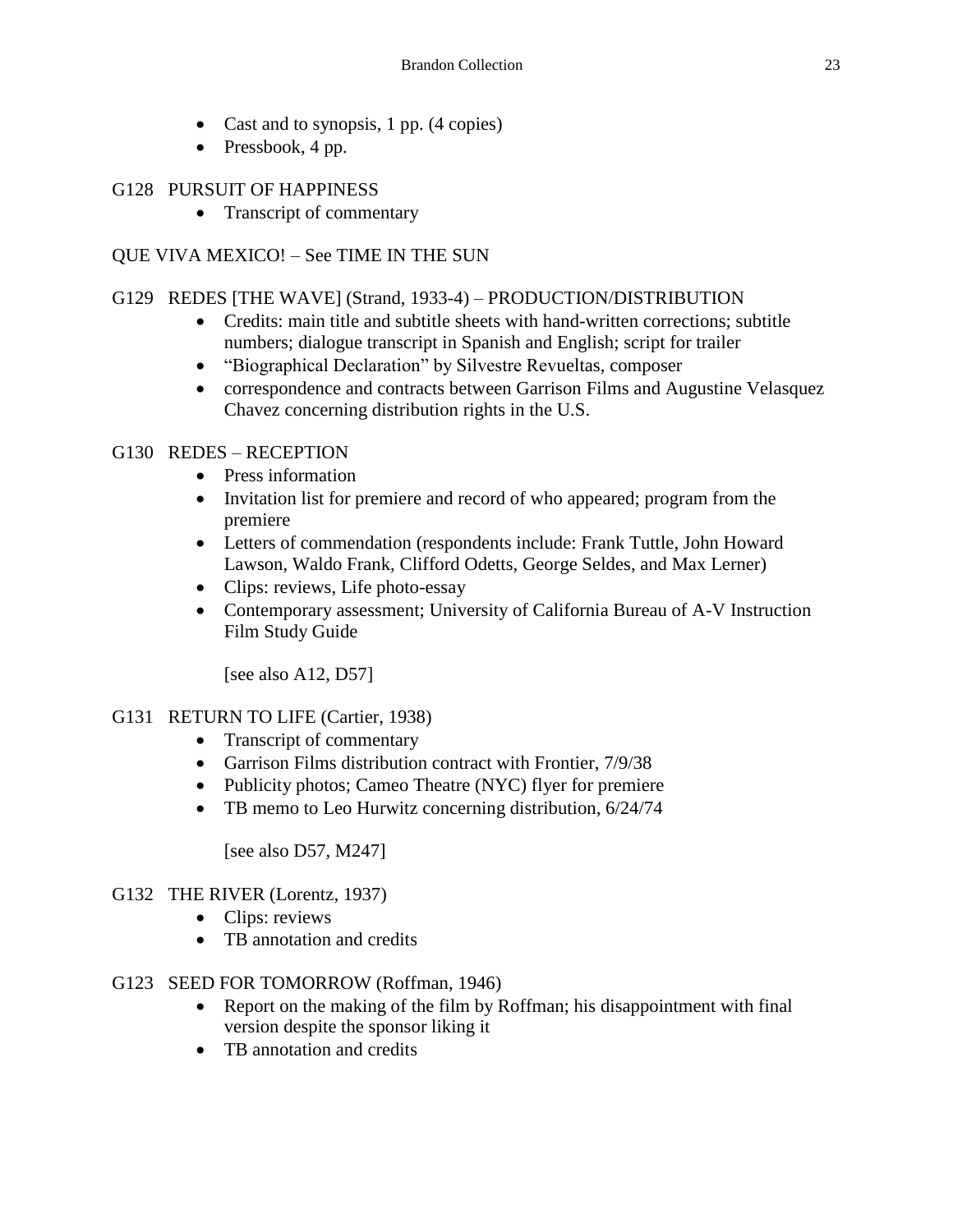## G134 SHERIFFED (Naumburg, 1934)

- Clips: reviews
- TB annotation and credits (two versions) [see D57]

#### H135 SPAIN IN FLAMES (1937) – PRODUCTION/DISTRIBUTION

- Part I (Spain: The Fight fore Freedom): transcript of commentary (carbon and one photocopy); transcript in Spanish; scene breakdown with commentary, handwritten corrections
- Part II (No Pasaran!): transcription of commentary; English translation of speech by Dolores Ibarrari
- Work order for soundtrack
- Original title and credit cards
- "No Pasaran!" sheet music
- Cameo Theatre (NYC) program for premiere,  $1/20/37$
- Invitation to screening from North American Committee to Aid Spanish Democracy (3/30/37); possible invitation list
- Letters of commendation from Ernest Hemingway, Chester A. Arthur, et. al.
- Clips: reviews and notices (very fragile)
- Review cards from Brandon Films screening,  $4/25/46$

[see also  $A12$ ,  $D50$ ]

#### H136 SPAIN IN FLAMES – CENSORSHIP I

- Clips and court records re: banning of the film in various cities and states
- H137 SPAIN IN FLAMES CENSORSHIP II
	- Clips and correspondence re: censorship in Portland, Maine; Lynn, Massachusetts; Waterbury, Connecticut; Syracuse, New York; NYC; Newark and Trenton, New Jersey; Philadelphia and Pittsburgh; Baltimore

#### H138 SPAIN IN FLAMES – CENSORSHIP III

 Clips and correspondence concerning censorship in Ohio, Milwaukee, Galveston, Texas; Seattle; California

#### H139 THE SPANISH EARTH (Ivens, 1937)

- Credits; transcript of commentary in Spanish and English; translation of Spanish dialogue in reel 3
- French instructions for synchronizing image and soundtracks for each reel
- List of music used in film
- Publicity material (New York and London)
- Program for premiere at  $55<sup>th</sup>$  Street Playhouse, NYC, 8/20/37
- Clips and correspondence concerning censorship in Providence, RI
- Bibliography of reviews, U.S. and U.K.
- TB annotation and credits [see D54]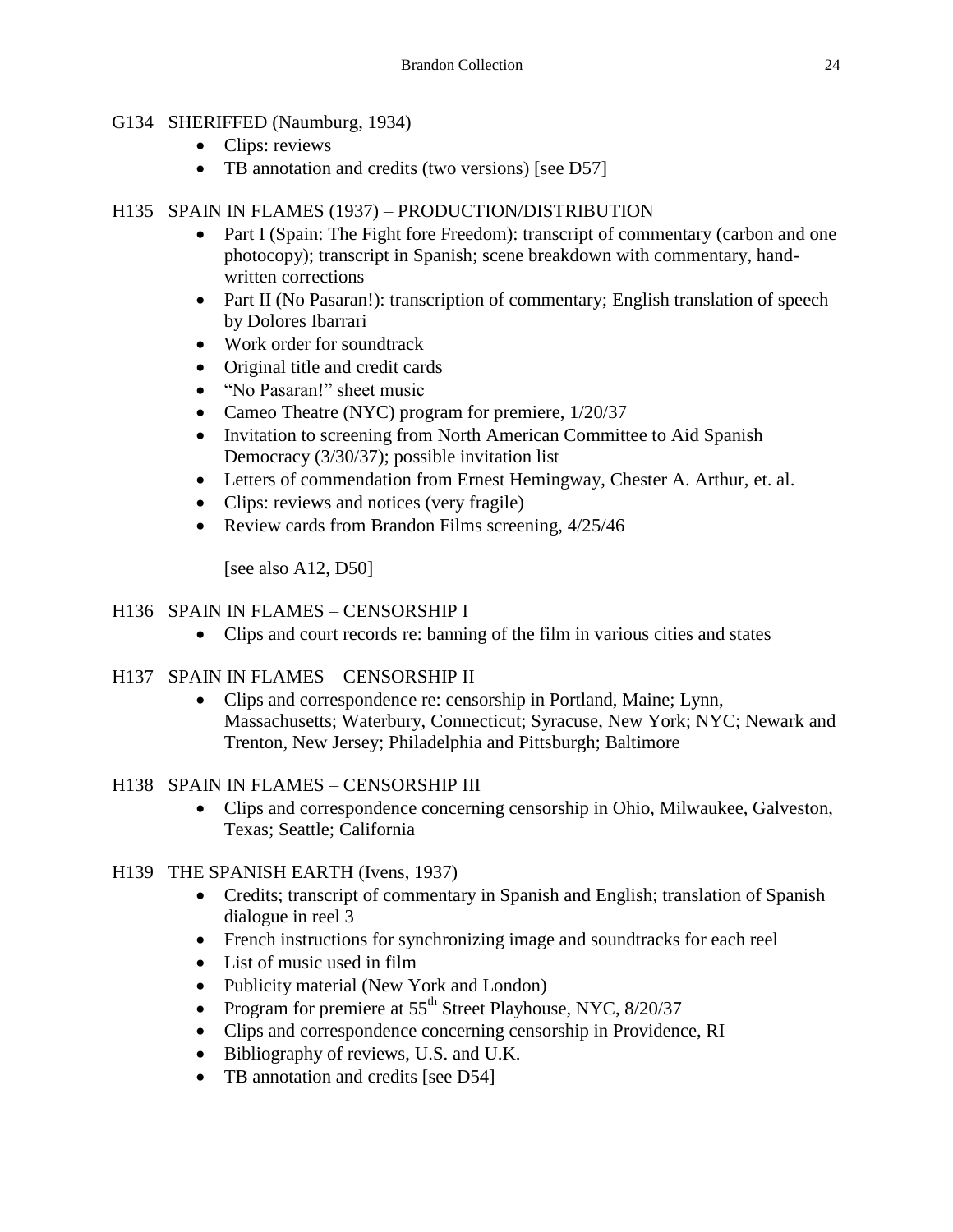## H140 THE STRANGE CASE OF TOM MOONEY (Foy, 1933)

- Clips: reviews, background articles on the case
- TB annotation and credits [see D57]

#### H141 STRANGE VICTORY (Hurwitz, 1948) -later

• Brandon Films correspondence concerning distribution of the film

## H142 TALL TALES (Van Dyke/Watts, produced by Brandon, 1941)

- Handwritten credits on index cards
- Production correspondence (Van Dyke, Burl Ives, Joshua White, Will Geer, Winston O'Keefe)
- Outline for how songs might be used
- Budget and bills
- Contract with American Documentary Film Producers, signed by Van Dyke
- Program for Cavalcade of American Song, Town Hall, NYC (6/4/41) with Early Robinson and Will Geer
- Brandon press release and information sheet, 1946
- Review cards for Brandon screening,  $/4/25/46$
- Clips: reviews

[see also J194]

#### H143 TAXI (Naumburg, 1934)

• TB annotation and credits (note from Ruth Goldstein concerning research)

[see also D57]

#### THE THREEPENNY OPERA – See DIE DREIGROSCHENOPER

#### H144 TIME IN THE SUN (Seton, 1940)

(Footage drawn from Eisenstein's *¡Que Viva México!*)

- transcript of commentary by Marie Seton and Paul Burford
- Press information sheet
- Clips: reviews (New York and Chicago)
- Clips: commentary on *¡Que Viva México!* and *Thunder Over Mexico* (earlier compilation)

#### H145 UNITED ACTION FOR VICTORY (United Auto Workers/Frontier Films, 1939)

- Transcript of excerpt from commentary
- Garrison Films contract with UAW for distribution
- Brandon Films brochure
- Clip: review from Auto Workers' Voice
- TB annotation and credits (two versions)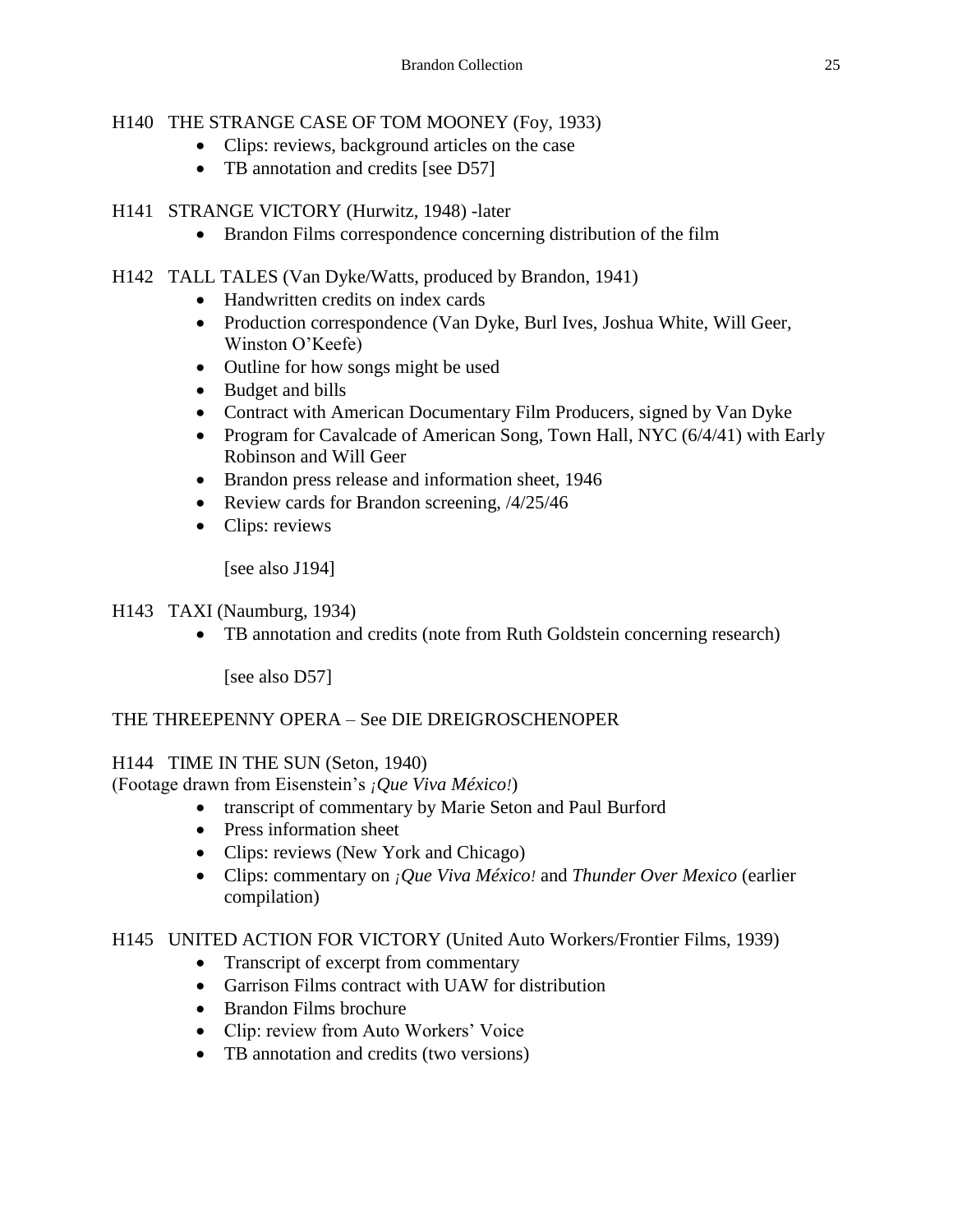## H146 LA VIE EST NOUS (Renoir, 1937)

- Decoupage in French for the first part; English title sheet and dialogue translations
- Correspondence (in French) between Garrison and French "Centre de diffusion du livre de la presse" re: publicity, May 1937

[see also Q345]

## H147 VOSTANIYE RYBAVOC [REVOLT OF THE FISHERMAN] (Piscator, 1934)

• Dialogue and title sheets in English and German

## H148 WALLACE SPEAKS (Public Affairs Films, 1948)

• Transcript of campaign speech by Henry Wallace

## THE WAVE – See REDES

## H149 THE WILL OF THE PEOPLE (Louis Frank, 1939)

- Credits and synopsis
- Spanish titles
- Brandon Films press release
- Brandon Films records of nontheatrical screenings, March June 1939
- Clips: reviews

## H150 THE WOBBLIES (Bird/Schaeffer, 1979)

- Project proposal for NEH, with sample script and budget
- Clip: review

## H150a WORKERS NEWSREEL – UNEMPLOYMENT SPECIAL (FPL, 193\_)

- Titles
- TB annotation and credits [see D57]

#### H150b WORKERS NEWSREEL No. 12 (FPL, 1930)

- Credits and titles
- Handwritten notes

## H151 THE WORLD TODAY (Nykino, 1936)

- Part I: Sunnyside
- Part II: Black Legion
- Transcript of commentary with cues for each shot; description and dialogue; Irving Lerner's shooting script for Sunnyside
- Handwritten budgets
- Press release
- Clip: review by Peter Ellis (Irving Lerner)
- Memo from Garrison Films to labs,  $9/26/40$
- TB annotation and credits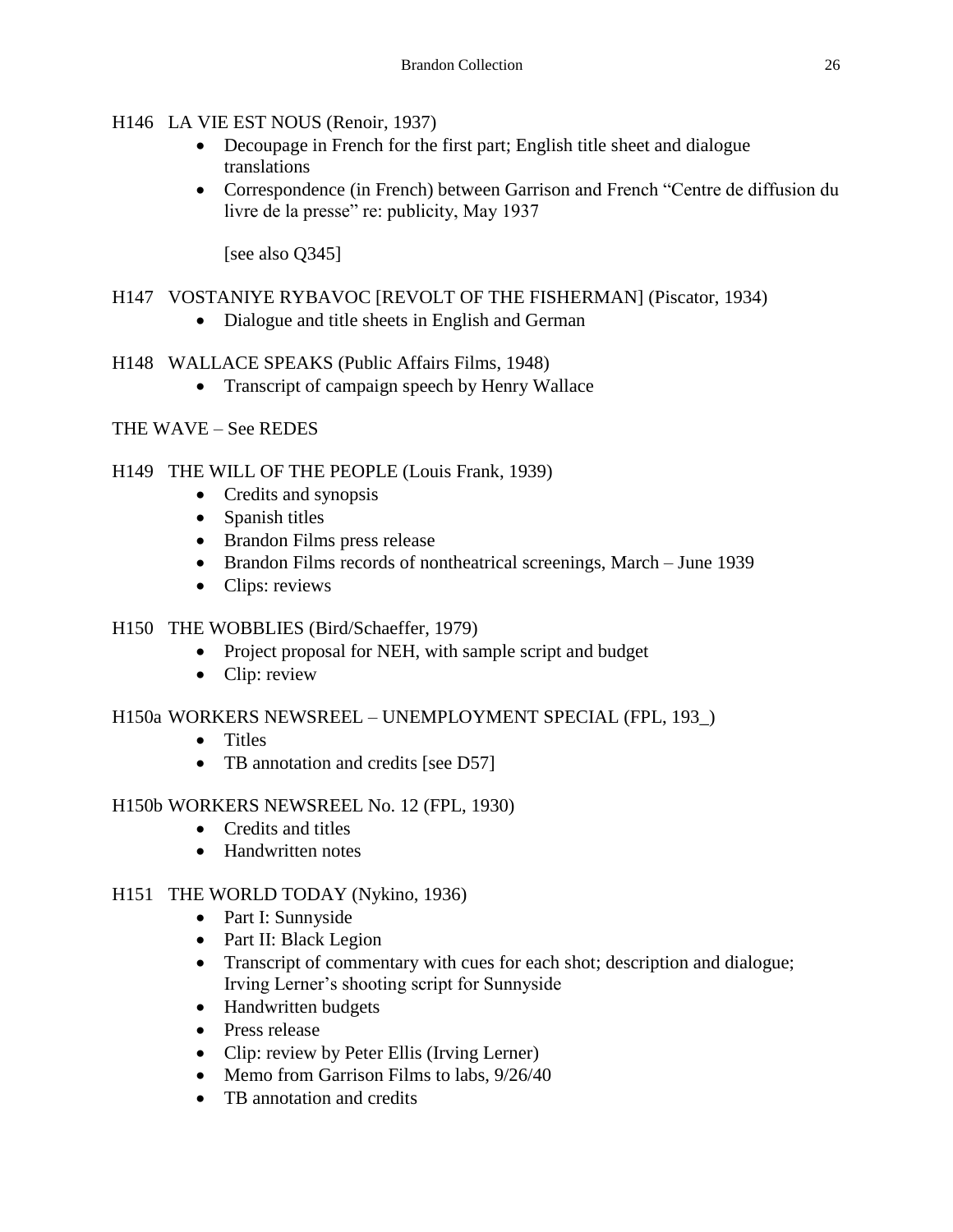#### H152 X MARKS THE SPOT (J.M. Oberwager)

• Multiple copies of "speech notes, script, and dialogue" for this slide film

## H153 YEAR OF FREEDOM (Jan Kucera, 1947)

- Brandon Films press release
- H154 YOU CAN DO IT! (Lynne and Joe Schneiders for United Auto Workers)
	- Script
	- Clip: notice in The Civic Leader, 10/26/53
	- Comment from S. Janice Kee, Executive Secretary, Public Libraries Division for the American Library Association

## **III. PERSONALITY FILES**

## I155 EDWARD ANHALT

(cameraman, editor, Frontier Films)

• clip: Marshall Beyer, "Edward and Jacqueline Anhalt," LA Times,  $3/17/74$ , pp. 31, 33

# I156 JACK AURINGER

(cameraman, Detroit FPL)

• Correspondence with TB, July-September 1974, re: acquisition of films

## I157 MAURICE BAILEN

(filmmaker, Chicago FPL)

• Transcript of interview by TB, Chicago,  $3/28/74$ , 28 pp.

## I158 LESTER BALOG

(cameraman, travelling exhibitor for Garrison Films)

- transcript of interview by TB, Los Angeles,  $3/18/74$ , 30 pp. (two copies, one of which is edited)
- Correspondence with TB; December 1973-February 1974 (new Los Angeles FPL); April-September 1974 (prints of Balog's films); March-June 1975 (\$300 loan from TB for current film work); from Balog children after death, February – May 1975
- Documentation concerning Balog's activities as Garrison employee 1933-35, including: screenings and attendance data for traveling exhibition (diary entries for major incident in Milwaukee, Utah, and Visalia, California); arrest in Tulare, CA; letter from Tom Mooney
- Copy of *Left Center* 7 with tribute compiled by Balog's daughter Leslie

## I159 HARRY BECKERMAN

(New York Photo League)

• Correspondence with TB, May- July 1973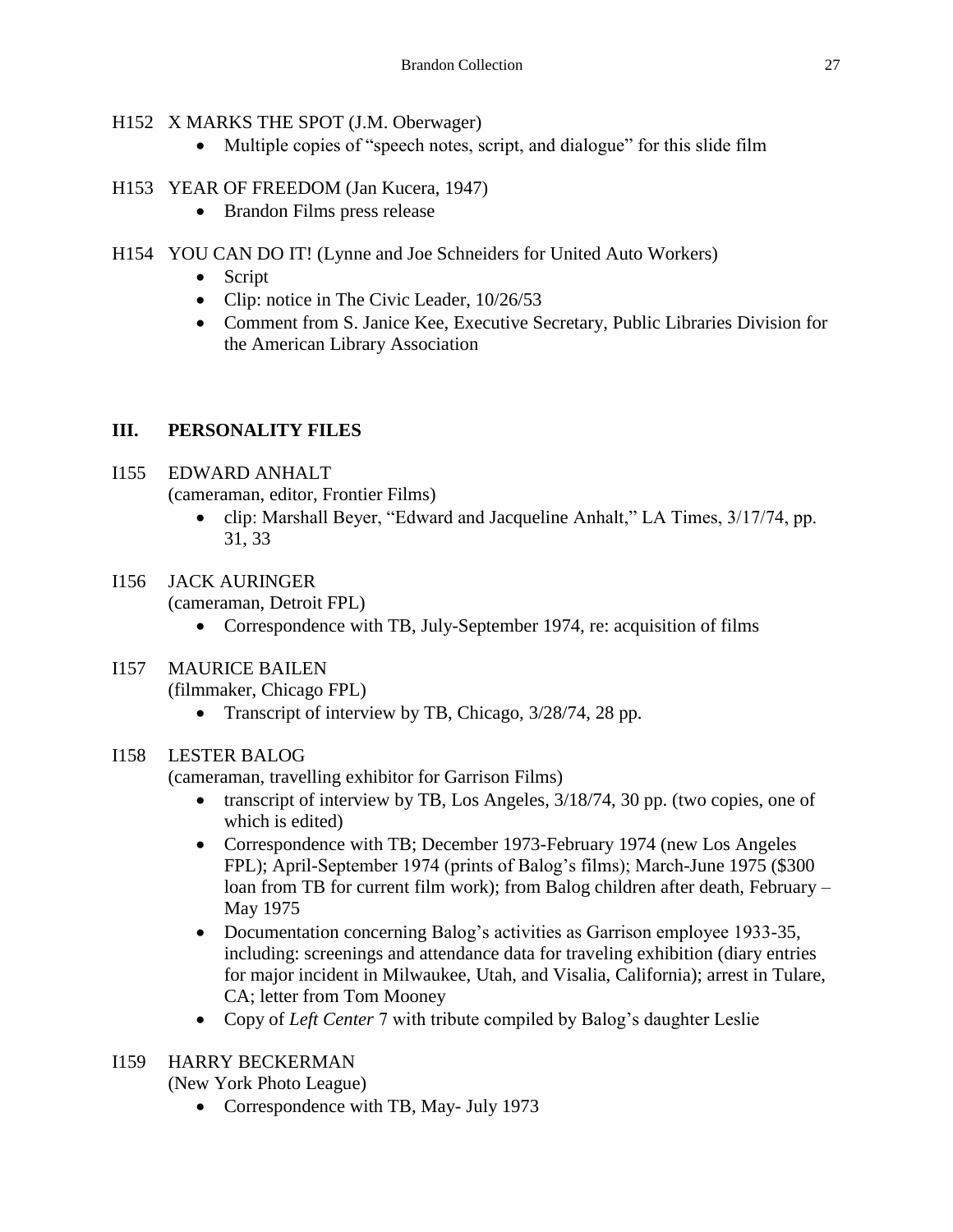#### I160 HERBERT BENJAMIN

(Communist Party official, U.S. district, 1930s)

• Transcript of interview by TB,  $3/31/75$ , 34 pp.

## I161 RALPH BOND

(British Workers Film and Photo League)

- Translation of interview by Bert Hogenkamp (1975)
- Copies of Bond's *Monopoly: The Future of British Film* (1946) and recent articles by Bond on the British Film Society movement and the history of radical filmmaking in England

## I162 PAUL BOWLES

(composer)

- Excerpt from autobiography
- Correspondence with TB, June 1977-May 1978, concerning Harry Dunham

## I163 GEORGE BRATT

(San Francisco Photo League)

- Correspondence with TB, September 1974 re: Bratt's photographic work
- Recent poetry by Bratt

## I164 SAM BRODY

(New York FPL)

- Transcript of interview by TB, Venice, California, 38 pp. (two copies, one edited by Brody)
- Correspondence December 1973-June 1977 (topics include new LA-FPL, Brody's illness, Ben Maddow, Lester Balog, Leo Seltzer, Leo Hurwitz, William Alexander, Russell Campbell, Anne Tucker)
- clips: articles by Brody, 1929-1974

[see also 16mm film recording of interview with Tom Brandon held at MoMA]

## I165 JULIEN H. BRYAN

(documentary and education filmmaker)

Obituary by Emily S. Jones, *Sightlines*, Winter 1974-75

## I166 CHARLIE CHAPLIN

- Brandon Films catalogue of Chaplin films (1950s)
- Book proposal: "The Case Against Mr. Chaplin: the Exile of an Artist" by Timothy J. Lyons
- $\bullet$  clips

## I167 LOUIS COLMAN

(labor activist)

• Correspondence with TB, May 1974, May 1974-January 1975 re: FPL activities in Kentucky, 1931-32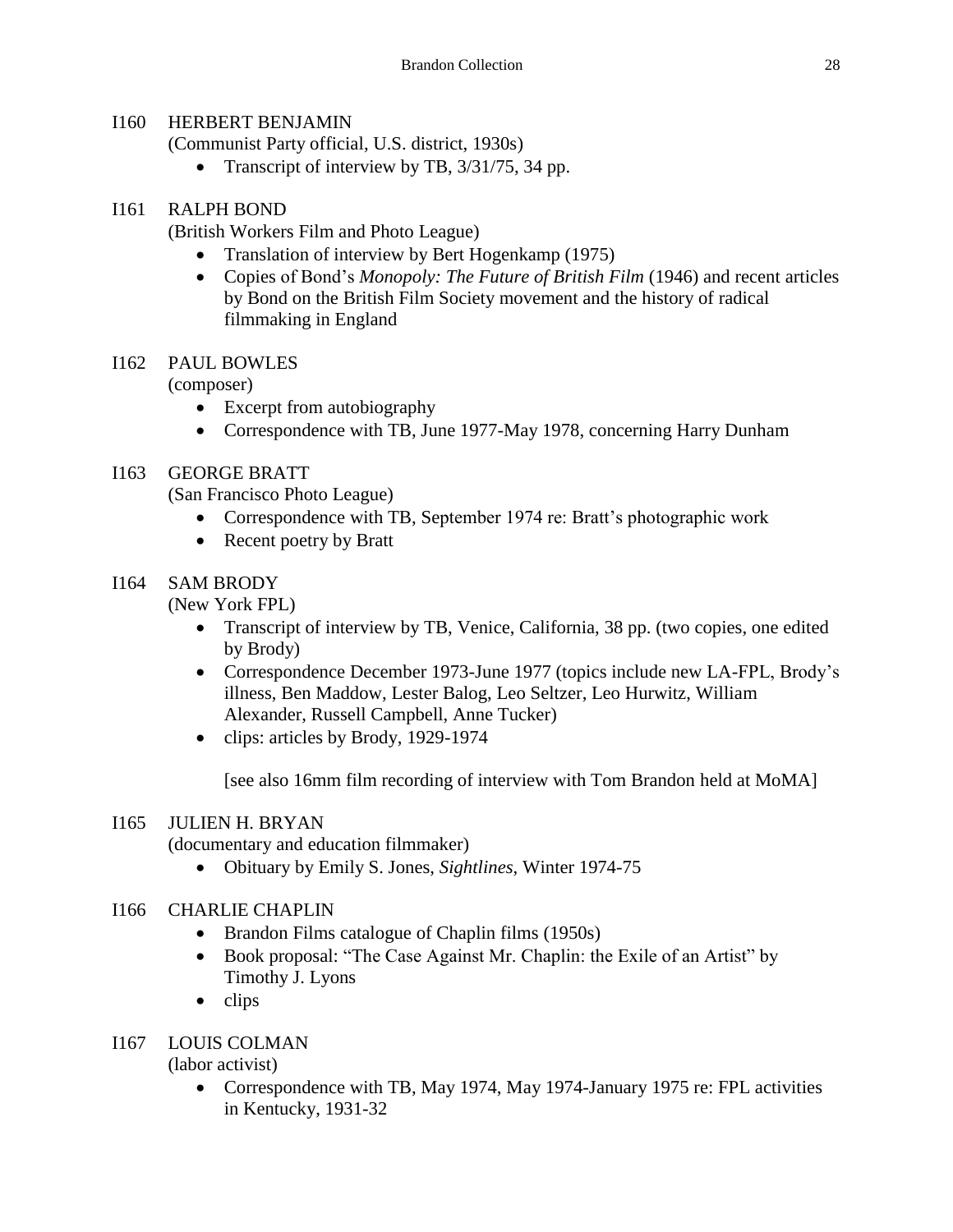#### I168 MERRITT CRAWFORD

(historian; founding president, New Film Alliance, 1935)

- copies of lectures and articles from 1930s by Crawford on film history
- clips: obituaries

## I169 BOSLEY CROWTHER

(film critic)

- copy of Crowther's "Hollywood as an Expression of America," *National Board of Review Magazine*, December 1941
- clip: obituary

## I170 ROBERT DEL DUCA

(cameraman, FPL)

- $\bullet$  clip: obituary
- memo from research Jay Rubenstein to TB re: surviving family

## I171 ALEXANDER DOVSHENKO

• Clips: Dovshenko's "Why I Created 'Air City," 12/31/35; review of Ivan by Marie Seton (Film Art, Spring 1934, pp. 22) and James Shelley Hamilton (National Film Board of Review, February 1933, pp. 12-13)

[see also Q340]

#### I172 MAX DRUCKER

(New York Photo League)

• Correspondence with TB, June 1977

#### I173 SERGEI EISENSTEIN

- Transcript of Public Broadcasting's "The Art of the Film" program on Eisenstein, 10/26/64
- Program notes/guides on *Strike* and *Battleship Potemkin* (in English)
- Clips: Eisenstein's "The Fourth Dimension of Kino" (*Close Up*, March April 1933; "The Intellectual Cinema," *The Left* v. 1, no. 2, pp.75-77; "The Cinema in America," *International Literature*, July 1933, pp. 97-105; letter disavowing influence of *Birth of a Nation*, *International Literature,* 1940, pp. 11-12; articles on Eisenstein by Seymour Stern, Joseph Krutch, and Ivan Anisimov

[see also H144, Q340]

## I174 ROBERT FLAHERTY

- National Board of Review Magazine salute to Flaherty, January 1943
- Brochure for the Flaherty Seminars
- clips: articles and reviews
- I175 CONRAD L. FRIEBERG (Chicago, FPL)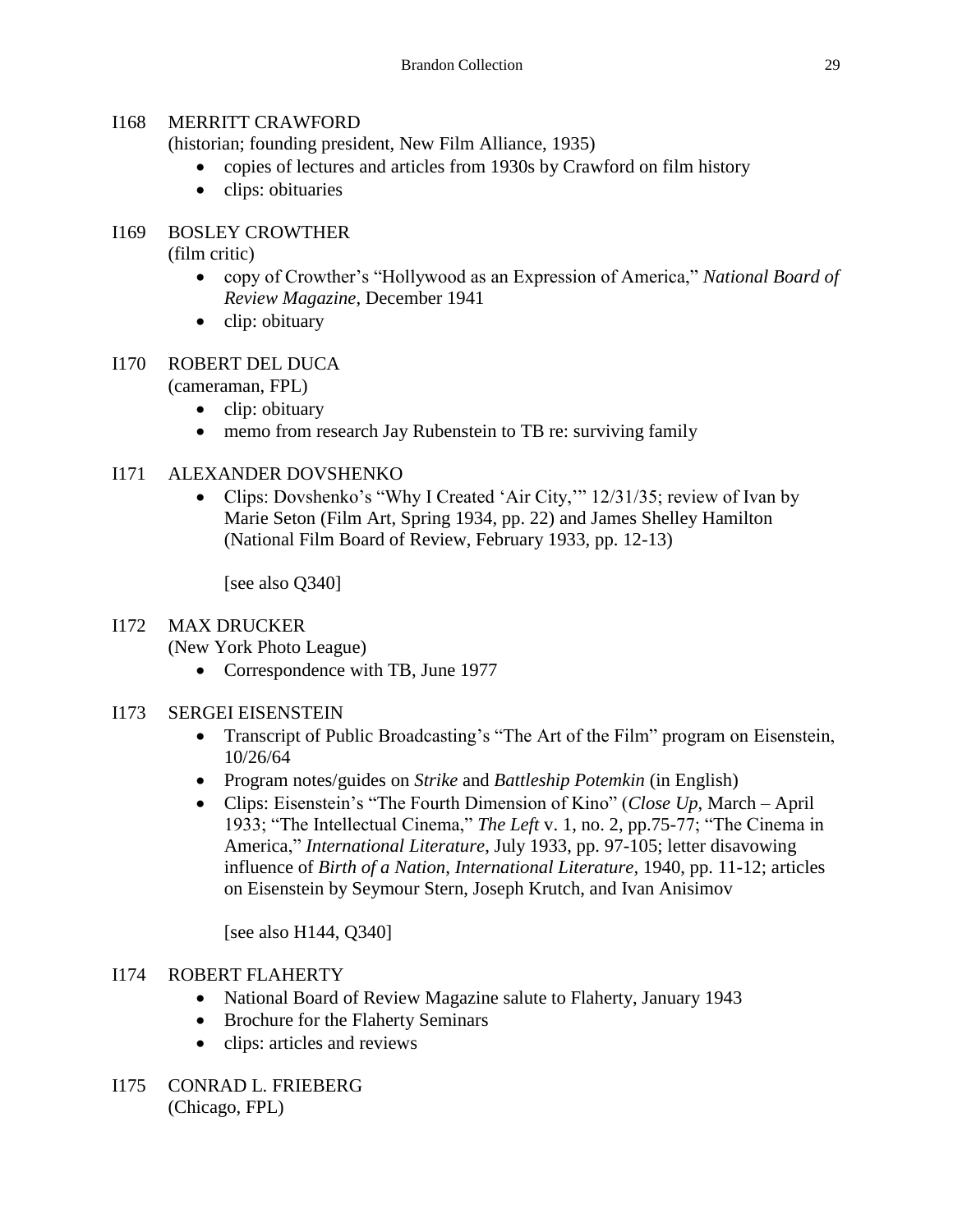- Transcript of interview (interviewer not ID'd as TB), Berkeley, CA, 2/4/74, 17 pp.
- I176 JIM GARLAND

(folk musician)

 Correspondence with TB, February-March 1975, re: the Kentucky-Tennessee miners strike, 1931

#### I177 MICHAEL GORDON

(director, Nykino and Frontier Films)

- Transcript of interview by TB, UCLA,  $3/20/74$ , 19 pp.
- I178 JOHN GRIERSON
	- Transcript of lecture by Grierson, American Library Association of American convention, Texas, 1972
	- Copy: *Journal of Society of Film and Television Arts*, v. 2, nos. 4-5 (1972), devoted to Grierson
	- Clips: articles by and interviews with Grierson (1927-1970); articles about Grierson (1930-1975)

## I179 HANSEL HAGEL

(San Francisco Photo League)

• Transcript to interview by TB, Santa Rosa, CA, 12/7/74, 21 pp.

#### I180 JEROME HARTZSBURG (photographer)

- Correspondence with TB, May-June 1973
- I181 BURNE HOGARTH (cartoonist)
	- transcript of interview by TB, Pleasantville, NY, 9/27/75, 7 pp.

## I182 JOSEPH HUDYMA

(cameraman/filmmaker, WIR)

- Correspondence, February-July 1974 (location of prints in his films)
- Documentation of his Soviet films of the 1920s
- File of recommendations based on his work in the US, 1931-68
- Translation of Russian article about Hudyma
- Brochure of Arrow Park (Soviet émigré community in United States)

#### I183 LEO HURWITZ

(New York FPL, Nykino, Frontier Films)

- Transcript of interview by TB, Kirkland, NY, 11/8/75, 28 pp.
- Correspondence, August 1974-November 1975 (availability of films; interview)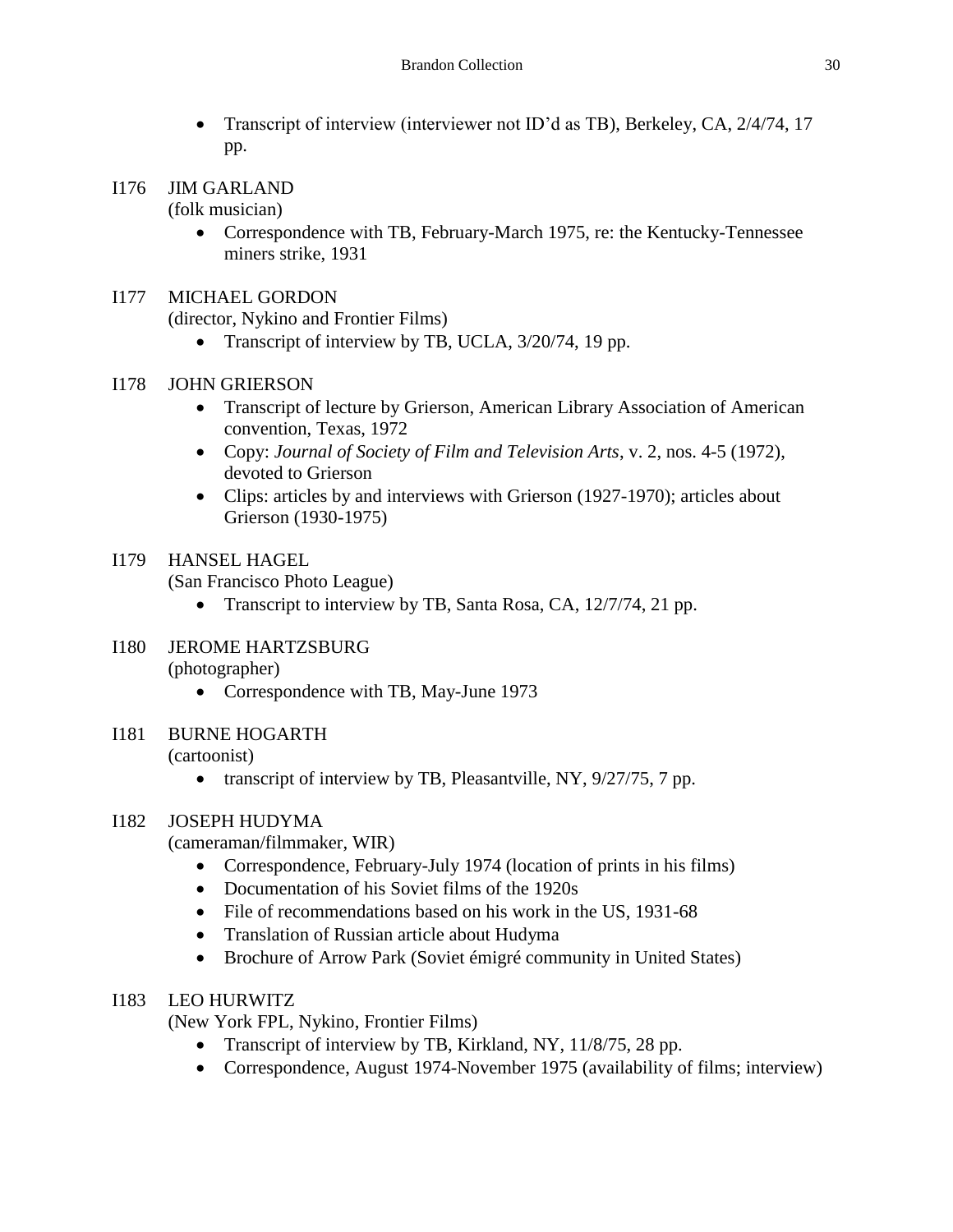- Copies of Hurwitz's speech at Brandeis University of 1930s documentary, 9/2/1972 (two complete; three excerpts with noes by TB)
- Copy of letter from TB to other founders of the FPL re: Hurwitz
- Manuscript of Hurwitz's interview in Cineaste, v. 6, no. 4, 1974
- clips of articles by Hurwitz, 1930s

[see also G113, G114, G115, G116, G117, H140]

#### I184 JORIS IVENS

- Inventory of TB's holdings on Ivens
- Clips: articles by and interview with Ivens; articles about Ivens
- French poster for *Chine: L'Engime Chinoise*
- Brochure for *How Yukon Moved the Mountains*
- Graduate students research notes on Ivens (Elaine Chekich)
- Notes on specific films, not in TB's hand
- Copy of TB interview with Helen van Dongen [see J222]

[see also D54, E71, F89, F102, G120, H139]

#### I185 LEWIS JACOBS

(film critic, historian)

• Transcript of interview by TB,  $1/21/74$ , 33 pp.

#### I186 HERBERT KLINE – INTERVIEW (Frontier Films)

• Transcript of interview by TB, NYC, 8/29/74; original version and copy heavily revised by Kline (46 pp.); typed revised version and further revisions marked by TB; typed second revision and copy with further revisions by TB (65 pp.)

#### I187 HERBERT KLINE

- Correspondence with TB, October-December 1974 (topics include HUAC/backlisting)
- Resume and brief bibliography
- Clips: articles on Kline, 1936-43

[see also D55, F81, F87, F98, G106]

#### I188 WILLIAM KRUCK

(photographer, Chicago FPL)

• Transcript of interview by TB, Scarborough, NY, 6/20/75, 21 pp.

#### I189 WILLIAM F. KRUSE

(cameraman/filmmaker, Workers International Relief)

• Transcript of interview by TB, Indianapolis,  $5/20/75$ , 15 pp.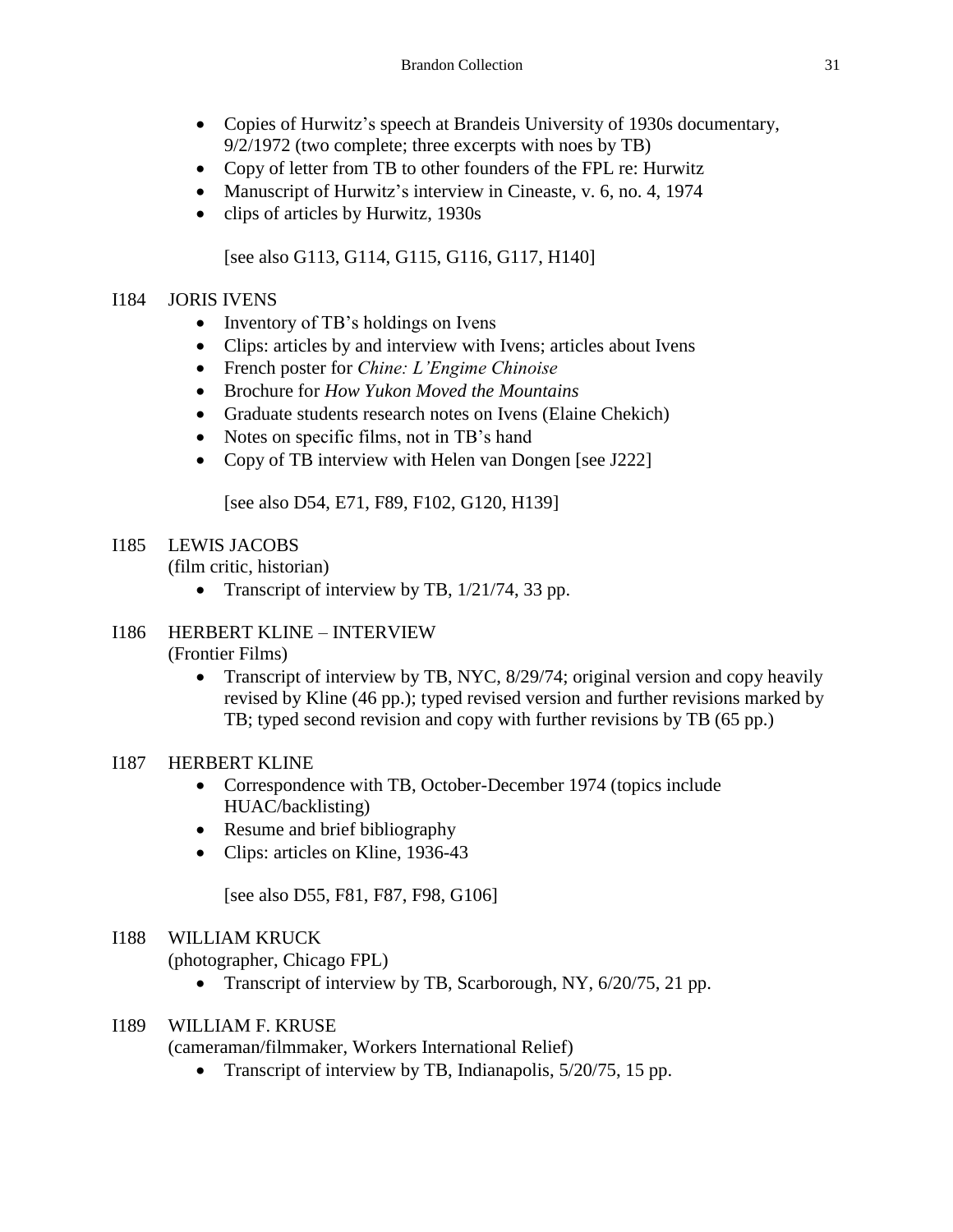- transcript of interview by Russell Merritt and Vance Kepley, Genoa City, Wisconsin, 1/18/75 (with notes by Steven P. Hill)
- copy of "The First 50 Years Were The Hardest," (interview by Rohama Lee), *Film News*, v. 24, no. 4 (YEAR) pp. 6-9
- correspondence with TB, March 1974-July 1978
- correspondence with Steven P. Hill, July 1974
- correspondence with Vance Kepley, December 1974-April 1975
- copy of paper by Kepley on Kruse's career, March 1976
- $\bullet$  clips

[see also R367; Box U, item #2]

- J190 HENRI LANGLOIS (archivist, French Cinematheque)
	- $\bullet$  clips
- J191 JOHN HOWARD LAWSON (playwright/screenwriter/"Hollywood Ten")
	- clips: obituary and eulogies
- J192 JOHN H. LENAUER

(distributor/exhibitor)

• Transcript of interview by TB,  $1/28/74$ , 21 pp.

## J193 IRVING LERNER – INTERVIEW

(filmmaker, editor – Nykino, Frontier Films)

- Correspondence: response to preliminary questions by TB,  $6/25/74$ , 9 pp.
- Transcript of interview by TB, New York City, 9/3/74, 36 pp. (corrected original and copy)

[see also 16mm film recording of interview with Tom Brandon held at MoMA]

## J194 IRVING LERNER

- Correspondence with TB re: *Tall Tales*, April 1946, 4 pp. [see also X]
- Correspondence with TB re: interview for book in progress, April 1973-March 1975
- Edited photocopies of letters from Lerner to "darling" written shooting *The Land* with Robert Flaherty in 1941 (sent to Jay Leyda in 1969)
- Script for *Muscle Beach*; treatment for *Sixty Million Jobs* (written by Waldo Salt); proposal for film on China
- Study guide for *The Children Must Learn*
- Typescript of Lerner's review of *The Spanish Earth* for *The New Masses*, 2/5/37, with blue penciled corrections by editor
- Transcript of panel discussion with Lerner, George Bluestone, Eugene Anthony, and Fred Carlisle on independent film production, Seattle, Washington, undated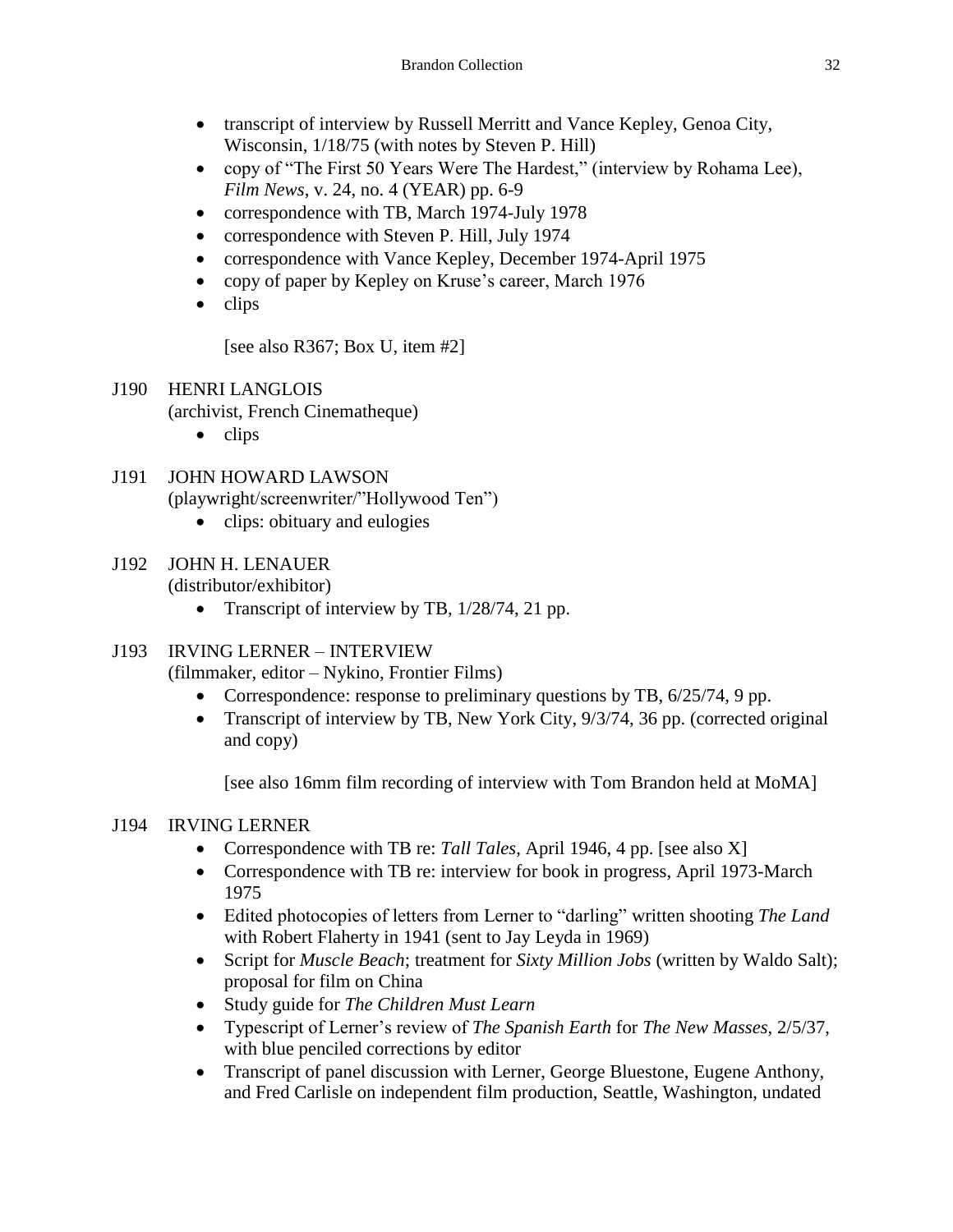- Biographical sketch and filmography
- Publicity material and program notes for Lerner's films
- Bibliography of Lerner's published writing
- Clips: articles by Lerner ("Peter Ellis"), reviews of his films
- Correspondence with Bernard Gordon and Sy Wexler concerning the Lerner Scholarship Fund

[see also G126]

## J195 JOSEPH LOSEY

- Excerpt from Christian Ledieu's *Joseph Losey* (Paris: Editions Seghers, 1963); in French and English
- Clips

[see also F76]

## J196 BEN MADDOW

(writer, Nykino, and Frontier Films)

- Transcript of interview by TB, Los Angeles, 2/15/74, 24 pp.
- Correspondence with TB, July-October 1974 re: Leo Hurwitz's Brandeis speech and interview by TB
- clip: Maddow on photographer Edward Weston

#### J179 ARTHUR MAYER

(distributor/exhibitor)

- TB's handwritten notes from a conversation with Mayer
- Proof sheets of photos taken at a lunch for Mayer given by the Museum of Modern Art and IFIDA at which TB served as master of ceremonies
- Clips: Mayer's "A Movie Man's Fate," Library Journal, 6/15/53; *New Yorker* profile of Mayer, 12/9/74, pp. 46-66

#### J198 JONAS MEKAS

(film critic)

- Bibliography of criticism by Mekas, 1972-73
- Clips of articles by Mekas in the Village Voice, 1972-74
- Fundraising appeal for Anthology Film Archives from Mekas

#### J199 SIDNEY MEYERS

(Nykino, Frontier Films)

- Correspondence with TB re: compiling Meyers filmography
- Filmography
- Bibliography of "written documentation" (14 pp.)
- Copy of Meyers's *Vision Is My Dwelling Place*
- Letter concerning TB's donation to a college fund in memory of Meyers
- $\bullet$  clips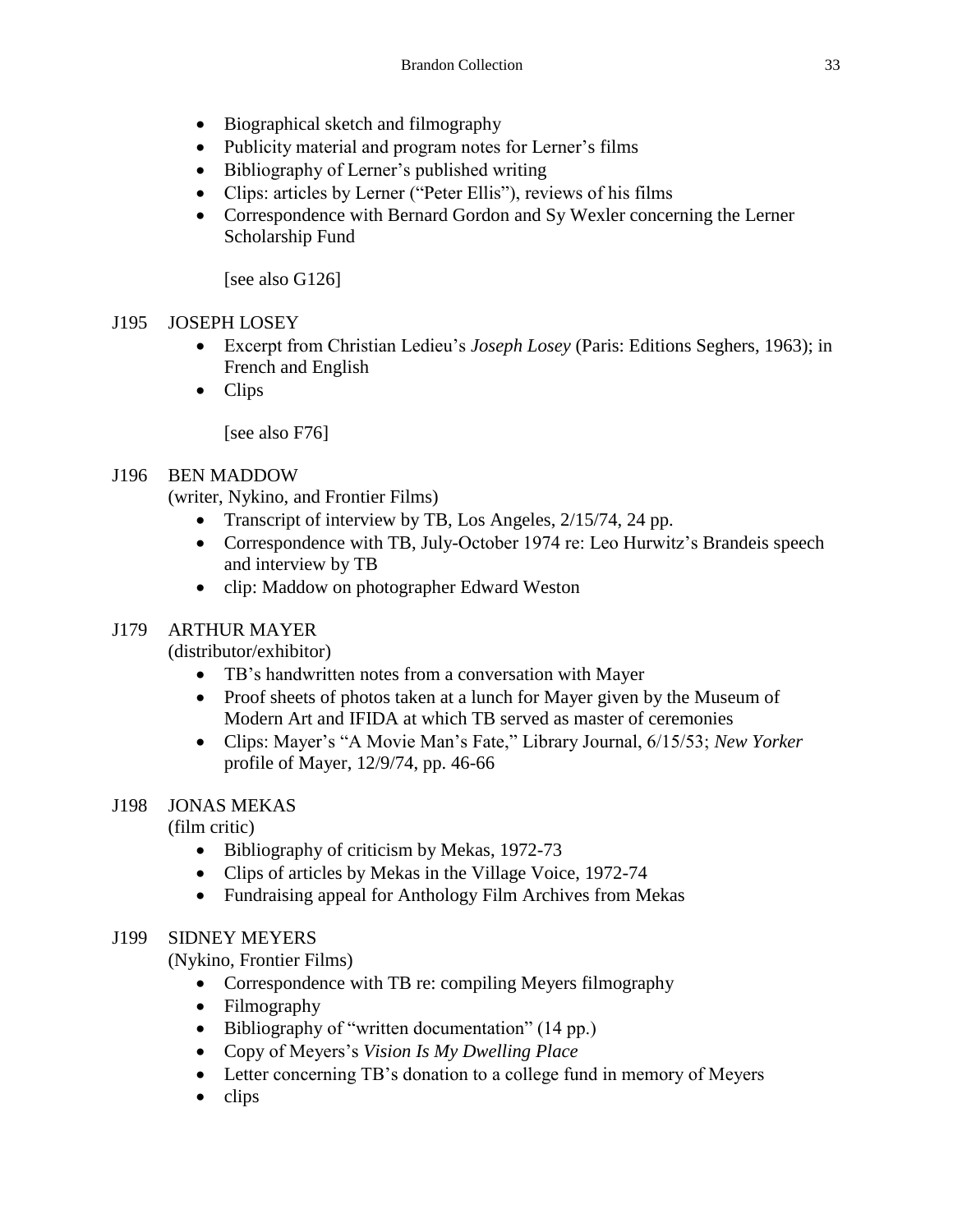#### J200 IVOR MONTAGU

## (film critic)

- Transcript of interview by TB, London,  $4/29/75$ , 28 pp.
- Translation of interview by Bert Hogenkamp
- Clips: articles by and about Montagu

[see also F90]

# J201 NANCY NAUMBURG (GOLDSMITH)

(New York FPL)

- Correspondence with Ruth M. Goldstein, September 1975, re: work on *Sheriffed*  and *Taxi*
- Correspondence with James Guy and Goldstein re: his work on the same films. November 1975

[see also G134, H143]

## J202 DAVID PLATT

(New York FPL; film critic for Daily Worker]

- Correspondence with TB, November 1983-May 1979 (wide variety of topics)
- Platt's response to TB's protest against work of Anne Tucker and Visual Studies Workshop (1977)
- Note from Platt, praising TB's role in making of *Free Thalemann!*
- Original copies of letters to Platt from TB, April 1972-Decmber 1980 (gift of David Platt to MoMA Film Study Center, 8/22/85)
- Clips: biographical sketch; articles by Platt, 1930s and 1970s

## J203 HARRY ALAN POTAMKIN

(New York FPL; film critic and theorist)

- Original copy of Potamkin's 1934 pamphlet, "The Eyes of the Movie"
- Clips: biographical sketch; articles by Potamkin; Stanley Kauffmann's review of *The Compound Cinema* (1977) anthology of Potamkin criticism)

[see also E70]

## J204 LENI RIEFENSTAHL

Clips: articles on the rehabilitation of Riefenstahl's reputation, 1970s

# J205 HENWAR RODAKIEWICZ

(documentary filmmaker)

- Letter of inquiry from TB,  $4/12/74$
- clips: "Documentary: A Personal Retrospect," by Rodakiewicz*, Film Library Quarterly*, Summer 1969, 33-37; obituary by Irving Jacoby
- J206 JULIAN ROFFMAN

(New York FPL, documentary filmmaker)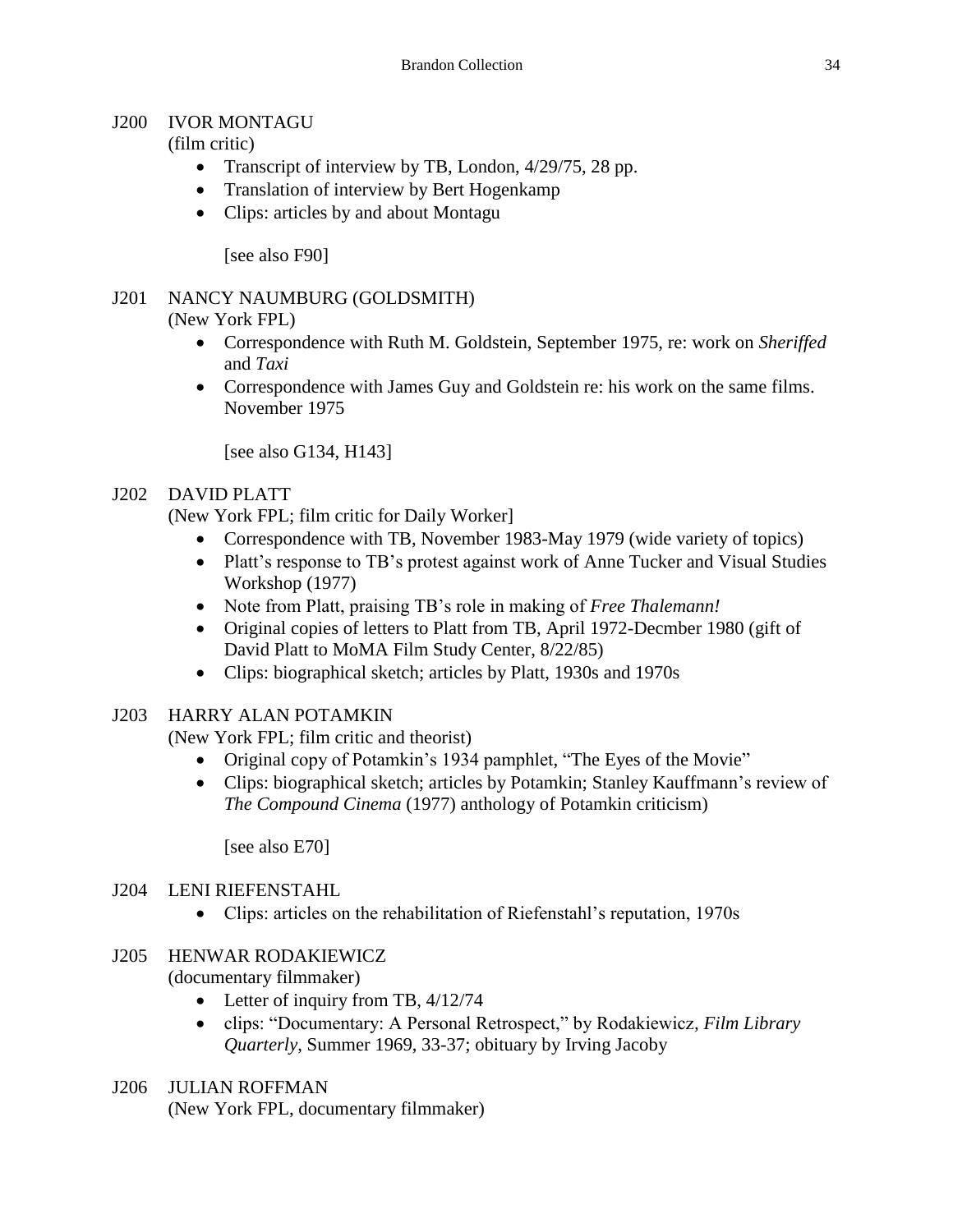• Transcript of interview by TB, undated, 37 pp.

[see also F74, F86, F146]

## J207 MURIEL RUYKEYSER

(poet)

clips: work as writer on *The Defense of Madrid*; obituary

# J208 ANDREW SARRIS

(film critic)

• clips: articles by Sarris for The Village Voice, 1971-75

## J209 ESFIR SHUB

 Translation of material by and about Shub from *Sowjetischer Dokumantarfilm, Arbeiterbuhne und Film*

# J210 JOE SCHWARTZ

(photographer)

- Correspondence with TB, 1974-75
- Original copy of monograph of photographs by Schwartz, *I Remember*

#### J211 TOM SCRIBNER (folk musician)

Correspondence with TB, October-November 1974

## J212 LEO SELTZER – INTERVIEW

(New York FPL, documentary filmmaker)

• Transcript of interview by TB, 1/5/74, 78 pp. (two copies: one with handwritten notes by TB, another heavily revised)

## J213 LEO SELTZER

- Correspondence: memo from TB re: *Stop Japan* and interview questions
- Correspondence from TB regarding legal action against Seltzer over copyright violation (multiple copies)
- Correspondence with Tom Luddy re: the "social documentary" show, 9/18/79
- Resume, filmography, and bibliography
- Publicity material for work on WPA projects in 1930s through 1970s Clips: reviews of film
- Photocopies of awards and honors

[see also A12]

## J214 JACK SHEPPARD

• Transcript of interview by TB, Detroit,  $1/24/74$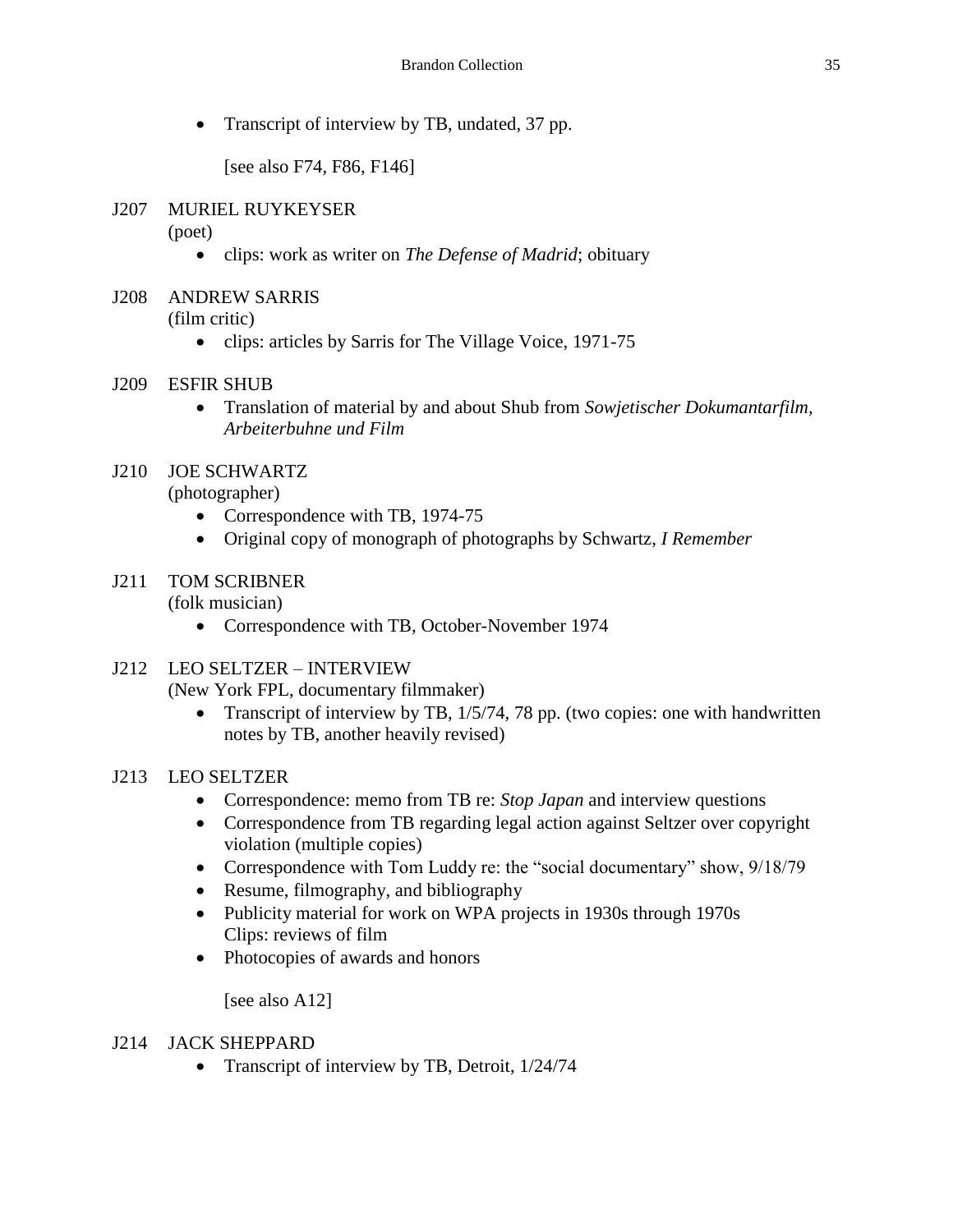## J215 UPTON SINCLAIR

- Photocopies of material from the Sinclair Collection at Indiana University on the following topics: U.S. Film Business, 1913-1925; *The Adventurer* (1917); Committee on Public Information (1918); Motive Motion Picture Co. (1918-21); Foreign Rights to Sinclair's Film (1920-24); *The Moneychangers* (1921); Russian Film Company (1923)
- Clips: Hollywood Reporter coverage of Sinclair's 1934 gubernatorial campaign in California

[see also H144]

# J216 UPTON SINCLAIR/THE JUNGLE I

- Background research re: the meatpacking industry in Chicago
- Photocopies of material from the Sinclair Collection at Indiana University on the distribution of The Jungle in America, 1916-17; All Star-Films and Alco Films (1914-21); publicity, reviews and reactions to the film during its first run, 1915-16

# J217 UPTON SINCLAIR/THE JUNGLE II

 Photocopies of material from the Sinclair Collection at Indiana University on Labor Films Services distribution of The Jungle (1920-22); International Labor Defense and International Workers Aid distribution (1923-25); distribution in Sweden (1921-22) and Russia (1921-24); and miscellaneous correspondence (1921-5)

[see also C34, M247]

#### K218 RALPH STEINER – INTERVIEW (photographer, filmmaker)

• Transcript of interview by TB, 4/10/74, 97 pp. (two copied, one annotated)

## K219 RALPH STEINER

- Dissertation of abstract on Steiner (by Joel Zuker?) with filmography
- Transcript of interview by James Blue,  $7/12/73$ , 62 pp.

[see also F80]

## K220 JON STENKLEV

(Director, Norsk Filminstitutt)

• Transcript of interview by TB,  $4/9/75$ , 24 pp.

## K221 PAUL STRAND

(photographer/filmmaker, Frontier Films)

- Handwritten notes by TB on index cards re: Strand
- clips: Strand's "Realism: A Personal View," (1950); articles about Strand (Calvin Tomkins' *New Yorker* profile, Evelyn Geller, *Film Library Quarterly*, Spring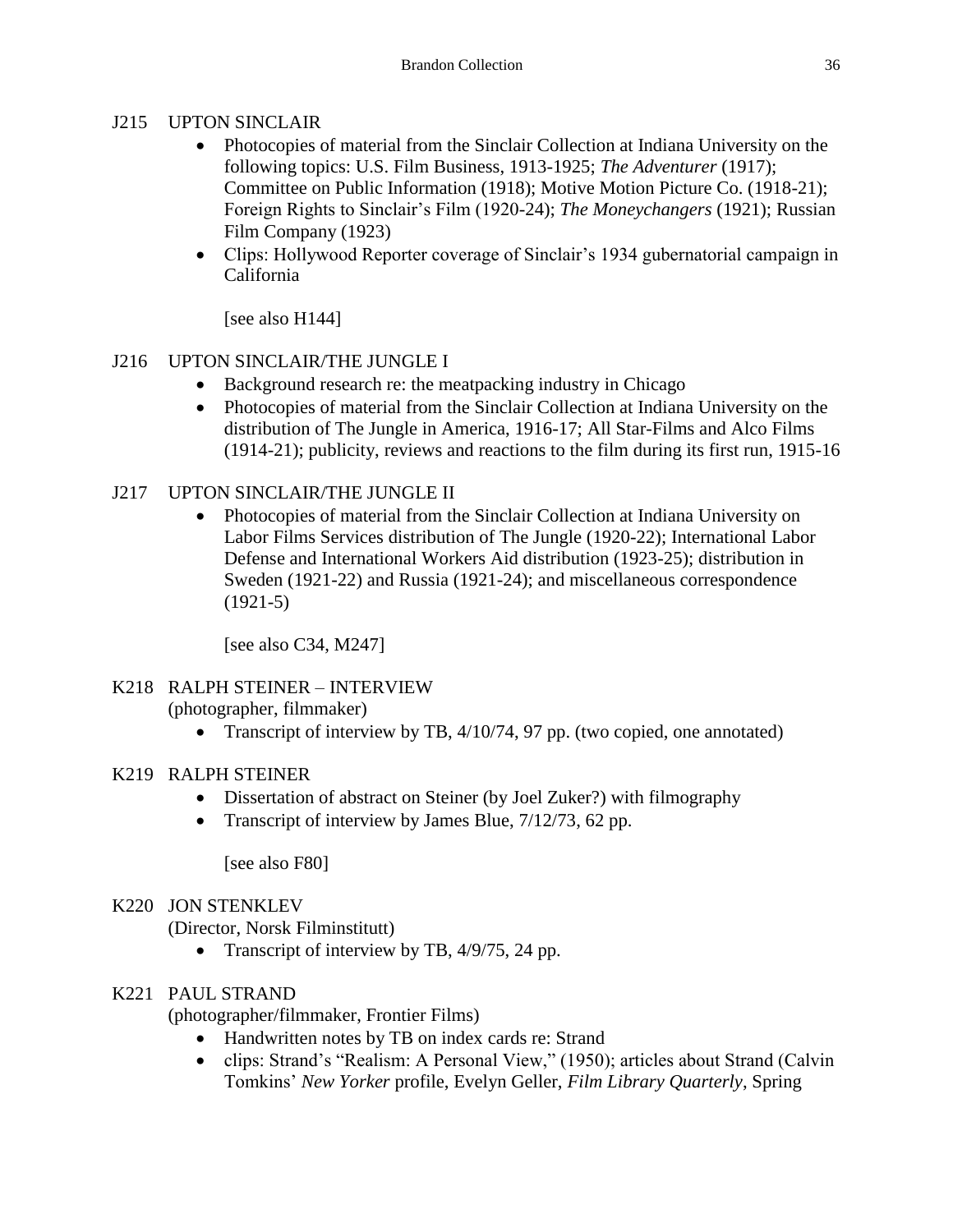1973); reviews of The Wave; introduction to monograph by Nancy Newhall

[see also G113, G114, G115, G116, G117, G129, G130]

# K222 HELEN VAN DONGEN

(film editor)

- Transcript of interview by TB, Springfield, VT, 4/16/74, 15 pp.
- Correspondence with TB, 1974-75
- List of questions re: Joris Ivens for Van Dongen by Bert Hogenkamp, compiled December 1975
- clips: interview by Richard Griffith, National Board of Review Magazine, November-December 1943; review of *Siege of Leningrad*, NBR Magazine, March 1943

# K223 WILLARD VAN DYKE

(Nykino, Frontier Films, documentary photographer/filmmakers)

- Transcript of interview by TB, 7/5/74, 22 pp. (with notes by TB)
- Transcript of interview by James Blue,  $8/2/73$ , 94 pp. (two copies, one with notes by TB)
- Handwritten notes by TB
- clips: articles by Van Dyke "The Interpretive Camera in Documentary Films," Hollywood Quarterly, July 1946, pp. 405-409. "Documentary in the Thirties," *UFA Journal*, Interview, Film Culture, September 1956, pp. 6-9; Interview, *Film Comment*, Spring 1965; review of *The City*, Time, 6/5/39

[see also F77, F80, H142]

## K224 DZIGA VERTOV

- Clips: translation of Vertov by Sam Brody, "Dziga Vertov on Film technique," *Filmfront*, v. 1, no. 3; articles on Vertov from *Close-Up, Experimental Cinema*, and The Realist; contemporary criticism by David Bordwell and Annette Michelson
- Swedish catalogue of Vertov's work
- TB annotations and credits of *Kino-Pravda, Man with a Movie Camera, One Sixth of the World, Shanghai Document*

# K225 SLAVKO VORKAPICH

(editor/filmmaker)

- Handwritten notes by TB from conversation with Vorkapich in 1974
- Brochure for lecture series at MoMA by Vorkapich
- Clips of articles by Vorkapich: "Montage and the Creative Camera," *National Board of Review Magazine*, May 1939, pp. 8-11; "Motion and the Art of Cinematography," *American Cinematographer*, November 1926, pp. 10-11, 19- 23.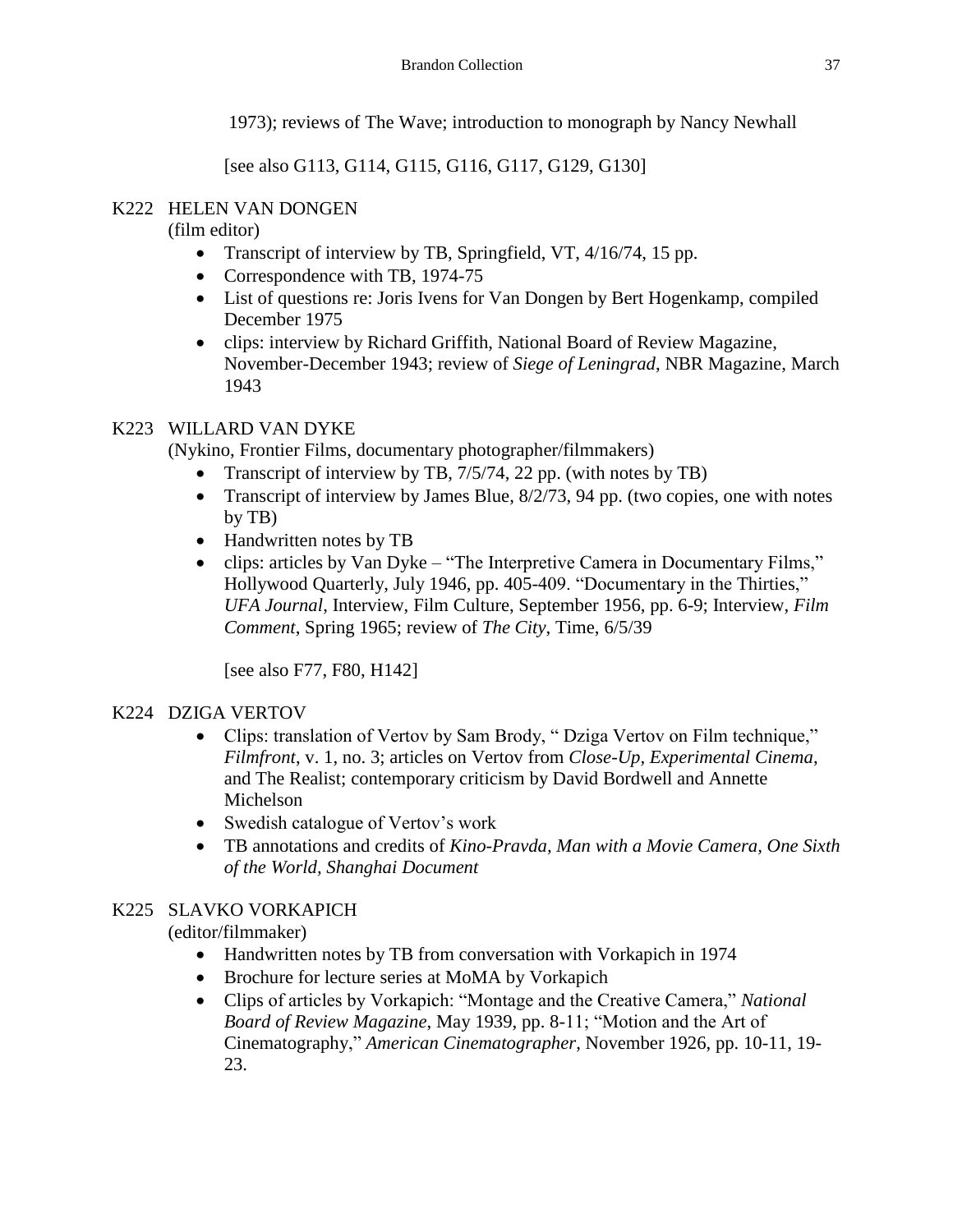#### K226 FRANK WARD

(New York FPL)

- Transcript of autobiographical remarks (perhaps written from interview material), 12 pp.
- Question sheet by TB
- Lecture notes for film course

## K227 FRANK WEISSMAN

- Correspondence with TB, 1974-75
- K228 BERNARD BARUCH ZAKHEIM (photographer, Federal Arts Project)
	- Correspondence with TB, May-November 1974
	- Pamphlets on Zakheim's work

## **IV. SUBJECT FILES**

- L229 AMERICAN FILM CENTER, INC.
	- Clips, 1939-42
	- Newsletter,  $12/1/39$

## L230 AMERICAN STUDIES SYLLABUS

Syllabi and bibliographies for academic program in American history and culture

#### L231 AMERICAN STUDIES AND FILM

- Syllabi for course on film and American history and culture
- Article on the same topic
- L232 ANIMATION
	- Clips of articles on the history and aesthetic of animation from the 1930s

#### L233 ART CINEMA EXHIBITION

- Clips on the Little Theatre-Cinema movement in the 1920s
- Recollections by Herman J. Weinberg re: early art film exhibition in Baltimore, with note from TB, 2/26/71
- Arthur Mayer on the foreign film market in the 1960s

[see also D51, D52, D53, L238, Q332, Q337]

#### L234 AUDIENCE ORGANIZATIONS, 1930s

• Clips pertaining to the New Film Alliance (1935), Associated Film Audiences (1937), Films for Democracy (1938), Film Audiences for Democracy (1939)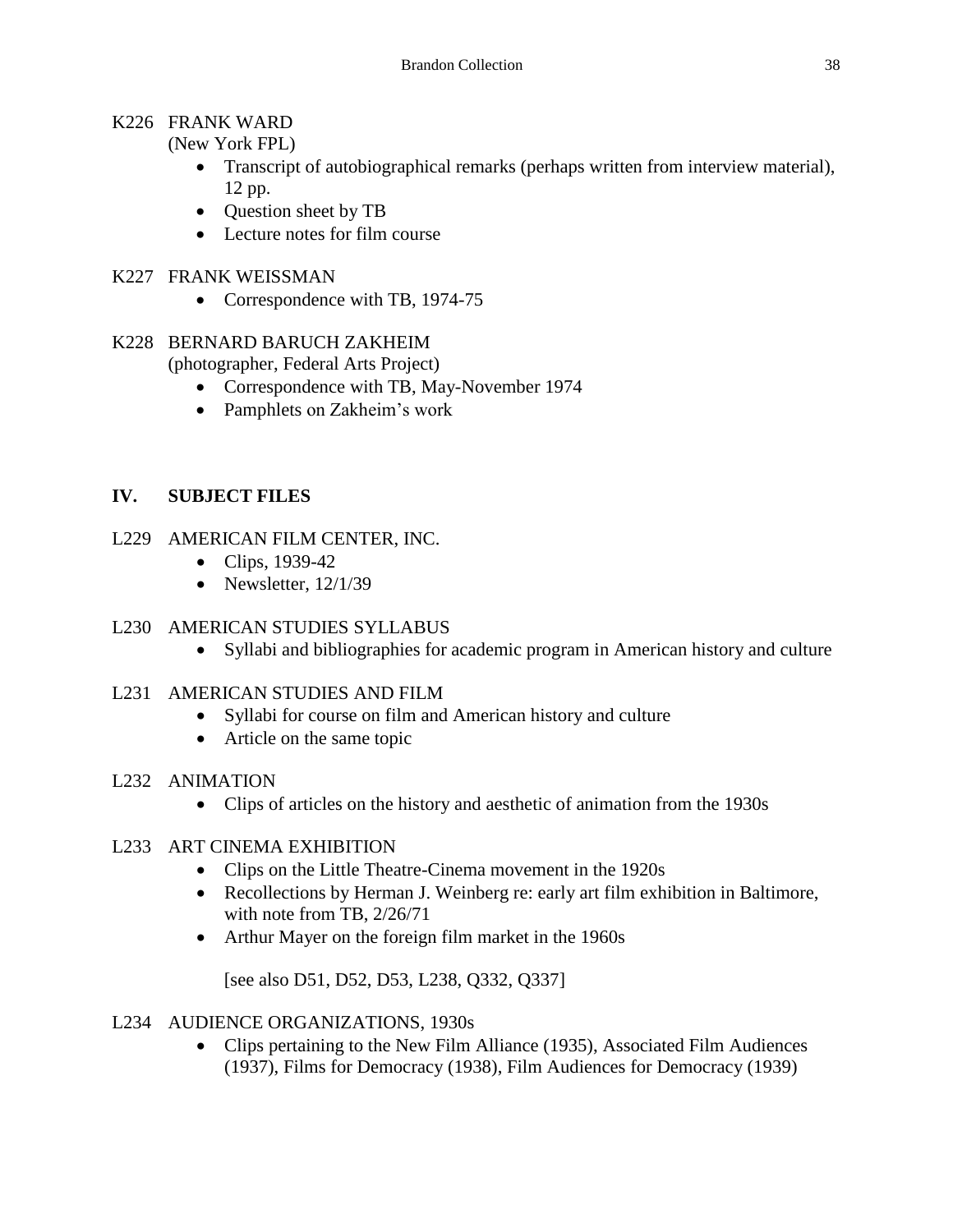## L235 BLACKS IN FILM

 $\bullet$  clips

## L236 BRITISH DOCUMENTARY FILMS

- Articles from the 1930s by Paul Rotha, Basil Wright, Alberto Cavalcanti, Edgar Anstey, et. al.
- Articles from the 1940s by Roger Manvell and Stuart Legg
- Articles from the 1970s by Sir Stephen Tallents, William Guynn, Alan Lovell, and Annette Kuhn
- British Information Service press releases from the 1940s-50s

[see also E61, E69]

## L237 BRITISH DOCUMENTRY FILMS – CATALOGUES

- Most published in the 1940s-50s
- Mock up for "The British Documentary Film, 1929-51"

## L238 BRITISH FILM SOCIETIES

- Clips and program notes, 1970s
- Leicester Film Society's One Hundred Programmes, 1931-51 (1951)

#### L239 BRITISH WORKERS FILM AND PHOTO LEAGUE

- Complete issues of Skrien and Our History with essays by Burt Hogenkamp on the British FPL in the 1930s
- Photocopies of FPL manifesto and film title cards
- Clips
- Handwritten notes by TB
- Information re: The Worker Photographer, 1970s

#### L240 CANADA, NATIONAL FILM BOARD OF

- Rogert Spottiswood, "Development of the NFB of Canada, 1929-42," SMPTE Journal, May 1945, pp. 391-400
- Irene Baird, "Films in Wartime Canada, " National Board of Review Magazine, November-December 1943
- Historical studies of the NFB, written on the 1950s-70s

[see also G122a]

#### L241 MOVIES FOR THE PEOPLE: THE STORY OF THE NATIONAL FILM BOARD'S DISTRIBUTION SYSTEM (C.W. Grey for NFB, 1973), photocopy

- L242 CENSORSHIP AND FILM, 1920-30s
	- $\bullet$  clips
	- Atlanta, GA, Ordinance governing the Exhibition of Motion Pictures, 1944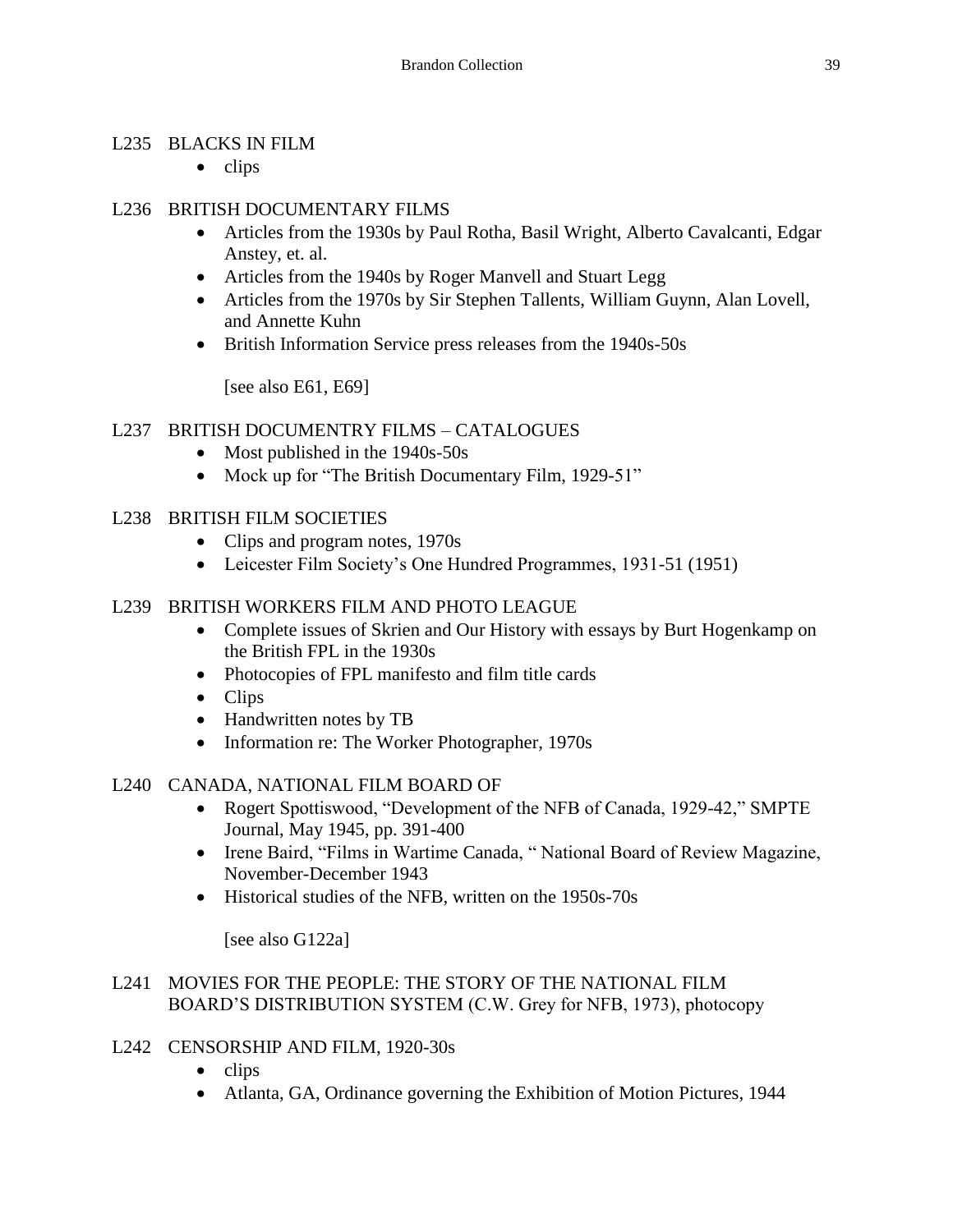• Special issue of The Screenwriter on "The Freedom of the Screen"

[see also R370]

## L243 CENSORSHIP AND FILM, 1950-70s

- $\bullet$  clips
- Bosley Crowther, Movies and Censorship (Public Affairs Pamphlet, No 332, 1964)
- Legion of Decency Film Reviews, October 1953-October 1954
- Neville Hunnings, Film Censors and the Law (London, 1967) (excerpt)

# L244 CENSORSHIP AND FILM – ACADEMIC RESEARCH

- Richard Baer, The Regulation of the Content of Motion Pictures in American, M.A. Thesis, University of Southern California, June 1951 (photocopy)
- Frederick Edmond Otts, An Analysis of Civilian Censorship of Motion Pictures in the United States, M.A. Thesis, University of Southern California, 1950 (photocopy)
- Zoltan William Sabados, A Survey of Motion Picture Censorship and the United States Supreme Court, M.A. Thesis, University of Southern California, 1963 (photocopy)

# M245 CENSORSHIP OF FILMS – CHICAGO, 1910-30s

- Research by Russell Campbell
- $\bullet$  clips

# M246 CENSORSHIP OF FILMS – DETROIT

- City ordinances (photocopy)
- Correspondence between TB and the Detroit Department of Police, 1975

# M247 CENSORSHIP OF FILMS – NEW YORK STATE

• Photocopies of records for the following titles: *Birth of a Nation* (1922, re-release) *Crisis* (1939) *Breaking Chains* (1926) *Die Dreigroschenoper/The Three Penny Opera* (1931) *Fury Over Spain* (1937) *The Fifth Year* (1923)\* *Greed* (1924) *Hitler's Reign of Terror* (1934) – includes transcript of dialogue, lawsuit over whether or not the film was documentary rather than a newsreel, and hence, subject to censor's jurisdiction *Intolerance* (1942, re-release) *The Jungle* (1927) – includes synopses *Mutter Kusters Fahrt Zum Hummel* (1932) *Le Marsaillaise* (1939) *The Passaic Textile Strike* (1926)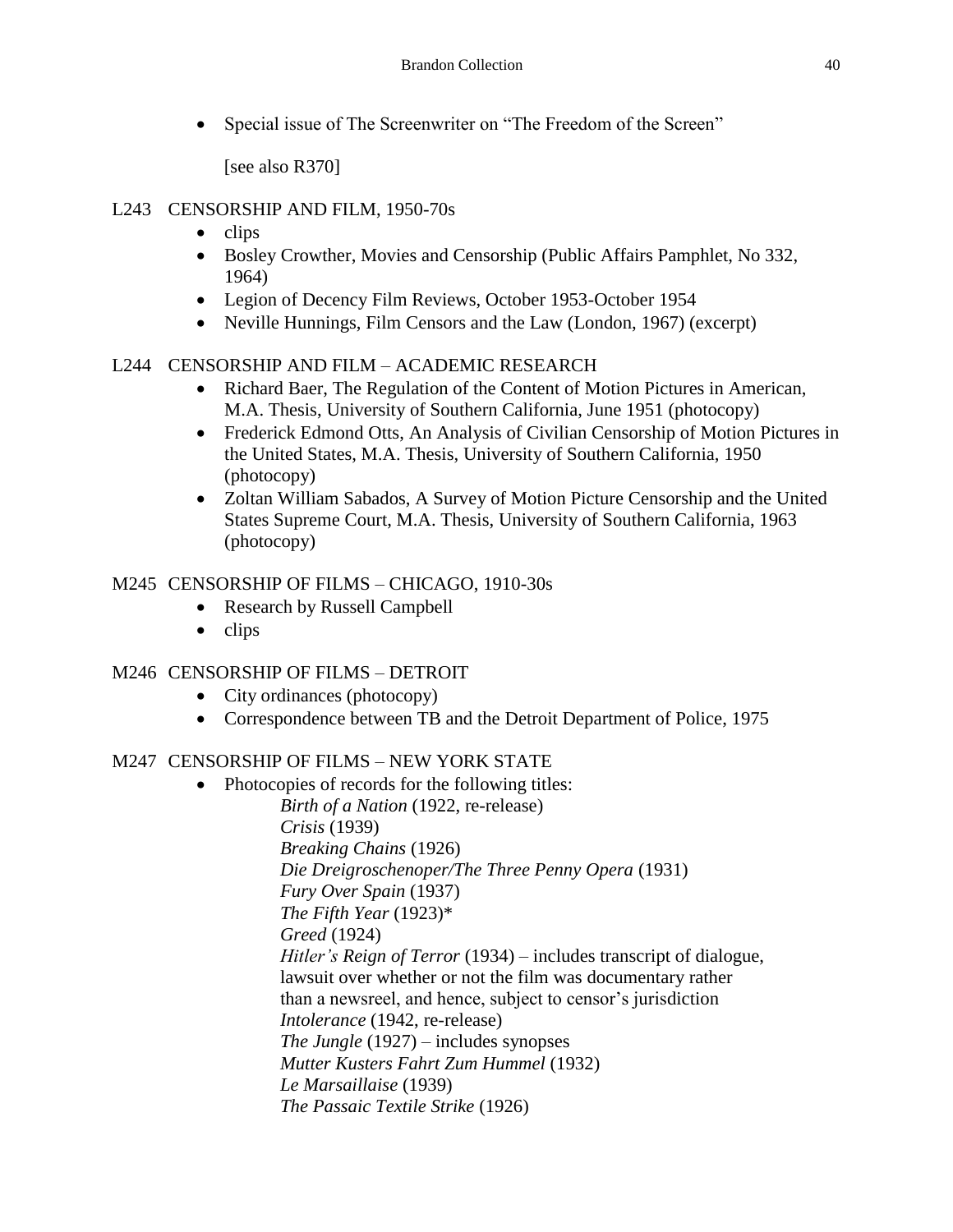*Polikuska* (1923) *Return to Life* (1938) *Russia in Overalls* (1924) *Russia in the Shadows* (1922) *Russia Today, Land Nobody Knows* (1927) *S.A. Mann Brand* (1933) – includes complete script *Sacco-Vanzetti Memorial Film* (1930) *Sacco-Vanzetti Newsreel* (1925) *The Strange Case of Tom Mooney* (1933) – includes transcript commentary and speeches *The Weavers* (1929) – includes correspondence re: its initial rejection; synopsis

[see also F85a]

#### M248 CENSORSHIP OF FILMS – OHIO

(research by Don Baso)

• Photocopies of records for the following titles: *The Amateur Fire Brigade* (1936) *America: Bulwark of Liberty Battleship Potemkin* (1927) *Breaking Chains* (1926) *The Crime of Dr. Crespi* (1935) *The Czar Wants to Sleep* (1935) *Der Liebling von Wien* (1909) *Deserter* (1935) *A Greater Promise* (1937) *Harlem After Midnight* (1935) *Hitler's Reign of Terror* (1934) *King of the Damned* (1936) *Paramount News No. 53* (1936) *Peasants* (1935) *Soak the Rich* (1936) *The World in Revolt* (1934) *The Youth of Maxim* (1935) Listings of films approved without elimination of any kind Information on the Ohio Film Censorship Law of 1952

[see also F85a]

#### M249 CENSORSHIP OF FILMS – PENNSYLVANIA

- Clip of censoring silent v. talkies, 1929
- List of films censored from 1941-1946

[see also F84, F85a]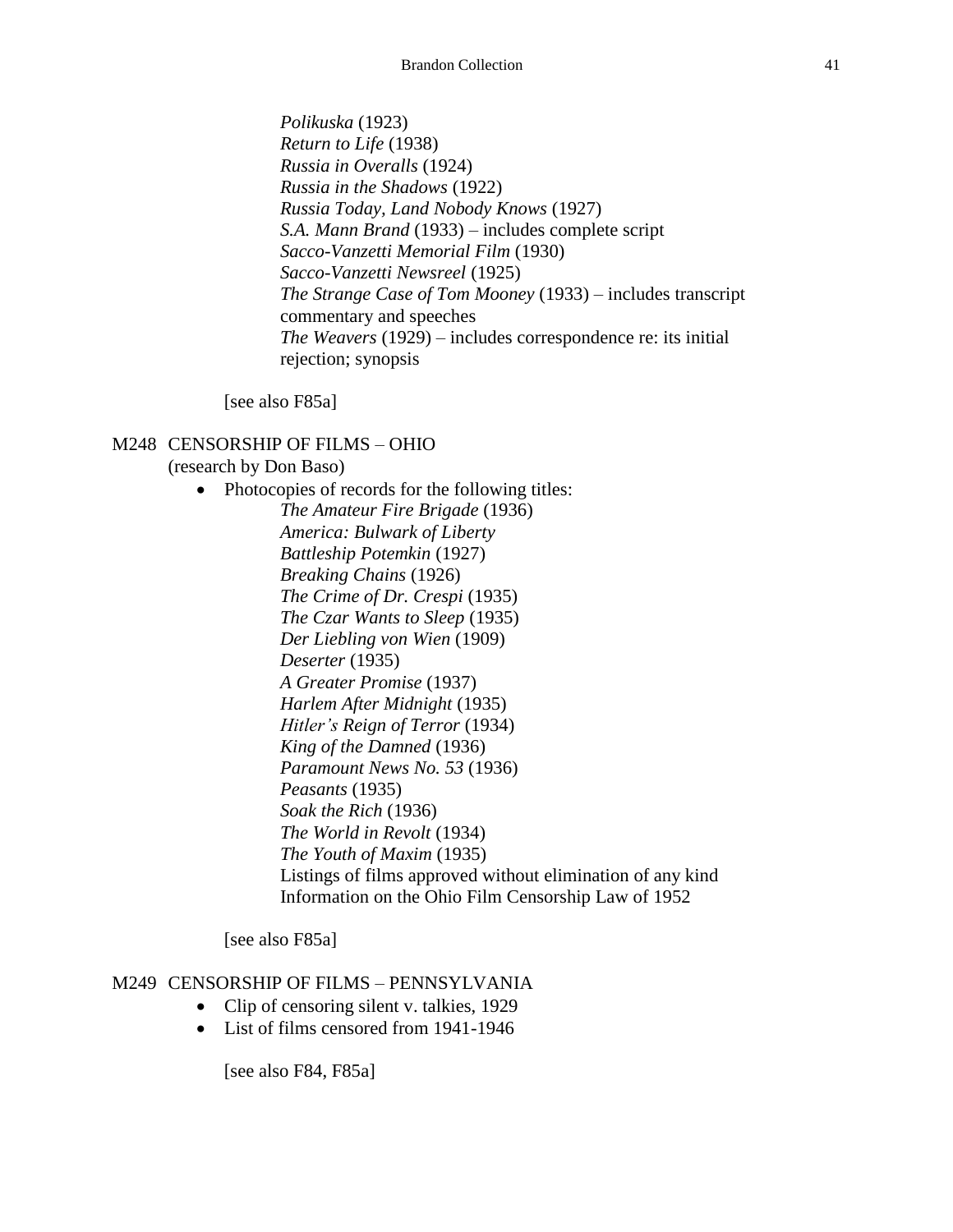## M250 CHILE, 1970s

- $\bullet$  clips
- Copy of detailed interview with Salvador Allende and Regis Debray

## M251 CHINA

- Article on Chinese League of Left Writers, 1933
- Announcement: Theater People's Rally for China, November 1933
- Article on Norman Bethune (Canadian doctor featured in *Heart of Spain*) and his work in China in the 1930s
- Review of Jay Leyda's *Dianying*

# M252 CIVIL LIBERTIES

- Documentation re: the Committee for Public Justice (1970s)
- Information on the American Civil Liberties Union
- Multiple photocopies of "Meeting the FBI," The New York Review of Books, 10/7/74

# M253 COMMUNIST PARTY

- $\bullet$  clips
- Proposal for Julia Reichert and Bill Klein's *Best Years of Their Lives* (later retitled *Seeing Red*)

## M254 COPYRIGHT LAWS, 1970s

• Clips and general information

# M255 DISTRIBUTION, NONTHEATRICAL FILMS

- $\bullet$  clips
- Distributor brochures
- Studies of the problem and possibility of nontheatrical distribution

[see also A3]

M256 THE DISTRIBUTION OF INDEPENDENT FILM: A FEASIBILITY STUDY (The Film Fund, 1979?), 134 pp.

# M257 DOCUMENTARY FILMS, 1930s-40s

- Documentary bibliography
- Articles on documentary history and theory
- Clips
- *Living Films: A Catalogue of Documentary Film and Their Makers*, compiled by Mary Losey for the Association of Documentary of Film Producers, 1940 (heavily annotated by TB) [Note: Brandon listed in acknowledgment section of book]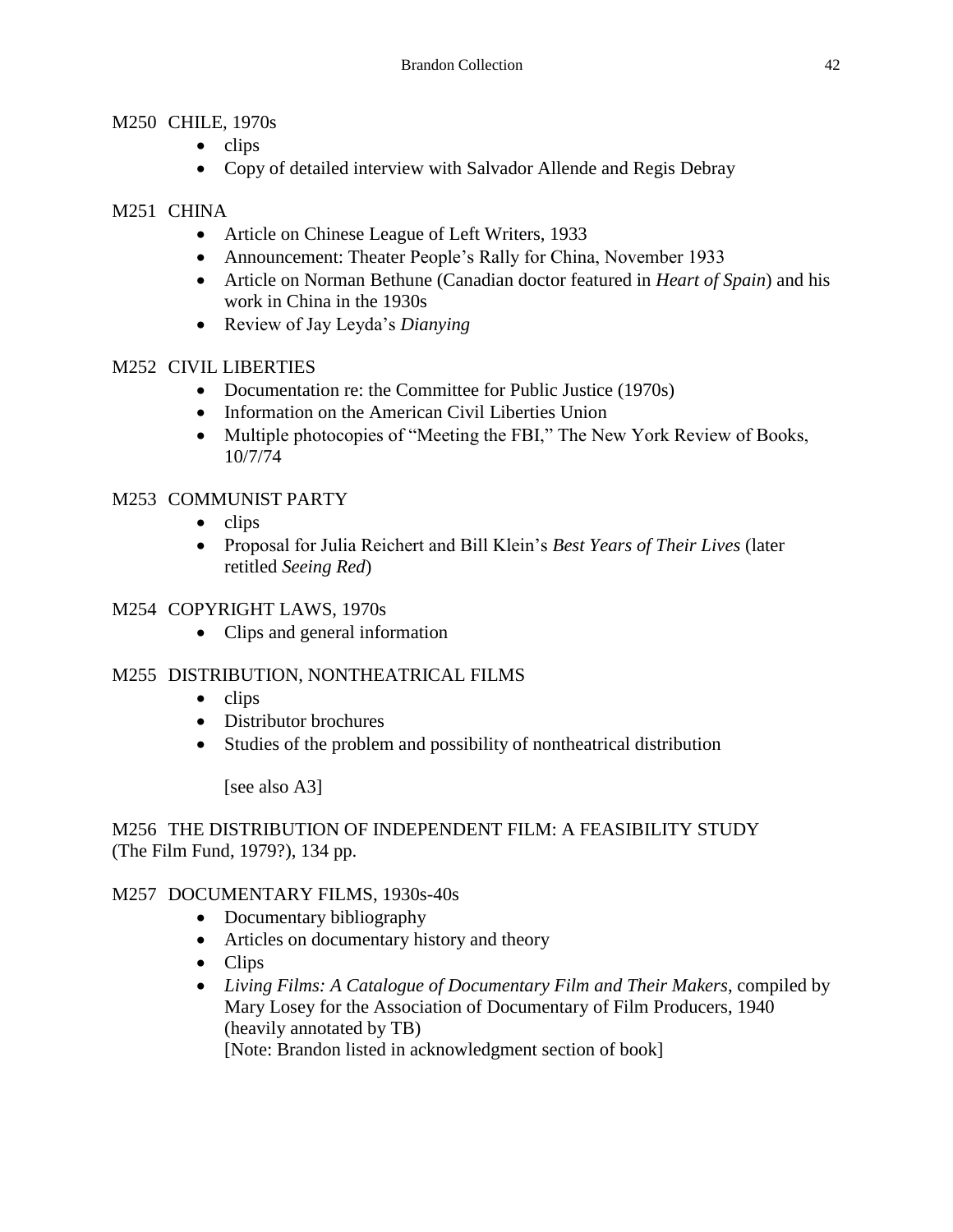## M258 DOCUMENTARY FILMS, 1950s-70s

- Clips on specific films
- Interview with the Pacific Street Film Collective
- Articles on political documentary filmmaking
- American Film Festival award-winning documentaries, 1978-79; titles, credits, synopses, and evaluations by the Educational Film Library Association

## M259 EXPERIMENTAL FILMS, 1940s-1970s

- Clips (films, other avant-garde arts)
- Anthology Film Archives programs

## M260 FILM AND PHOTO LEAGUE – BIBLIOGRAPHIES

 Annotated bibliographies of news coverage of activities and articles on and by members, 1930-36; some organized by topic: protest, censorship, publicity, theory, education, exhibition, organization, etc.

[see also B24, B26, B28, B31, D40, D41, D42, D43, D44, D45, D46, D57, E59, E60, E63]

## M261 FILM AND PHOTO LEAGUE – EXHIBITION

- Program notes for screenings, 1933-34 (original and photocopies)
- Report on Experimental Short Film Showing September 22, 1934
- Correspondence re: FPL
- Budget (undated)
- Clips (news coverage)

## M262 FILM AND PHOTO LEAGUE -1930-31

 $\bullet$  clips

## M263 FILM AND PHOTO LEAGUE – 1932

 $\bullet$  clips

## M264 FILM AND PHOTO LEAGUE – 1933

 $\bullet$  clips

## M265 FILM AND PHOTO LEAGUE – 1934

 $\bullet$  clips

## M266 FILM AND PHOTO LEAGUE – 1934, CENSORSHIP

 Clips re: FPL protest of screenings; articles on the Legion of Decency and Hollywood

## M267 FILM AND PHOTO LEAGUE, 1935-36

 $\bullet$  clips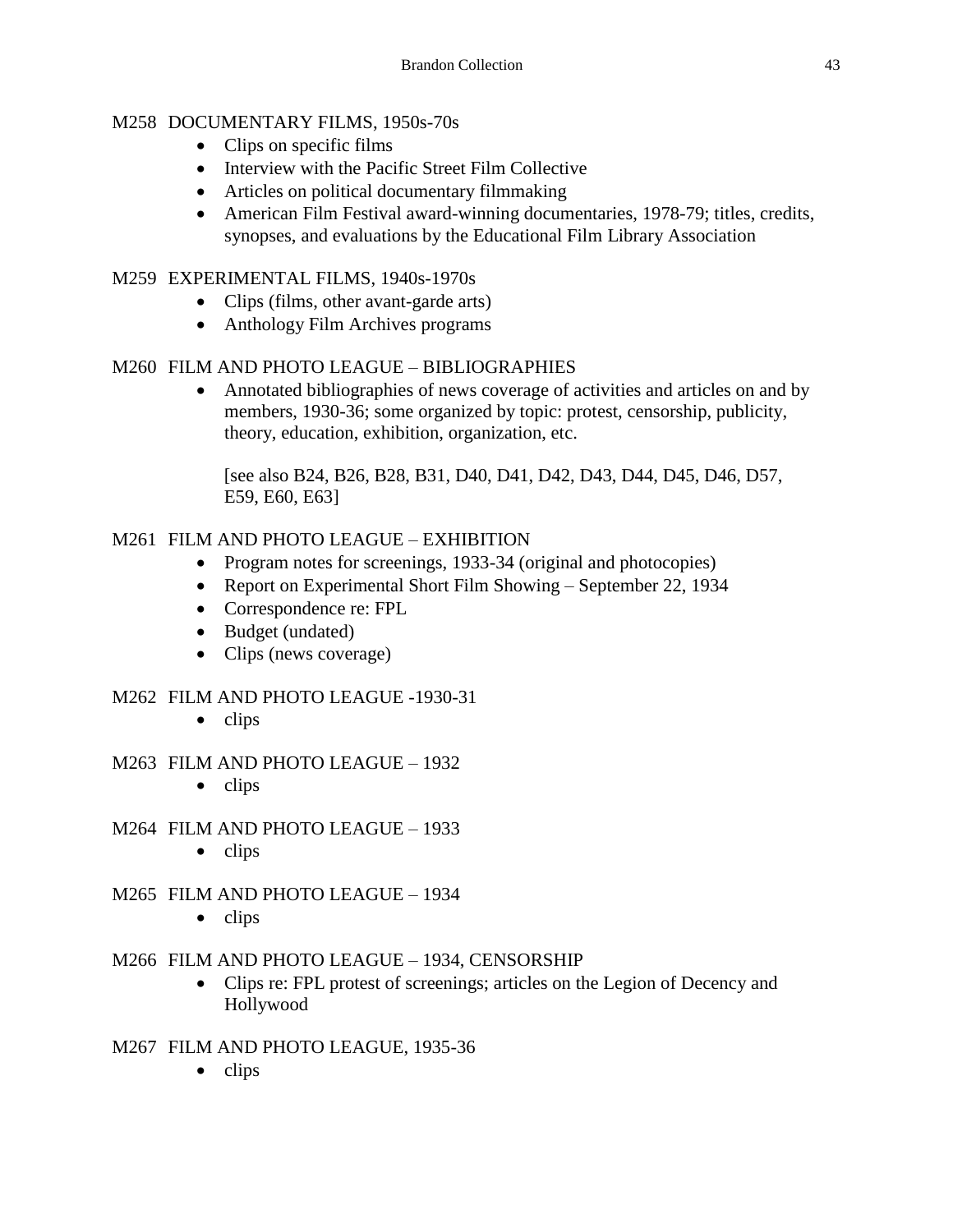# M268 FILM COUNCIL OF AMERICA

 Articles from *The National Board of Review Magazine*, March-April 1946 and *The Hollywood Quarterly*, Fall 1950

[see also A10a]

# N269 FILM CRITICISM, 1930s-1940s

- Elliott Nugent on film criticism, *The New York Times*, 12/25/35, sect. 9, p. 7
- Tony M. Lentz, "Film Criticism of the 1930s-40s," *Journal of the University Film Association*, v. 25, no. 4, 1973, pp. 69-70, 84.
- Don Druker, "Radical Film Critics: Some Journals of the 1930s," *December*, xv, nos. 1-2, 1973, pp. 163-67

# FILM CRITICISM AND NEWS COVERAGE, 1930s-40s (PERIODICALS)

# N270 THE CLIPPER, 1940-1

- Annotated film index
- $\bullet$  clips

# N271 THE DAILY WORKERS, 1923-41 – INDEXES

- Annotated film indexes, 1929-33
- Film indexes: 1923, 1924, 1925, 1927, 1929, 1930, 1932, 1934, 1937, 1940, 1941
- Fragments of indexes organized around special topics

# N272 THE DAILY WORKER, 1923

- $\bullet$  clips
- N273 THE DAILY WORKER, 1924
	- $\bullet$  clips
- N274 THE DAILY WORKER, 1925
	- $\bullet$  clips
- N275 THE DAILY WORKER, 1926-8
	- $\bullet$  clips
- N276 THE DAILY WORKER, 1929
	- $\bullet$  clips
- N277 THE DAILY WORKER, 1930
	- $\bullet$  clips
- N278 THE DAILY WORKER, 1931
	- $\bullet$  clips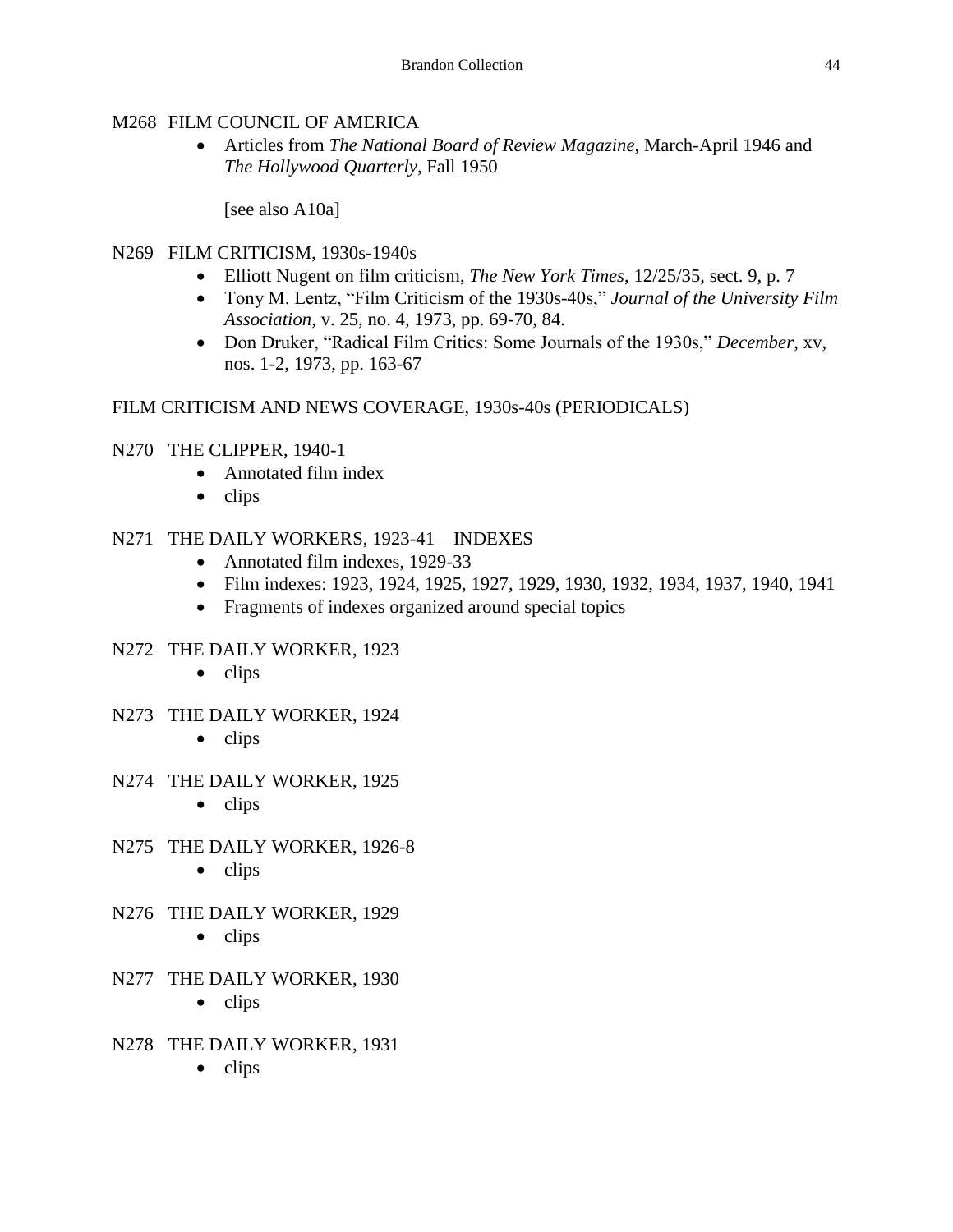# N279 THE DAILY WORKER, 1932  $\bullet$  clips N280 THE DAILY WORKER, 1933  $\bullet$  clips N281 THE DAILY WORKER, 1934  $\bullet$  clips N282 THE DAILY WORKER, 1935  $\bullet$  clips N283 THE DAILY WORKER, 1936  $\bullet$  clips N284 THE DAILY WORKER, JANUARY-JUNE 1937  $\bullet$  clips N285 THE DAILY WORKER, JULY-DECEMEBER 1937  $\bullet$  clips O286 THE DAILY WORKER, MISCELLANEOUS, 1937  $\bullet$  clips O287 THE DAILY WORKER, JANUARY-JUNE 1938  $\bullet$  clips O288 THE DAILY WORKER, JULY-DECEMBER 1938  $\bullet$  clips O289 THE DAILY WORKER, JANUARY-JUNE 1939  $\bullet$  clips O290 THE DAILY WORKER, JULY-DECEMBER 1939  $\bullet$  clips O291 DOCUMENTARY FILM NEWS, 1941-2 • Complete copies: v I, no. 7 (October 1941) to v. II, no. 1 (April 1942) O292 CLOSE-UP – Table of Contents • Photocopies of TOCs of most issues

- O293 CLOSE-UP, 1927-29
	- $\bullet$  clips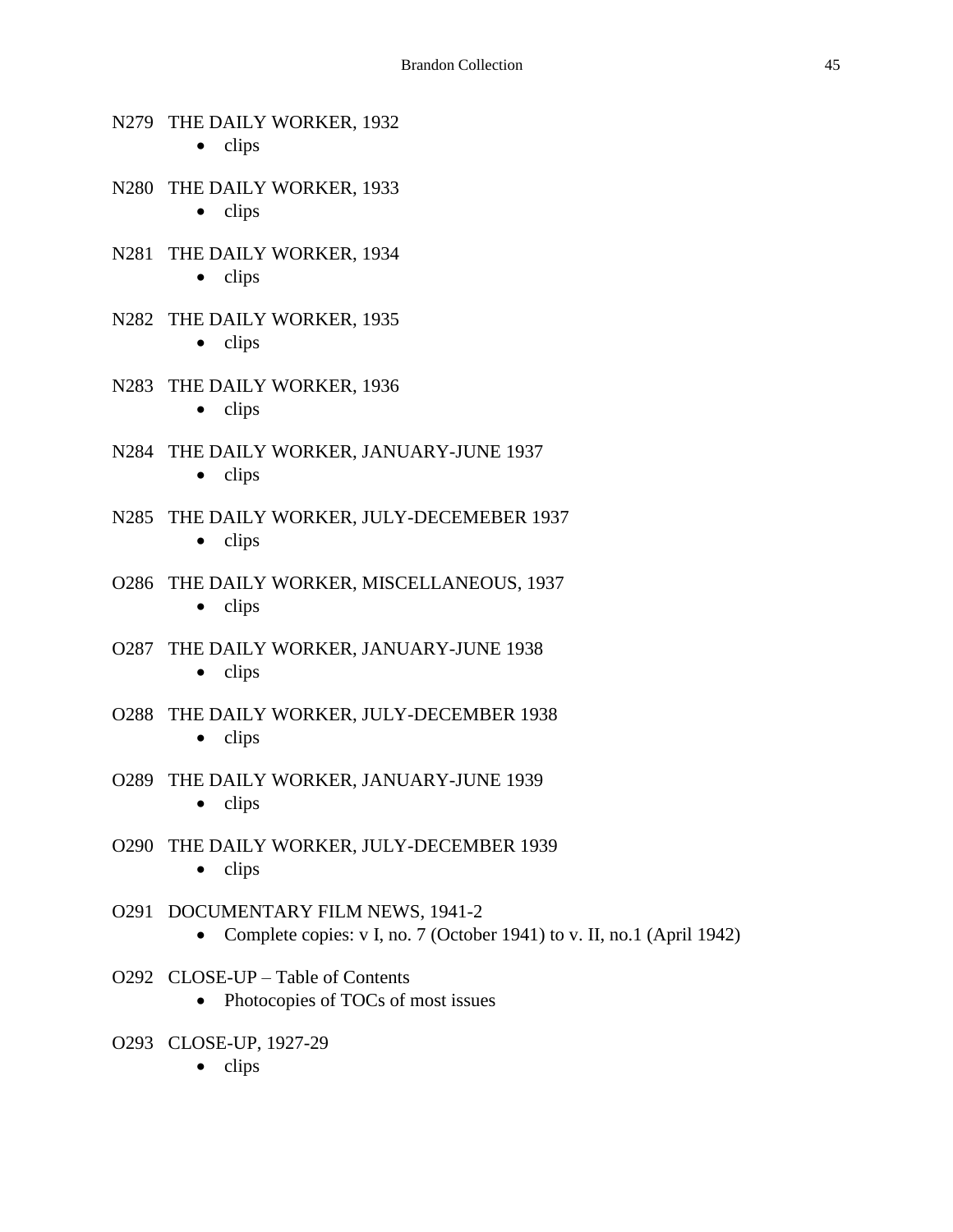#### O294 CLOSE-UP, 1930-32

- $\bullet$  clips
- O295 CLOSE-UP, 1933
	- $\bullet$  clips

#### O296 CREATIVE ARTS, 1928-32

 $\bullet$  clips

#### 0297 EXPERIMENTAL CINEMA, 1930-34

- Annotated indexes
- Original issues (intact), complete run: nos. 1-5

#### O298 FILMFRONT, 1934-5

- Annotated indexes
- Original issues (intact): complete run: v I, nos. 1-5

#### P299 FILM SURVEY/FILM NEWS, 1937-39

- Annotated indexes
- Original issues (intact): v. 1, nos. 1-12; v. 2, nos-1-3 (*Film Survey*); nos. 2, 3, 5 (*Film News*), intact except 1:6

#### P300 THE LEFT, 1931

- Annotated indexes
- Clips: v.1., no. 1 (Spring 1931): v. 1, no. 2
- P301 LEFT FRONT, 1933-34
	- $\bullet$  clips
- P302 THE NATION, 1928-36 INDEX
- P303 THE NATION, 1928-32
	- $\bullet$  clips
- P304 THE NATION, 1933
	- $\bullet$  clips
- P305 THE NATION, 1934
	- $\bullet$  clips
- P306 THE NATION, 1935-36
	- $\bullet$  clips
- P307 NEW FORCE, 1932
	- Clips from July-August 1932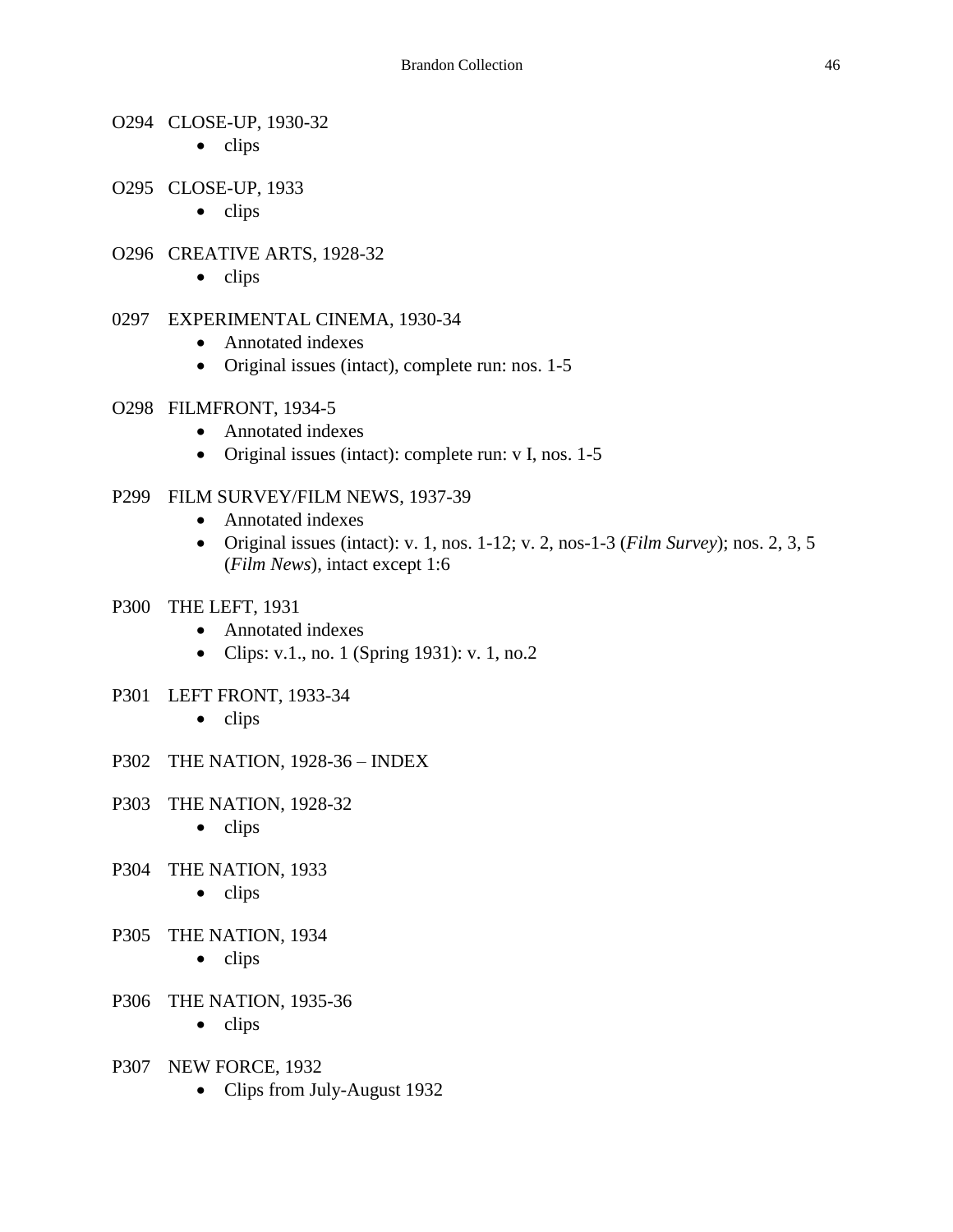- P308 THE NEW MASSES, 1929-39 INDEXES
- P309 THE NEW MASSES, 1939-39 CARD INDEX
- P310 THE NEW MASSES, 1929-33
	- $\bullet$  clips
- P311 THE NEW MASSES, 1934
	- $\bullet$  clips
- P312 THE NEW MASSES, 1935
	- $\bullet$  clips
- P313 THE NEW MASSES, 1936
	- $\bullet$  clips
- P314 THE NEW MASSES, 1937
	- $\bullet$  clips
- P315 THE NEW MASSES, 1938
	- $\bullet$  clips
- P316 THE NEW MASSES, 1939
	- $\bullet$  clips
- P317 NEW THEATRE, 1934-37 INDEXES
	- Index by year, and by topics within each year
	- List of photocopied articles
	- Photocopies of TOC page from most issues
- P318 NEW THEATRE, 1934
	- $\bullet$  clips
- P319 NEW THEATRE, 1935
	- $\bullet$  clips
- P320 NEW THEATRE, 1936
	- $\bullet$  clips
- P321 NEW THEATRE, 1937
	- $\bullet$  clips
- P322 NEW THEATRE DRAMA CRITICSM, 1934-37
	- $\bullet$  clips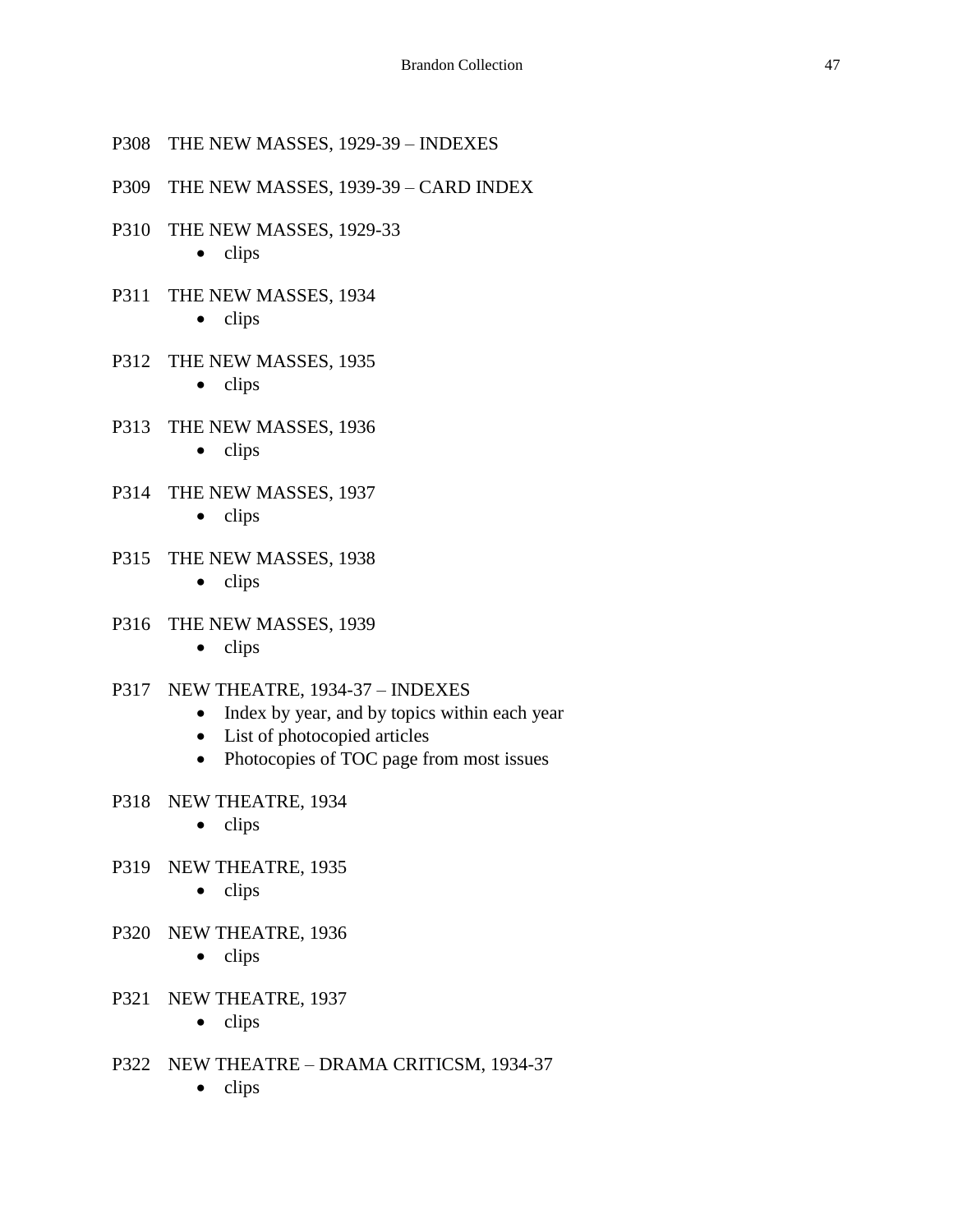#### P323 THE PARTISAN, 1933-34

- Index and clips
- P324 TAC (Theater Arts Committee), 1938-40 INDEX
	- $\bullet$  Index
	- Photocopies of TOC page for most issue
- P325 TAC, 1938
	- $\bullet$  clips
- P326 TAC, 1939
	- $\bullet$  clips
- P327 TAC, 1940
	- $\bullet$  clips

#### P328 THEATRE ARTS MONTHLY, 1929-40

- $\bullet$  Index by author, 1932-40
- Chronological index, 1929-40
- Clips

#### P329 WORKERS LIFE, 1932

- Index
- Photocopies of intact issues, complete run: nos. 1-3 (May, June, July-August)

#### P330 WORKERS THEATRE, 1931-33

- Detailed annotated index
- Research notes for locating articles
- Clips

#### Q331 FILM CRITICSM, 1960s-70s

• Clips of general articles

#### Q332 FILM FORUM, 1933

• Photocopies of programs (complete 6-event series): No. 1 ( $1/22/33$ ); No. 2 (2/19/33); No. 3 (3/19/33); No. 4 (4/2/33); No. 5 (4/23/33); No. 6 (5/20/33- 5/21/33)

#### Q333 FILM FUNDING

- Information on grants available from the National Endowment for the Arts, The National Endowment from the Humanities (1970s)
- Copy: "The Economics of Independent Filmmaking," by Sheldon Renan for the NEH, 2/23/73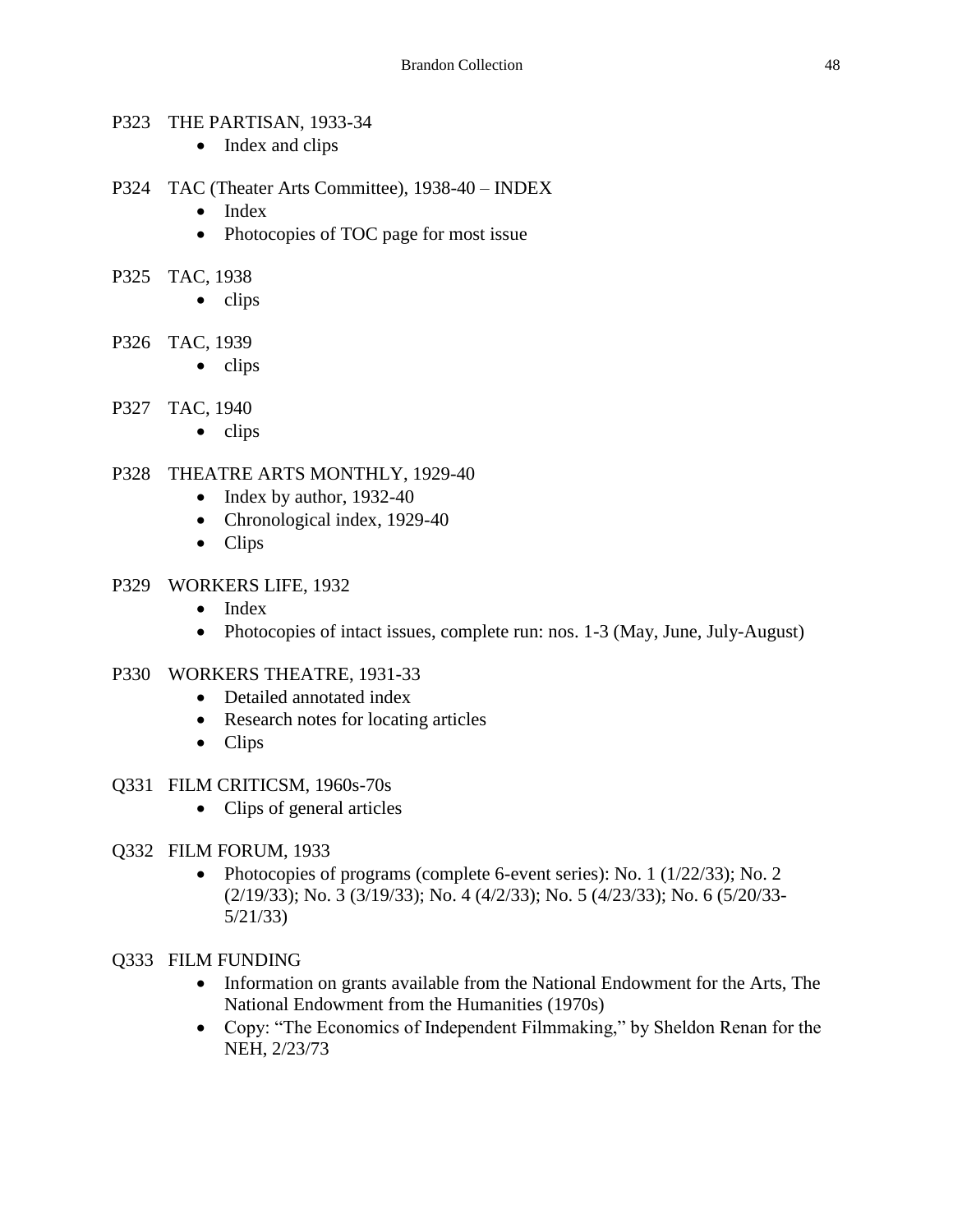## Q334 FILM HISTORY

- Clips: review of Terry Ramsaye's *A Million and One Nights*
- Essays by James Card and Vlada Petric

[see also Box U, Item #4]

## Q335 FILM INDUSTRY, 1920s-30s

- Listing of Hollywood releases by company 1929-31 and 1937 from the *Film Daily Yearbook*
- Clips on the economics of the industry, monopolies, and anti-trust action, union activities, etc.
- Q336 FILM INDUSTRY, 1970s
	- "The Exhibition Crisis: The State of the Industry, 1977" by Dennis Giles (paper delivered at the Society from Cinema Studies Conference, 1977)

## Q337 THE FILM SOCIETY, 1933

- Photocopies of programs (complete 5-event series): No. 1 (1/29/33); No. 2 (2/26/33); No. 3 (3/19/33); No. 4 (4/23/33); No. 5 (5/17/33)
- Brochure
- Clips

# Q338 FILM STUDIES, 1930s

- Brochure and course syllabi, and lecture notes for courses in Film History and Appreciation in the 1930s
- Clips

## Q339 FILM STUDIES, 1970s

- Information sheets for the American Film Institute and the University Film Association
- Brochures for various publications

# Q340 FILM THEORY AND ASETHETICS, 1910s-30s

- Copies of articles by Alexander Bakshy, Béla Balázs, Alexander Hammid, Vachel Lindsay, László Moholy-Nagy, Erwin Panofsky, Syemour Stern,
- Summaries of theories by Dziga Vertov, Sergei Eisenstein, Alexander Dovshenko, Esfir Shub, Vsevold Pudovkin, and G.W. Pabst
- Q341 FILMS OF THE 1960s-70s
	- Clips (comment themes: violence, politics, film festivals)
- Q342 FILMS OF THE 1960s-70s DIRECTORS
	- Clips on articles on Robert Rossellini, Vittoria DeSica, Roman Polanski, Jean-Luc Godard, Miklos Jansco, et. al.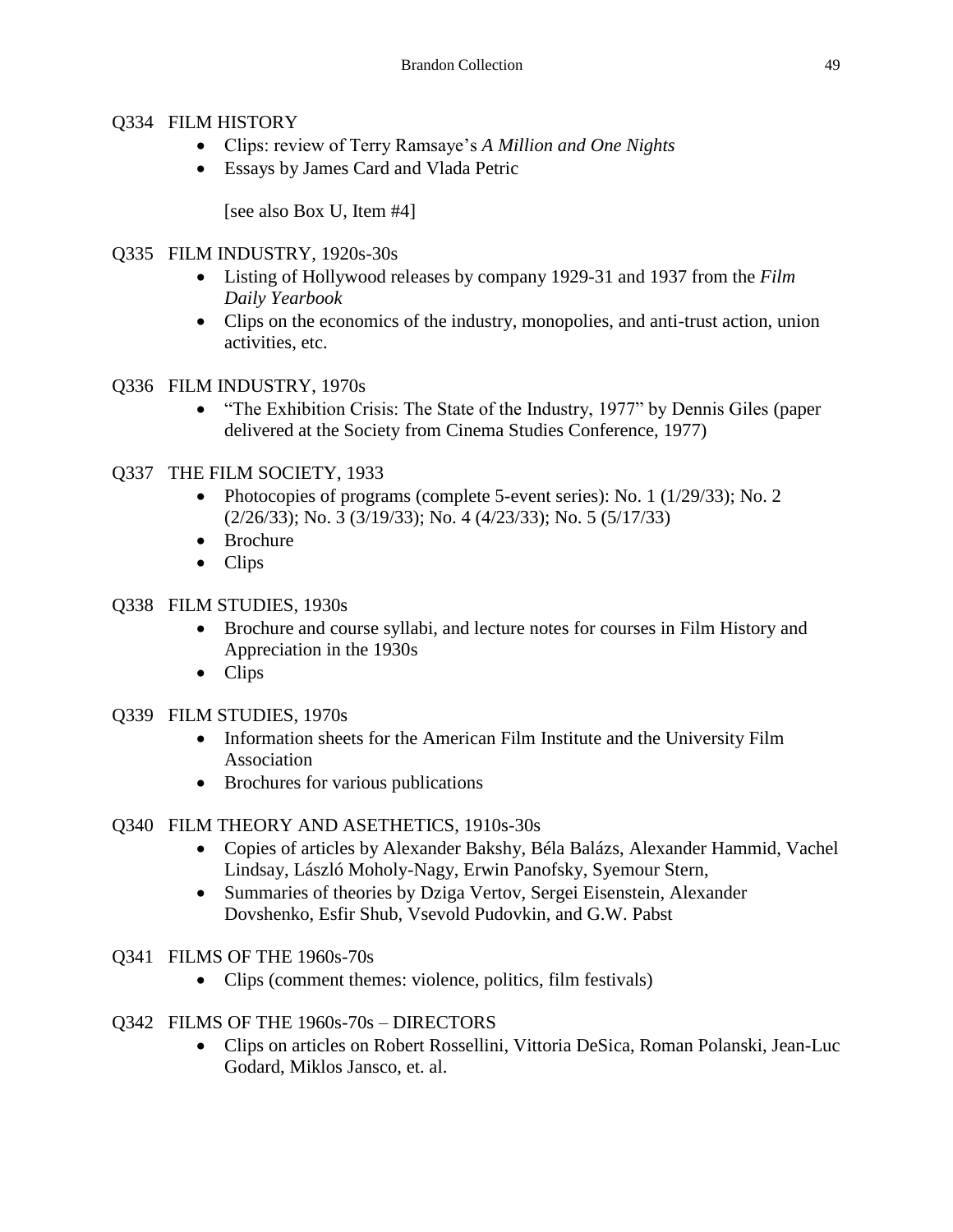#### Q343 FILMS OF THE 1960s-70s – REVIEWS

 $\bullet$  clips

## Q344 FOREIGN FILMS, 1928-35

• Data compiles by The Film Yearbook re: foreign film imports to the US, 1928-35

## Q345 FRENCH FILMS OF THE 1930s

- Translations of articles and clips on Cine-Liberte film movement
- Clips on Renoir's *La Vie est a Nous* and *La Marseillaise*

[see also H416, M247]

## Q345a FRENCH MOTION PICTUIRE CORPORATION

Press release for the series, "Une Soiree a la Comedie Francaise"

## Q346 Frontier Films

- Brochures (original and photocopy)
- Statement of purpose (carbon copy)
- Clips, 1937-42

[see also A13, D47, D57]

#### Q347 GARRISON FILMS

• Clips (newspaper ads), 1932-35

[see also D45, D46, E60]

#### Q348 GERMAN FILMS OF THE 1920s-30s

 $\bullet$  clips

#### Q349 GERMAN PROLETARIAN FILMS

 English translation of articles on: proletariat films as agitprop; the volksfimverbande, and *Solidarity* by Willi Münzenberg

[see also E62, T400]

#### Q350 GERMAN FILMS – FILM UND REVOLUTIONAIRE ARBEITERBEWEGUNG IN DEUTSCHLAND, 1918-1932, vol. 1 and 2

- English translations of portions of book
- R351 HOUSE UN-AMERICAN ACTIVITIES COMMITTEE/BLACKLIST
	- Photocopies of records of HUAC hearings on the Film and Photo League, Films for Democracy, Film Audiences for Democracy, and Garrison Films
	- Photocopy: Counterattack flyer; Author League statement on blacklisting
	- Clips from the 1930s on the left in Hollywood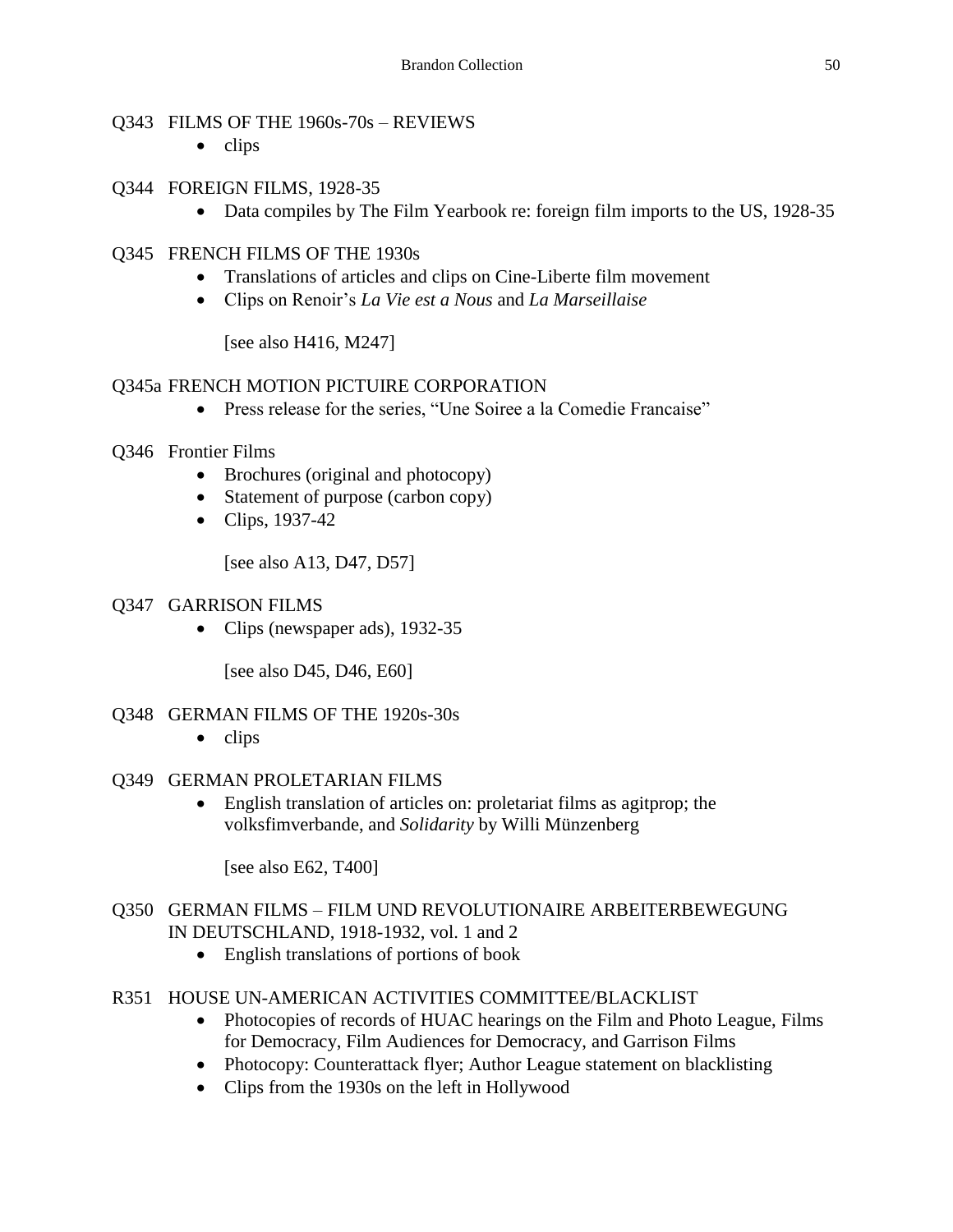• Clips on the Hollywood Ten

[see also A5]

#### R352 JAPANESE FILM

- English translation of article on proletarian films on the 1920s
- Press releases for Museum of Modern Art retrospective of Japanese Film

## R353 LABOR DEFENDER, 1926-36

- Photocopies of photo-essays from the Labor Defender
- Clips from *Labor Defender* re: left photo work

## R354 LABOR FILMS

- Catalogues and brochures
- Indexes

[see also E65, E66, E67]

## R355 LABOR FILM SERVICE, 1920s

• Index of articles in *The New Call* 

#### R356 LABOR HISTORY

- Clips of general articles on American history as written from a working-class viewpoint
- "The 'New Unionism' and the Transformation of Workers Consciousness in America, 1909-1922," by David Montgomery (1973)
- "The AFI-CIO Merger," by Sanford Cohen (1975)

## R357 LABOR HISTORY – COURSE SYLLABI

#### R358 LABOR HISTORY – AMBRIDGE STRIKE (1933)

- $\bullet$  clips
- R359 LABOR HISTORY CHICAGO MEMORIAL DAY STRIKE (1937)
	- $\bullet$  clips

## R360 LABOR HISTORY – DETROIT AUTO WORKERS (1932-33)

 $\bullet$  clips

# R361 LABOR HISTORY – HUNGER MARCH (1932)

- Photocopy of *Hunger March in Pictures*
- Sample of registration blank and summary of information concerning the background of the participants in the march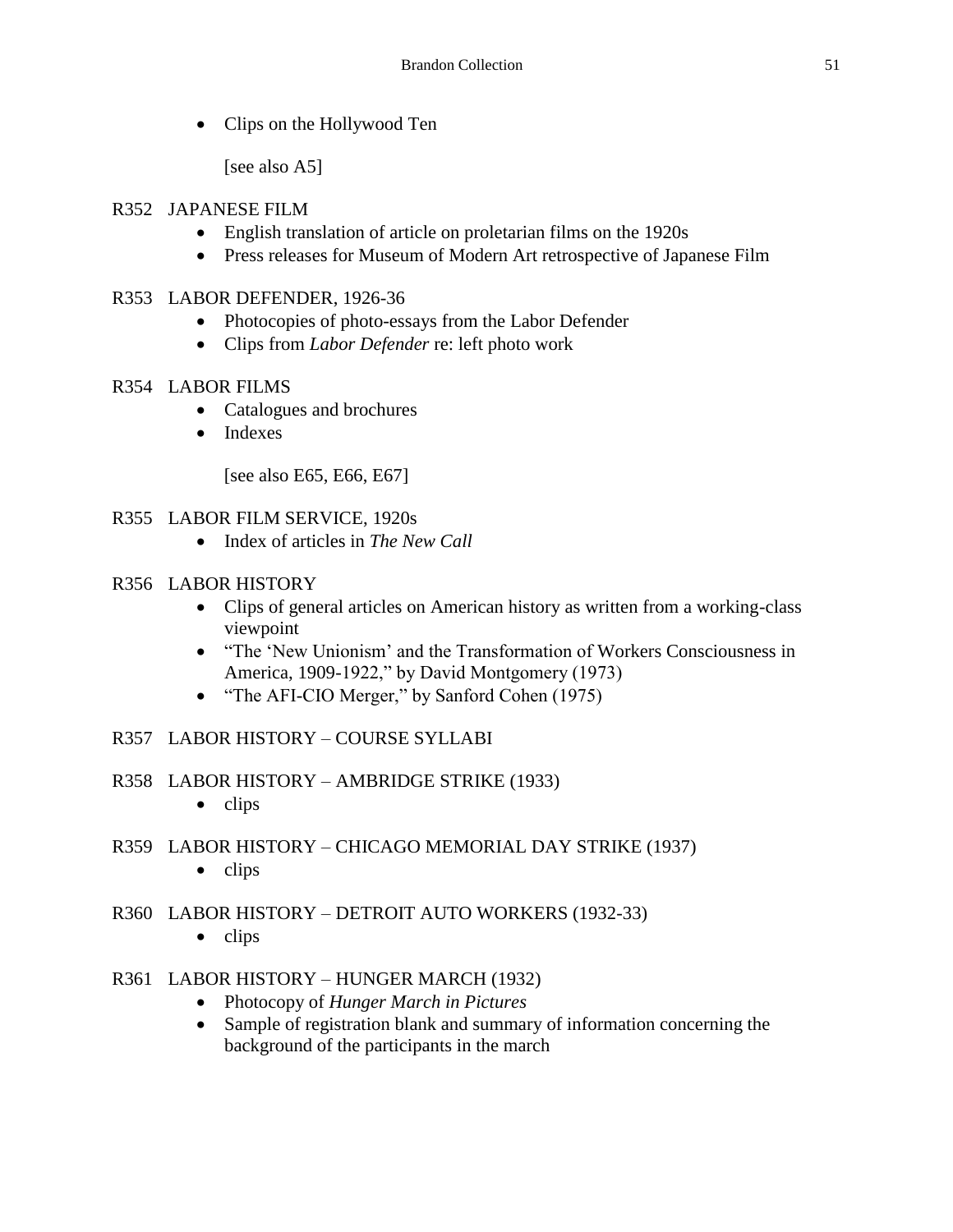#### R362 LABOR HISTORY – MINING

Articles and pamphlets from the 1930s and 1970s

## R363 LABOR HISTORY – STEEL

• Articles and pamphlets

## R364 LABOR HISTORY – UNEMPLOYED COUNCILS, 1930

 $\bullet$  clips

## R365 LABOR HISTORY – WOMEN

- "The Social History of American Women: Family, Work, and Collectivity in the Colonial and Early National Periods, 1670-1820," by Kathy Sklar (1976)
- "Women in the Left: A Bibliography of Primary Sources," Jayne Loader, University of Michigan (1974)
- "Woman's Labor Force Participation, 1945-65," by Janet E. Heineger, University of Wisconsin, Madison (1979)

## R366 LABOR HISTORY – FILM PROJECTS

• Proposals for "People v. Projects" by John L. Lippert; "Goldfield Film Project," by Joseph Conlin

## R367 LEFT FILM ACTIVITY, 1920s

- Index of coverage of activities in the press
- clips including information on: the Friends of Soviet Russia, the Workers International Relief, International Works Aid, William F. Kruse, and films *The Fifth Year* and *Russia Through the Shadows*

#### R368 LITERARY CRITICISM, 1970s

• Miscellaneous clips

#### R369 MUSEUM OF MODERN ART

- Film programs from the 1930s
- Clips from the 1930s
- Articles by Iris Barry
- Obituaries for Iris Barry and Richard Griffin

[see also A13, A17]

#### R370 NATIONAL BOARD OF REVIEW

- Reports on the NBR's "Better Films Movement" from the *Film Daily Yearbook*, 1920s
- NBR announcements
- Information on the NBR's Motion Picture Councils
- Clips of articles on the NBR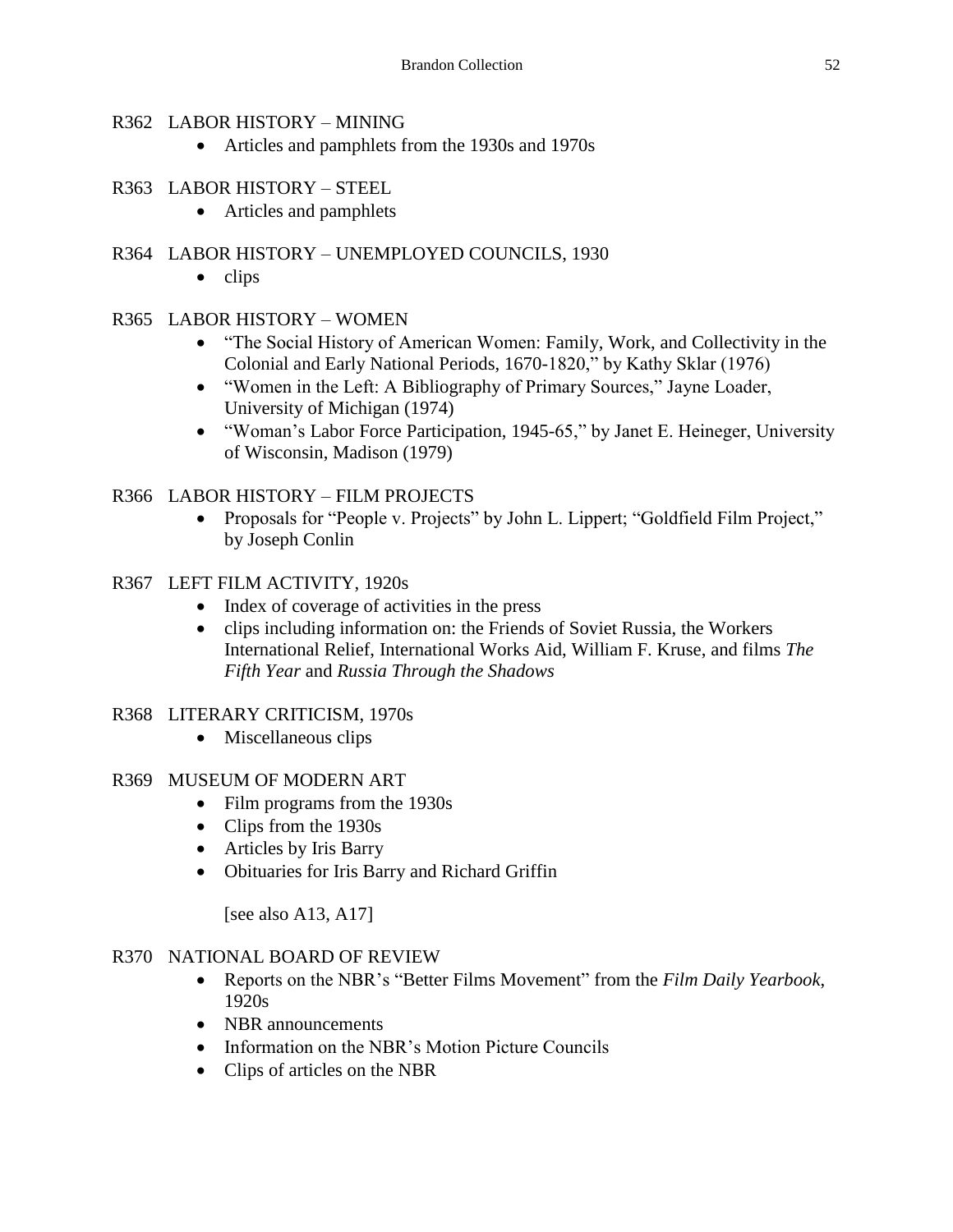Clips of articles from the NBR re: censorship and the promotion of better films, 1925-1946

[see also D51, D52, D53]

- R371 THE NEW DEAL
	- Historical studies of the Roosevelt Administration
	- Clips from the 1930s

[see Box U, Item #2]

## R372 "NEW DEAL" FILMS

- Clips from the 1930s and early 40s re: the film activity of the Works Progress Administration, Farm Security Administration, and the U.S. Film Service
- Chronological outline of activity of the U.S. Film Service
- Listings of, and card catalogue entries for, U.S. government films of the period

## R373 NEW YORK WORLD'S FAIR, 1939

- Reports on documentary films screened at the fair
- R374 NEWSREELS, 1920s-30s
	- General articles from the period on the phenomenon and social function of newsreels

#### R375 NEWSREELS – THE MARCH OF TIME

• Clips from the 1930s-40s

#### R376 NEWSREELS, COMMERCIAL

- Clips from the 1920s-30s
- Lists of film titles from the early 1930s, annotated in terms of their coverage of major social and economic events (includes Fox, Pathé, Paramount, Hearst newsreels)

#### S377 NEWSREELS – UNIVERSAL NEWSPAPER, 1929-32

- Summarizes of coverage by category and year, 1930, 1931, 1932
- Photocopies of exhibitor programs with descriptions of each segment, 1929-32

## S378 NEWSREELS – UNIVERSAL NEWSPAPER, 1933-35

• Photocopies of exhibitors programs

## S379 NEWSREELS – UNIVERSAL NEWSPAPER, 1936-7

- Photocopies of exhibitors programs
- S380 PHOTOGRAPHY
	- Clips on the history and aesthetics of photography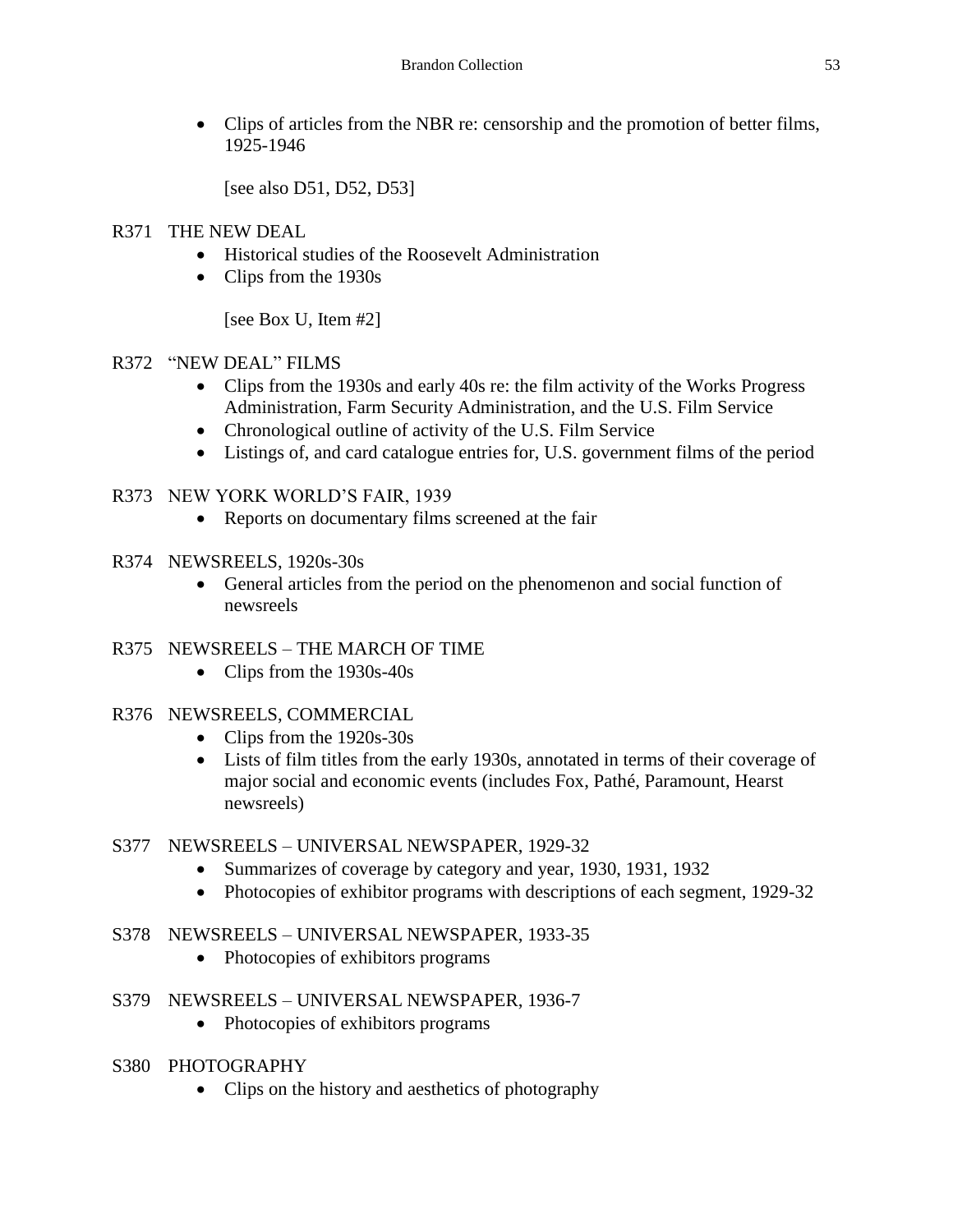• Complete issues of Image magazine from the 1950s

## S381 PHOTOGRAPHY, 1930

- Clips of articles
- Photocopy of portion of transcript of Dorothea Lange's oral history tape from the Bancroft Library, University of California - Berkeley

## S382 POLITICAL THEORY

Articles and academic papers on radical political theory and Marxism

## S383 POPULIST THEMES IN AMERICAN SILET FILMS

• Photocopies of plot synopses for numerous films, with focus on the following topics: labor relations, the working class, immigrants, Bolshevism, political elections, WWI [research for Book I]

[also see A8, C38, C39]

#### S384 PROPAGANDA AND FILM

- Articles from the 1930s and early 40s; debates abut film propaganda
- Clips of news coverage during the 1930s and 1940s of propaganda films
- Outline of research by Lawrence Suid on the history of cooperation between the U.S. military and the film industry

[see also T401, T402]

#### S385 PUBLIC LIBRARIES AND FILM

• Photocopies of articles on film and the public library, topics including: history of relationship, funding, sponsored films, the American Library Association, FLIC, individual regional libraries, AV services, etc.

[see also A4]

#### S386 RADIO PROGRAMS, 1930s-50s

• Catalogs of radio programs

[see also E68]

#### T387 SACCO AND VANZETTI

Clips concerning film coverage and the suppression of footage in the 1920s

[see also M247]

#### T388 SCANDANAVIAN FILMS

- Articles on film in Sweden, Norway, Holland, and Denmark
- Documentation re: *Dawn of the North*, a Norwegian proletarian film of the 1930s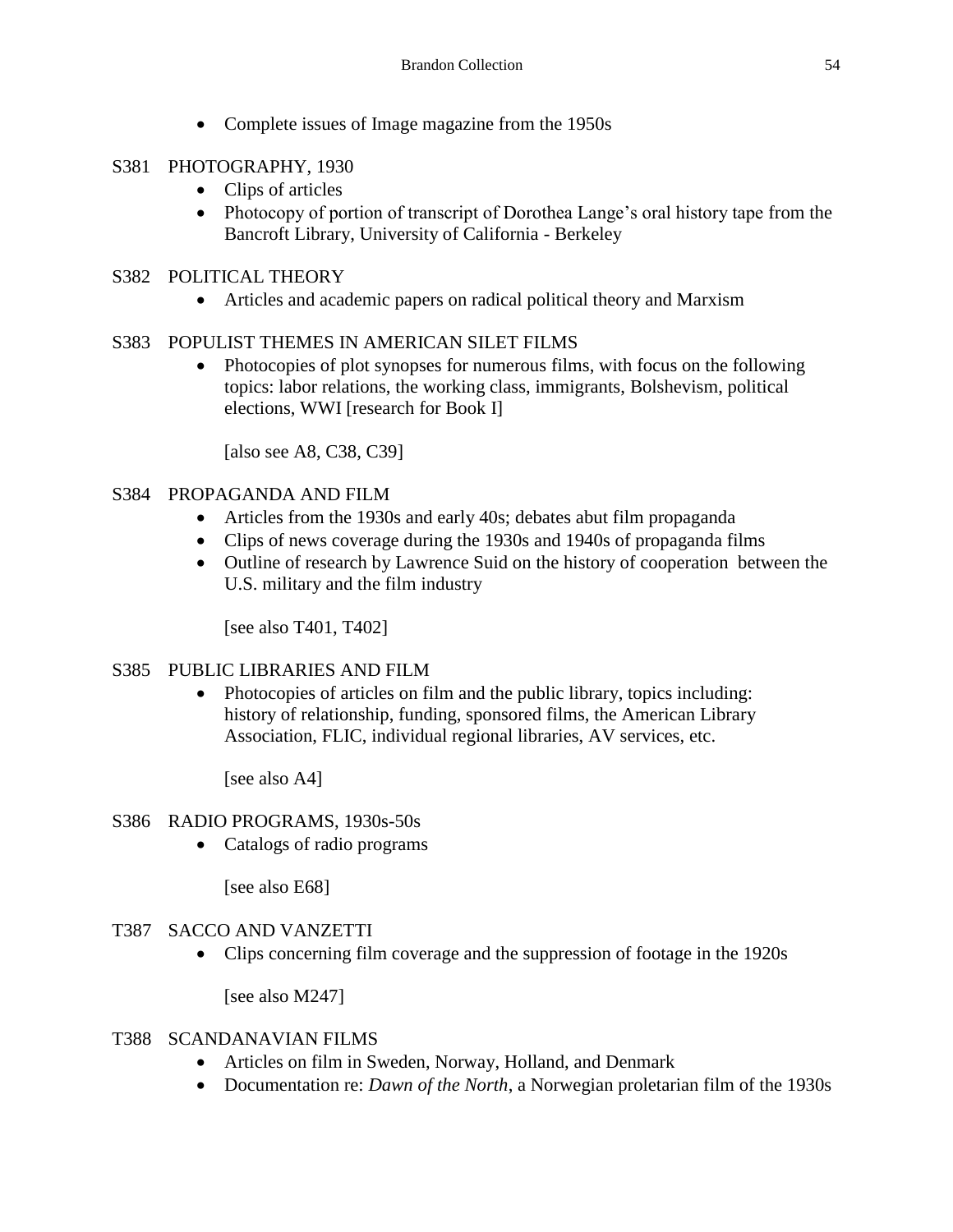#### T389 "SCOTTSBORO," 1931

• Contemporary articles on the prosecution of nine black men in Scottsboro, Alabama, in 1931

## T390 SOVIET FILMS, 1920s-30s

- List of silent fiction titles
- Clips on American reception of Soviet films
- Photocopy of *Variety* reviews for Soviet films shown in America, 1929-33
- London Film Soviet program notes for Soviet screenings, 1933
- Museum of Modern Art program notes for Soviet screenings, 1939
- Photocopy of introduction to "Soviet Revolutionary Film in America (1926-1935)" by Vlada Petric, PhD Dissertation

## T391 SOVIET FILM – RETROSPECTIVES

- Program notes and reports on retrospectives at various archives
- Vladimir Sinelnikow essay on Roman Karmen, "Never Without My Camera"

# T392 SPANISH CIVIL WAR, 1936-39

- General articles
- Sheet music for "No Passaran!"

# T393 SPANISH CIVIL WAR – DOCUMENTARIES

- Clips from the 1930s
- Historical studies
- Detailed information on Andre Malraux's *Man's Hope*

## T394 SPANISH CIVIL WAR AND HOLLYWOOD

 Clips: reviews of commercial newsreels and features, press coverage of support in the Hollywood community for the Spanish Loyalists

## T395 TELEVISION

- Clips on topics including: television news, corporate networks, Public Broadcastings, cable and VCR, censorship of films on TV
- Documentation re: a lawsuit filed by documentary filmmakers against CBS, NBC, ABC and their NYC affiliated for restricting the broadcast of documentaries

## T396 THEATRE, 1930s

- Articles on left theatre activities in the 1930s
- "The History of the Detroit Contemporary Theater in the 1930s," by Janet Shapiro

# T397 UNITED FILM PRODUCTIONS

 Listing of completed production by this Hollywood-based producer of labor films, compiled 10/18/45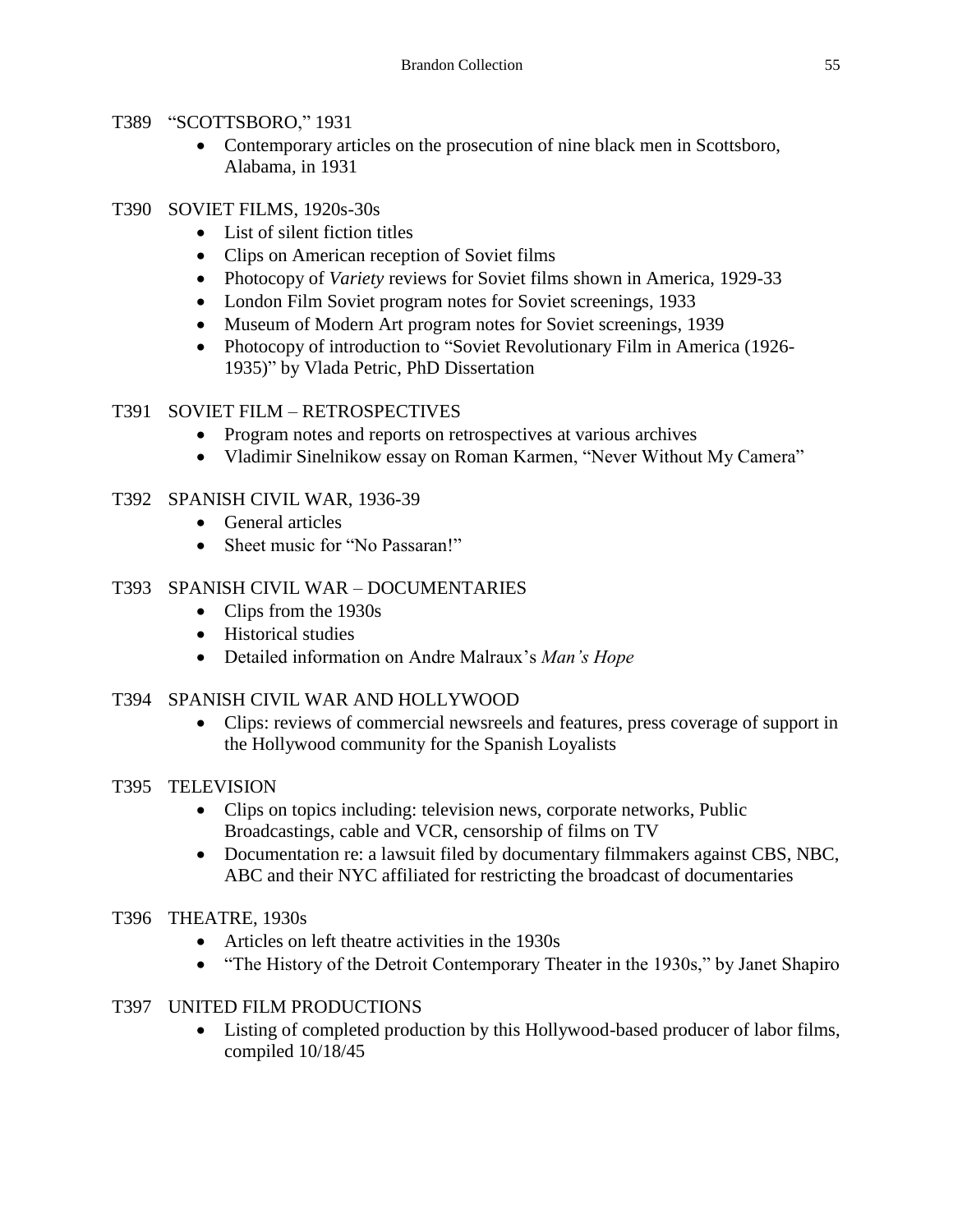#### T398 U.S. GOVERNMENT FILMS – DIRECTORY (Comprehensive, published in 1940)

- T399 WATERGATE SCANDAL, 1972-74
	- $\bullet$  clips

#### T400 WORKERS INTERNATIONAL RELIEF

- Articles on the WIR, International Workers Relief, and Willi Münzenberg
- Photocopies of *Solidarity* (the official organ of the American section), August 1929 and November 1930

[also see Q350]

#### T401 WORLD WAR I AND FILM

- Documentation regarding the following: *The Unbeliever* (a film used by the military for public relations purposes in 1918) Community Motion Picture Bureau (1918-1920) American Alliance for Labor and Democracy pamphlets and bulletins Committee on Public Information (1918):
	- John Sargo reports to the CPI AALD letters to the CPI Labor and war Spargo, Kopelin, and Simon propaganda Russia/CPI Universal/CPI Industry/CPI Creel attacked CPI/Film CPI photographs from National Archives U.S. Expeditionary Force to Siberia (photographic report)

#### T402 WORLD WAR II AND FILM

- Bibliography and articles
- Clips re: 16mm films; Office of War Information films; the Capra Unit; and German, Soviet, British, and American propaganda films
- Photocopy of Mary Losey's "Films for the Community in Wartime" pamphlet
- *Living Films* catalog [see also M257]
- OWI War Films News Letter, August 1944
- Hollywood Victory Committee Annual Report, 1942

[also see S84]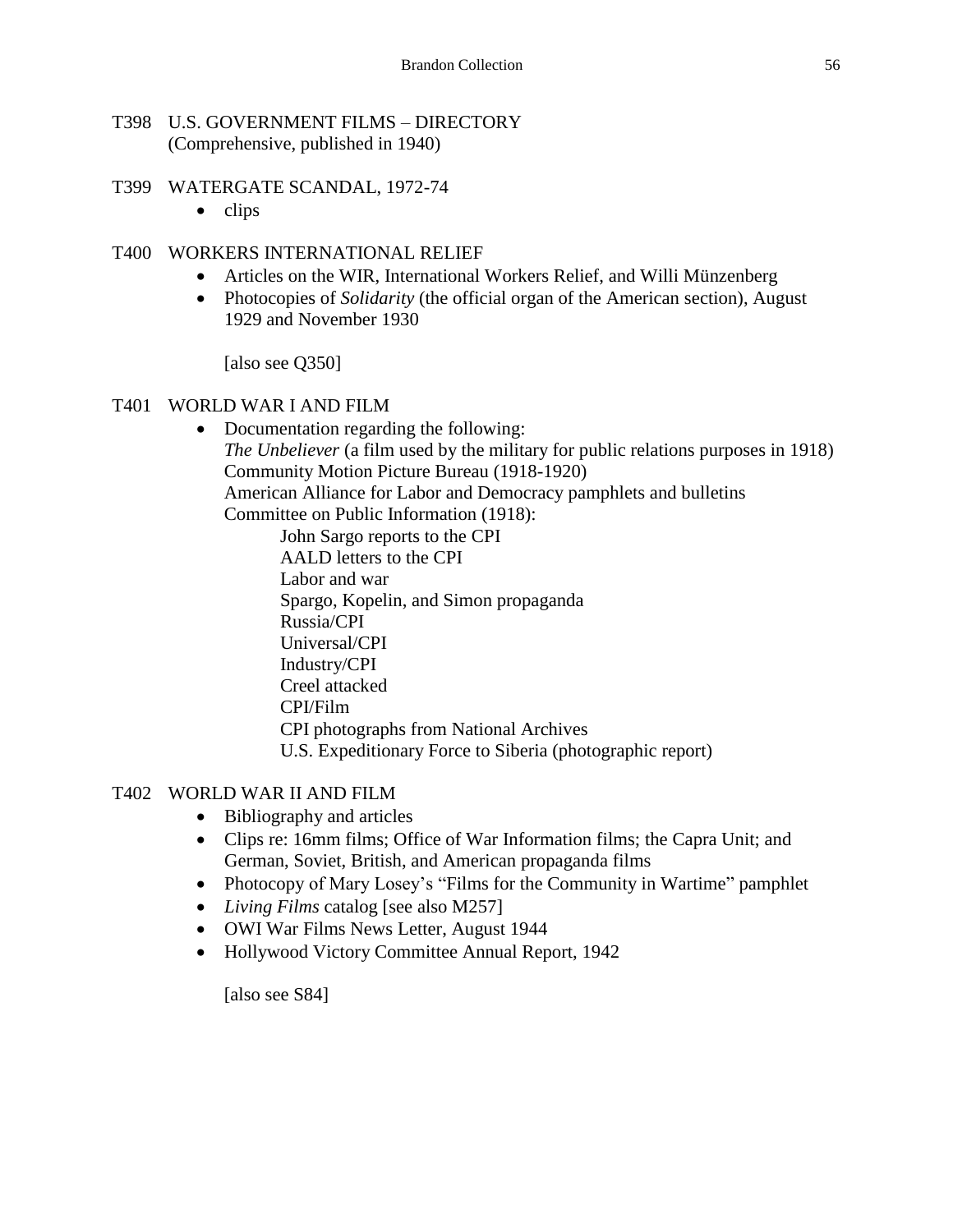#### **V. MISCELLANEOUS ITEMS**

#### BOX U

- MISC1 The Great Depression and the New Deal (The National Archive and SIRS, Inc.) – educational materials, including photographs, tapes, and study guide
- MISC2 William F. Kruse, *The Projected Image: A History of Audio-Visual Education* (undated manuscript drafts, one photocopy, one carbon copy)
- MISC3 David Lloyd Fenon, The Treatment of Social Problems in Entertainment Films, M.A. Thesis, University of Southern California, June 1952 (photocopy)
- MISC4 James L. Limbacher, "An Historical Study of the Use of Color in the Motion Picture," M.A. Thesis, Bowling Green University, August 1953 (photocopy)
- MISC5 Bill Nichols, Newsreel: Film and Revolution, University of California, Los Angeles, (1972), photocopy
- MISC6 Eric Barnouw, Documentary: A history of the non-fiction film (manuscript for book published by Oxford University Press In 1974, photocopy)
- MISC7 Russell Campbell, Radical Cinema in the United States, 1930-1942: The Work of the FPL, Nykino and Frontier Films. PhD. Dissertation, Northwestern University, August 1978 (photocopy)
- MISC8 Brandon Films, "Selected Motion Pictures, 16mm Sound: The 1947 Catalog," (added as gift from Charles Turner, 11/89)